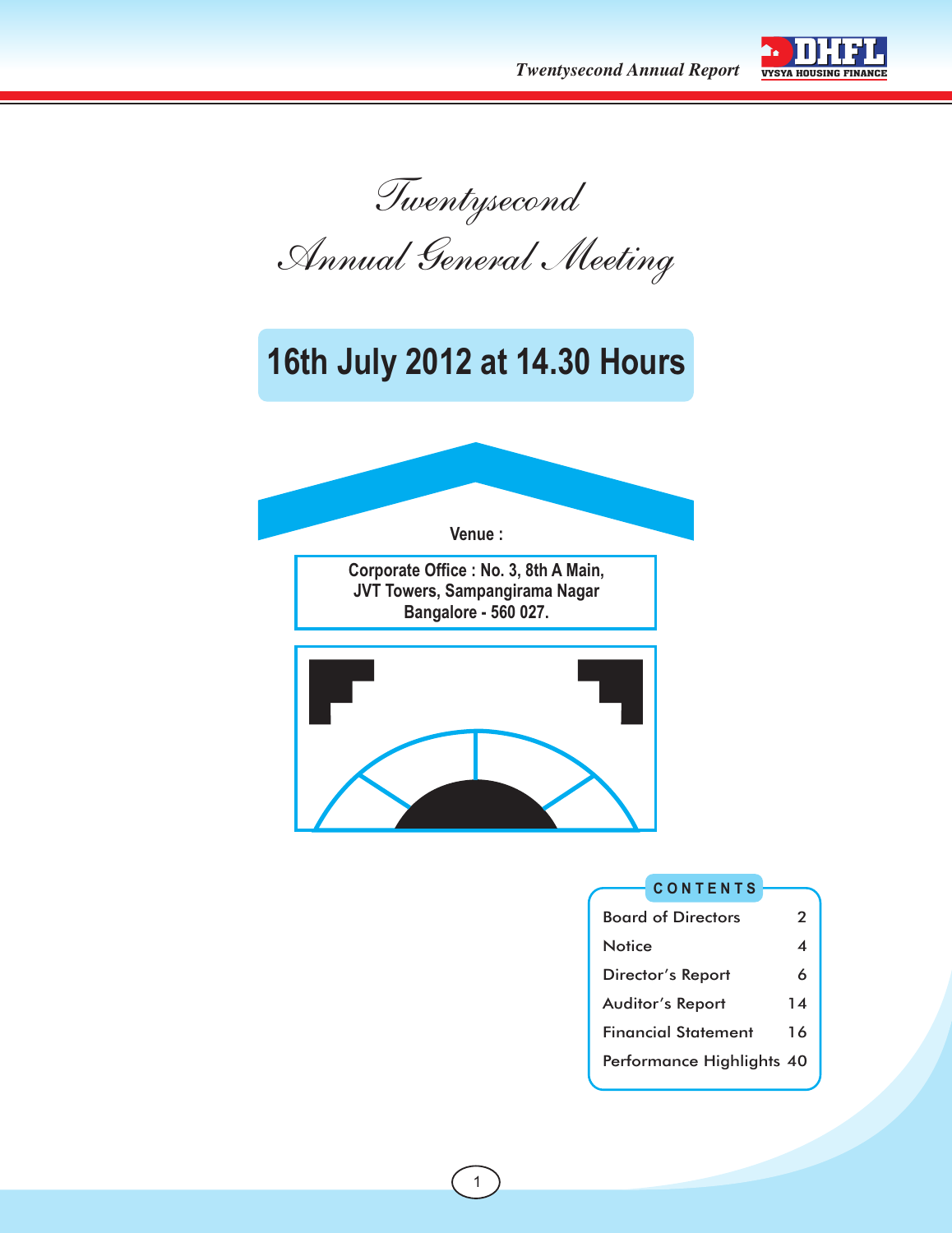

# **BOARD OF DIRECTORS**



**Shri Kapil Wadhawan CHAIRMAN** 



## **Shri R. Nambirajan** MANAGING DIRECTOR



 $\begin{bmatrix} 2 \end{bmatrix}$ 





**Shri R.S. Hugar Shri Bikram Sen Shri G.P. Kohli**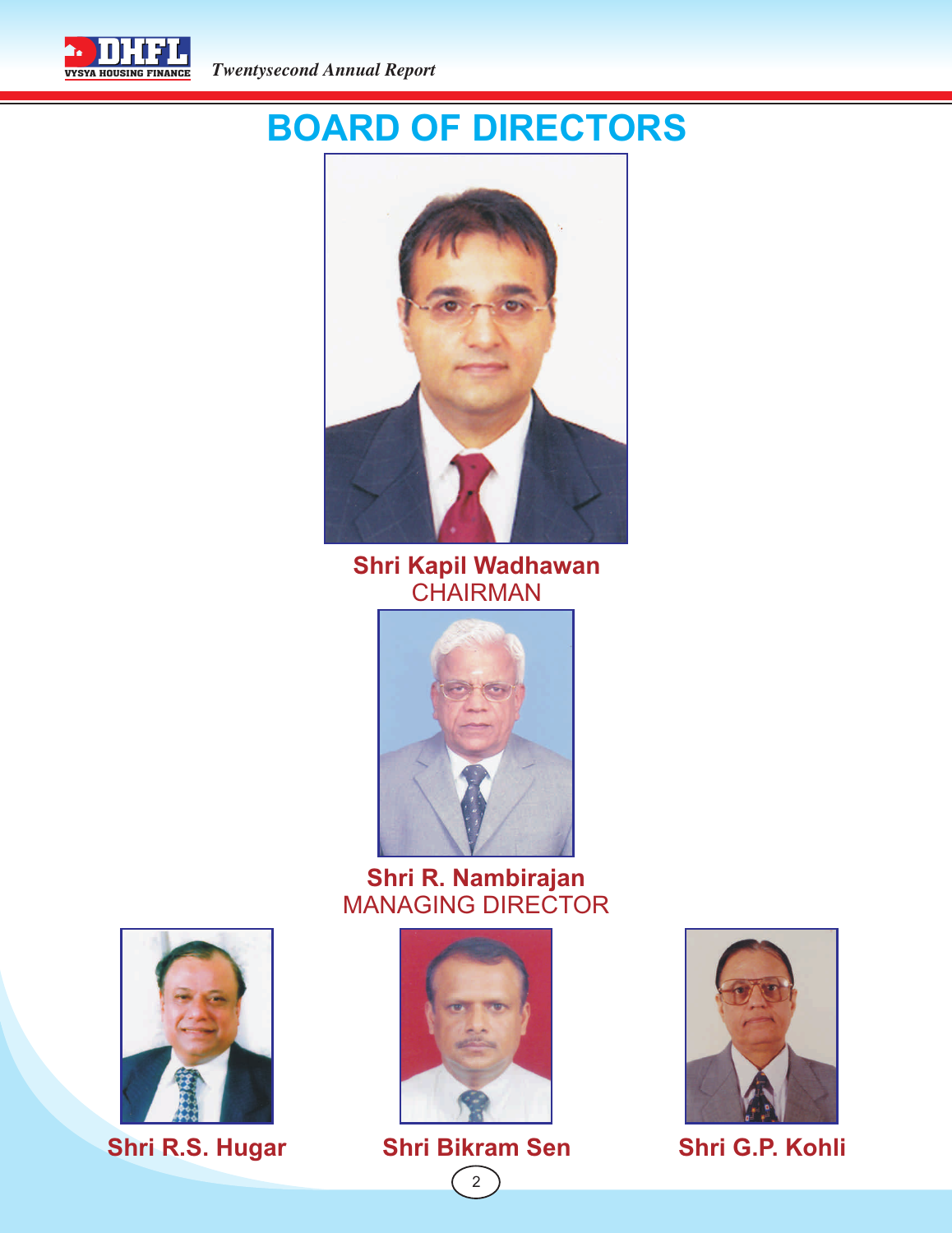**Twentysecond Annual Report** VYSYA HOUSING FINANCE



## **Board of Directors**

**Shri. Kapil Wadhawan** *Chairman*

**Shri. R. Nambirajan** *Managing Director*

**Shri. R.S. Hugar** *Director*

**Shri. Bikram Sen** *Director*

**Shri G.P. Kohli** *Director*

#### **President**

**Company Secretary Solicitors** Shri. S.R. Hegde Shri. M.S.L. Nathan M/s Khetty & Co.

#### **Auditors**

M/s B.M. Chaturvedi & Co., 32, Jolly Maker Chambers - II Nariman Point, Mumbai - 400 021.

#### **Bankers**

ING Vysya Bank Ltd., Oriental Bank of Commerce Andhra Bank State Bank of Hyderabad Corporation Bank Syndicate Bank United Bank of India IDBI Bank Karur Vysya Bank State Bank of Bikaner & Jaipur State Bank of Mysore ICICI Bank

#### **Registered Office**

S-401, Brigade Plaza, Ananda Rao Circle, S.C. Road Bangalore - 560 009.

#### **Corporate Office**

No. 3, 8th A Main, JVT Towers, Sampangirama Nagar, Bangalore - 560 027.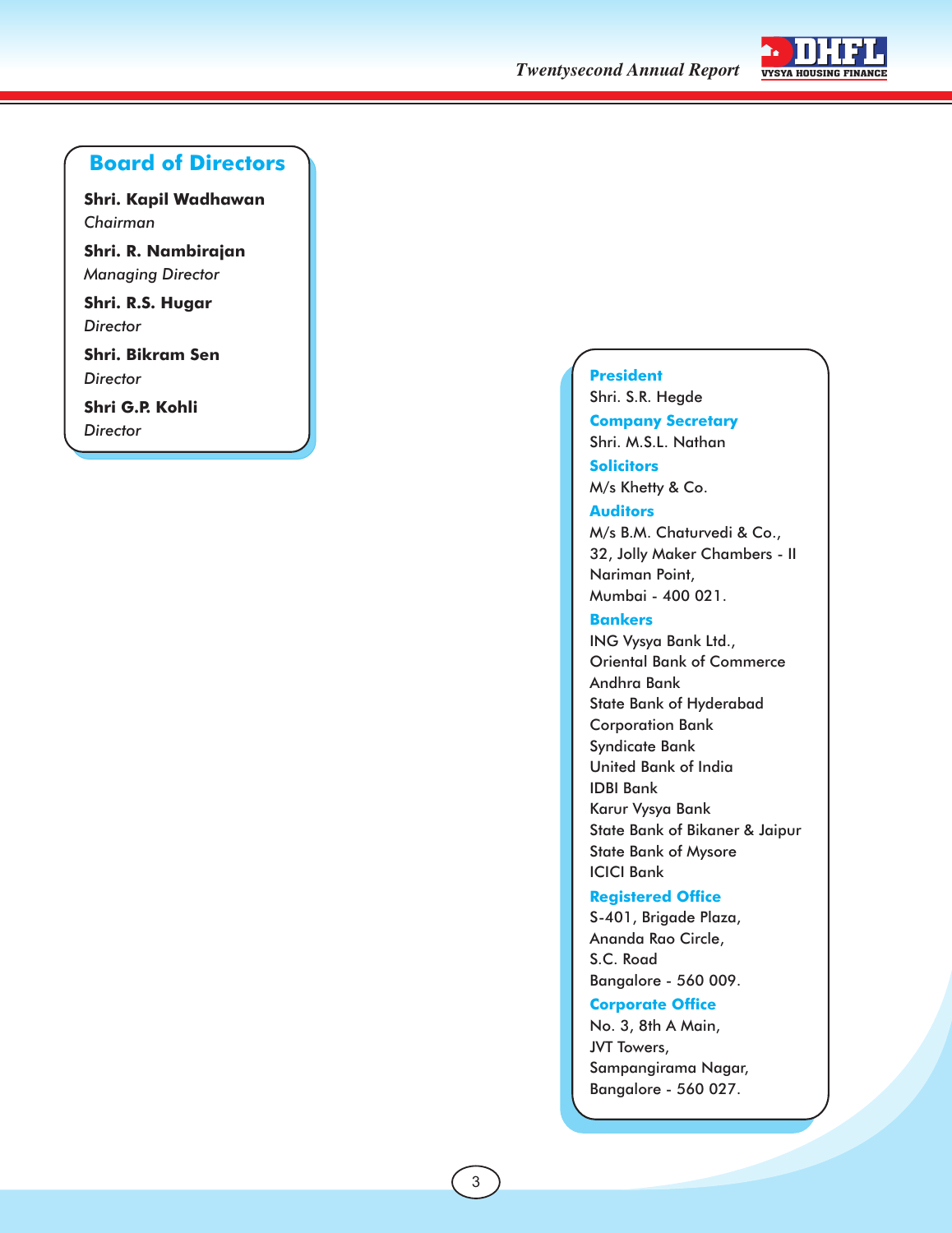

## **NOTICE OF TWENTY SECOND**

## **ANNUAL GENERAL MEETING**

Notice is hereby given that the TWENTYSECOND ANNUAL GENERAL MEETING of the members of DHFL Vysya Housing Finance Limited, will be held at the Corporate Office of the Company, **No. 3, 8<sup>th</sup> A Main, J.V.T. th Towers, Sampangirama Nagar, Bangalore-560 027 on Monday** the **16 July, 2012** at **14.30 hours** to transact the following business:

#### **ORDINARY BUSINESS**

- 1. To receive, consider and adopt the Audited Balance Sheet as at 31<sup>st</sup> March, 2012 and Profit and Loss Account of the Company for the year ended 31<sup>st</sup> March, 2012, together with the Report of Board of Directors' and Auditors' thereon.
- 2. To declare final dividend on equity shares for the year ended 31<sup>st</sup> March 2012 and to confirm the interim dividend on equity shares declared by the Board at its Meeting held on 14<sup>th</sup> January, 2012.
- 3. To appoint a Director in the place of Shri. Bikram Sen, who retires by rotation and is eligible for reappointment.
- 4. To appoint Auditors and fix their remuneration and for that purpose, to pass, the following resolution as an ordinary resolution:

"RESOLVED THAT .M/s. B.M. Chaturvedi & Company, Chartered Accountants, Mumbai, be and are hereby reappointed as Statutory Auditors of the Company to hold office from the conclusion of this Annual General Meeting until the conclusion of the next Annual General Meeting at such remuneration as may be decided by the Board of Directors of the Company and reimbursement of actual traveling and other out of pocket expenses incurred by them for the purpose of audit."

Registered Office: By order of the Board S 401, 4th Floor, Brigade plaza, Anand Rao Circle, Bangalore-560 009.

 M.S.L. Nathan COMPANY SECRETARY

 Place: Bangalore. Date: 2nd May, 2012.

4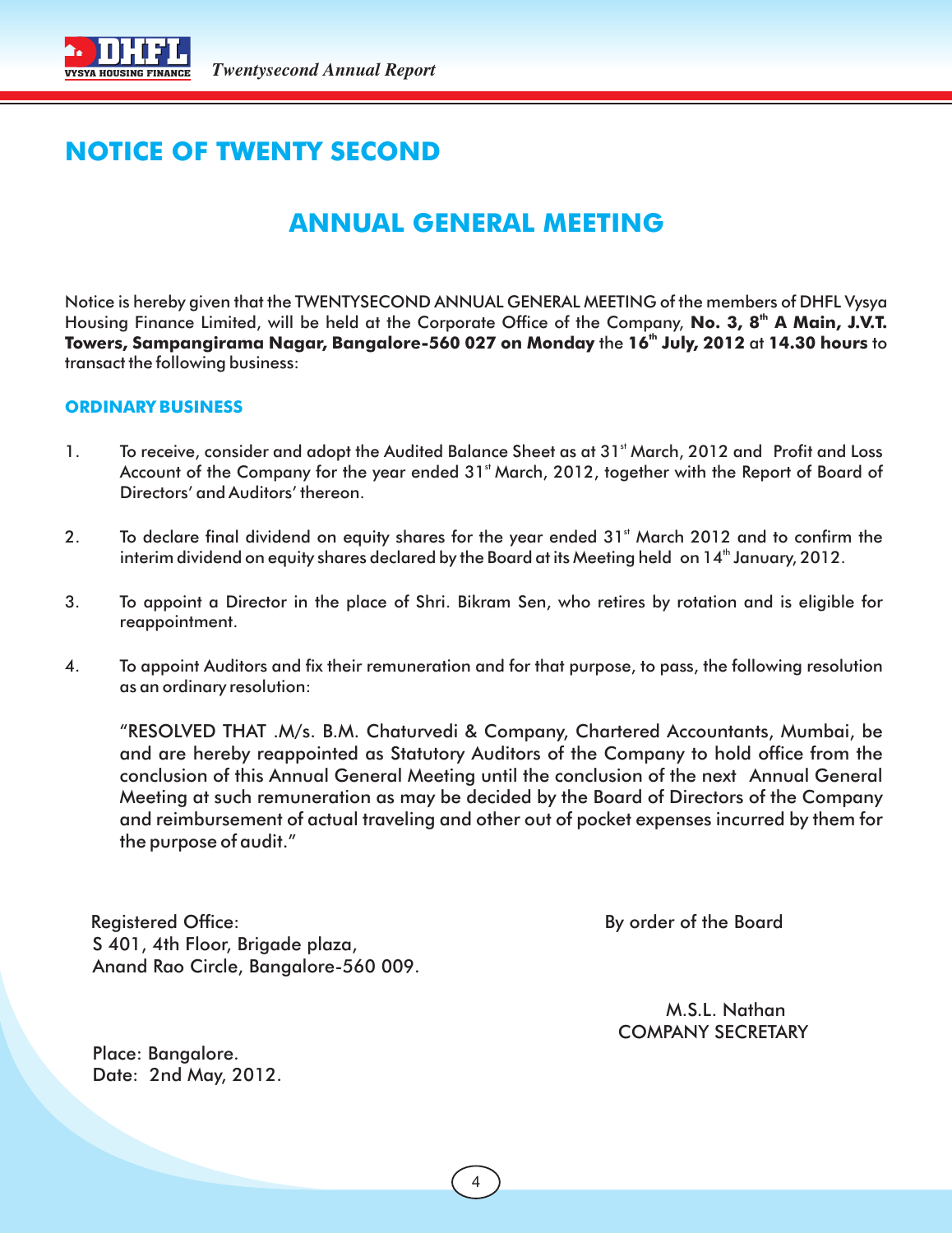**Twentysecond Annual Report** VYSYA HOUSING



## **NOTES**

1. A member whose name appears in the Register of Members of the Company as on 7<sup>th</sup> July, 2012 is entitled to attend and vote at the Meeting. Such member is entitled to appoint a proxy to attend and vote instead of himself, and the proxy need not be a member.

**The proxies, to be valid, should be lodged with the Corporate Office of the Company at DHFL th Vysya Housing Finance Ltd, No.3, 8 A Main Road, J.V.T. Towers, Sampangi Ramanagar, Bangalore - 560 027, not less than 48 hours before the commencement of the Meeting.**

- 2. As a measure of economy, copies of Annual Report will not be distributed at the Meeting. Members are requested to bring their copies of Annual Report to the Meeting.
- 3. Members are requested to notify any change in their address to the Registered Office of the Company, th at No. S.401, 4 Floor, Brigade plaza, Anand Rao Circle, Bangalore -560 009.
- 4. Member Companies / Institutions are requested to send a copy of the resolution of their Board / Governing Body authorising their representative to attend and vote at the Meeting.
- 6. Members are requested to quote their folio number (s) in all correspondence with the Company.
- 7. Members are requested to notify consolidation of their shareholding, if registered in identical name in more than one folio by sending a request letter to Corporate Office along with relative share certificates.
- 8. Subject to the provisions of Section 206A of the Companies Act, 1956 the dividend, if declared at the AGM, will be paid to those members entitled thereto whose names appear in the Register of Members at the closing hours of the of  $7<sup>th</sup>$  July, 2012.
- 9. The members desiring any information as regards accounts are requested to write to the Company at an early date so as to enable the Company to keep the information ready.
- 10. The shares of our Company were converted into the electronic form and the job of handling share transfers had been entrusted to our Share Transfer Agents viz., M/s. TSR Darashaw Limited, 6-10, Haji Moosa Patrawala Industrial Estate, 20, Dr. E. Moses Road, Mahalakshmi, MUMBAI-400 011.

Members who have not so far converted their holdings into the demat form are requested to kindly take advantage of this arrangement.

\*\*\*\*\*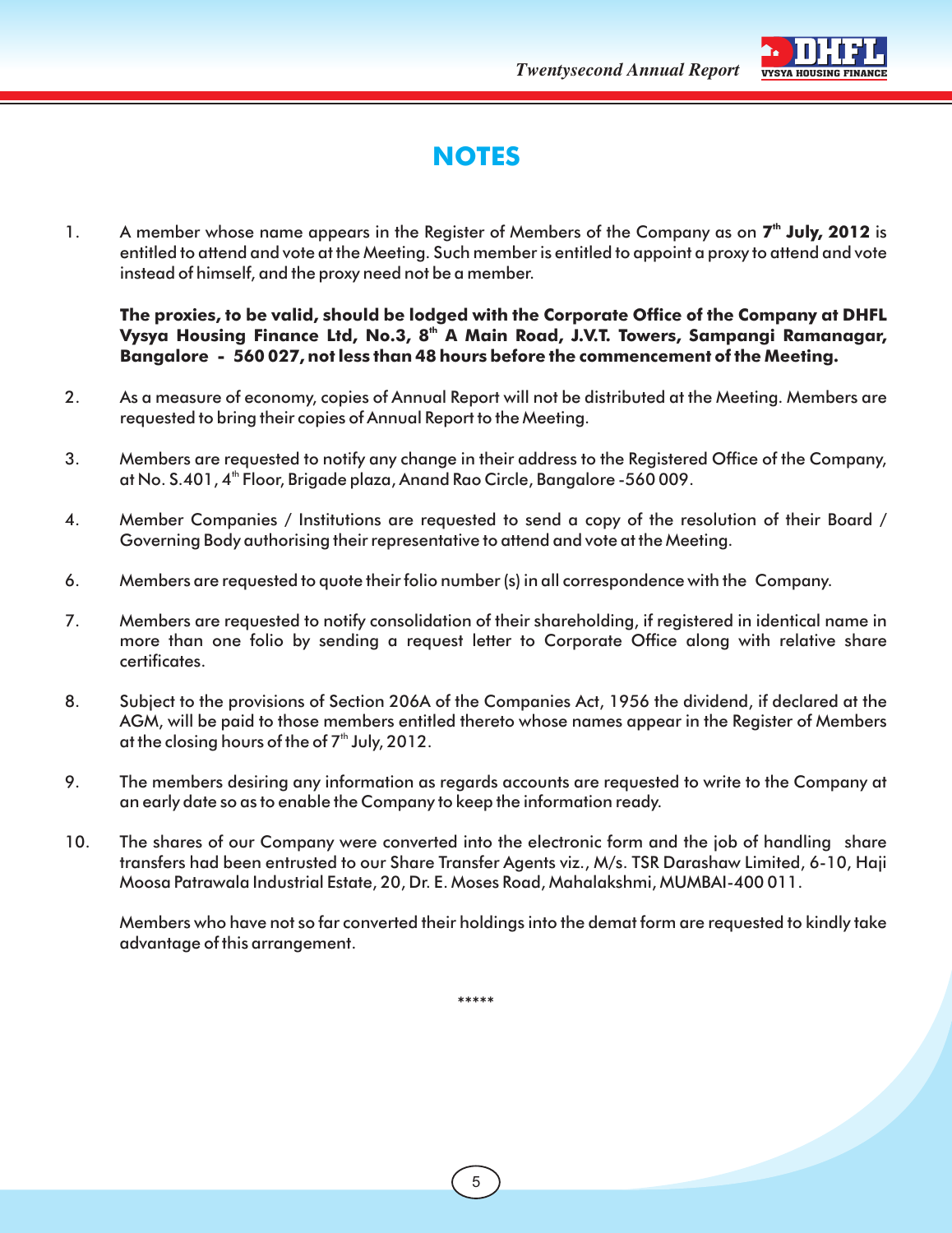

## **D IRE C TO RS RE P O RT**



#### **DEAR MEMBERS,**

Your Directors have great pleasure in presenting their Twenty-second Annual Report of your Company with audited accounts for the year ended 31<sup>st</sup> March 2012.

#### **OPERATING RESULTS:**

A comparative statement of the Financial Results of the Company for the year under review and the previous year are furnished below:

|                             | <b>Rs. In lakhs</b> | <b>Rs. In lakhs</b> |
|-----------------------------|---------------------|---------------------|
| <b>Particulars</b>          | <b>F.Y.2011-12</b>  | F.Y. 2010-11        |
| Gross income                | 9179.62             | 6738.15             |
| Profit before tax           | 1688.44             | 1680.45             |
| Provision for tax           | 457.24              | 469.43              |
| Profit after tax            | 1231.20             | 1211.02             |
| <b>APPROPRIATIONS</b>       |                     |                     |
| Transfer to special reserve | 350.00              | 306.00              |
| Transfer to general reserve | 175.00              | 125.00              |
| Proposed dividend           | 110.81              | 110.81              |
| Interim dividend            | 166.21              | 166.21              |
| Carried over to B/S         | 1886.23             | 1501.99             |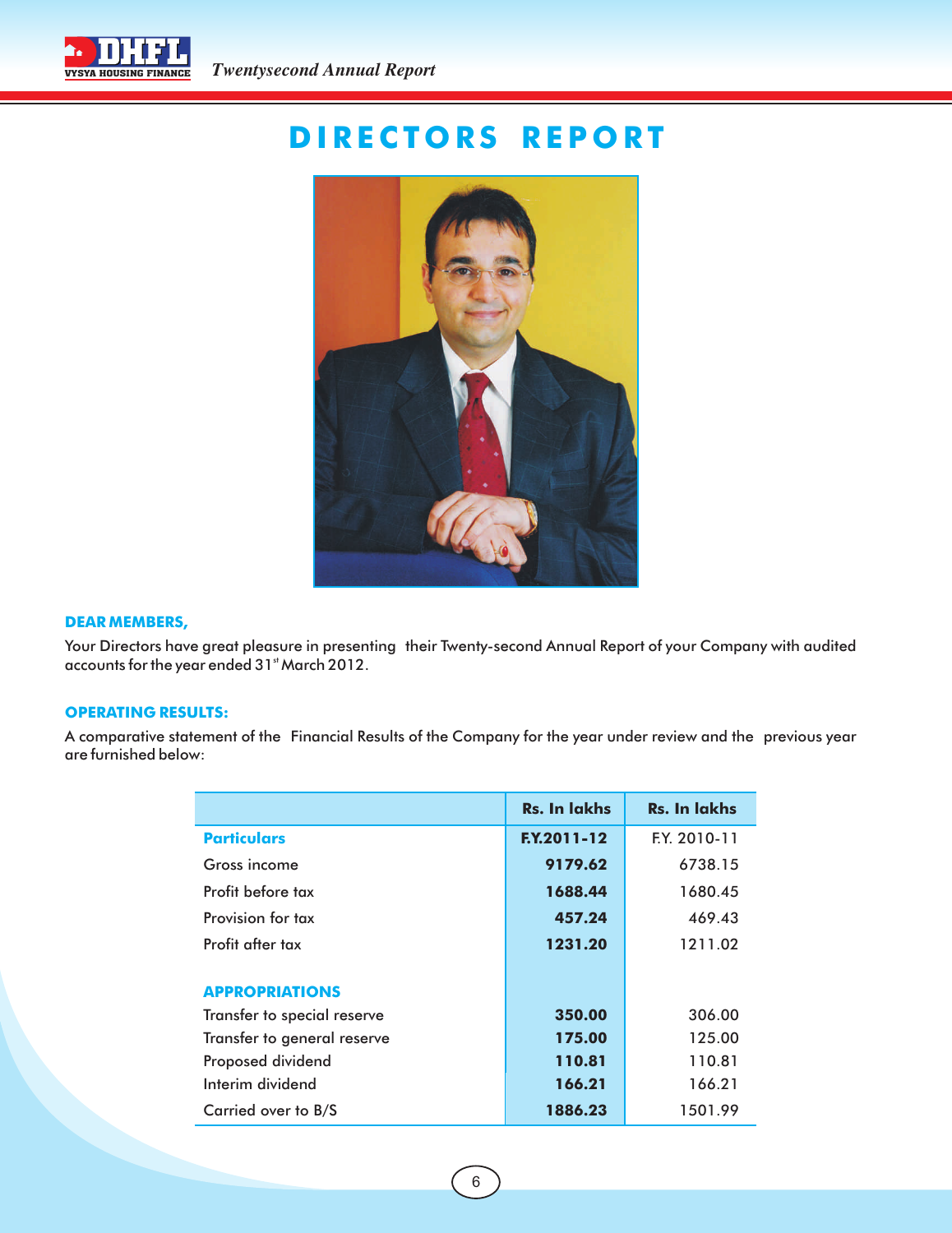

During the year under report, your Company had to face multi-faceted challenges in mobilizing the business. Consequent to increase in the interest rates by Reserve Bank of India for more than a dozen times, the cost of borrowing shot up considerably as the Banks and Financial Institutions had also increased their lending rates considerably which had created several impediments in reaching the business targets. Added to these, while the cost of properties as also cost of construction swelled exorbitantly in many States, Registration charges in some States have also been increased notably. As a result, urban housing became unaffordable by the average Indian. Due to Telengana issue, the State of Andhra Pradesh, where we have seven branches, more or less came to a grinding halt as far as the Real Estate scenario is concerned. All these posed major threats to your Company and despite these bottlenecks, your Company strived hard and succeeded in surpassing the last year's figures.

There was pressure on profit due to NHB's directions that HFCs should not levy preclosing charges, which affected our other income considerably. Further NHB also increased the provisions to be made for NPA accounts and also introduced additional provision for Non Housing Loans @ 1% of the portfolio. Inspite of above and adverse interest rates, we have been able to maintain the same profit level.

During the year under review, while sanctions went up to Rs.301.08 crores (Rs. 260.50 crores last year), the disbursements climbed to Rs.274.57 crores (compared to Rs. 240.76 crores last year) thus a growth of 15.58% and 14.04% respectively has been achieved during the year.

#### **DIVIDENDS:**

#### **Interim Dividend**

Asserting their social responsibility towards the stakeholders of the Company, your Directors have decided to continue the fai dividend policy and declared an INTERIM DIVIDEND of 15% (Rs.1.50 on each equity share of Rs.10) appropriated from the profits of the Company for the year under review.

#### **Final Dividend**

Though the Profit of the Company during the year under report was much higher than that of last year, as per directions from NHB, the Company had to make a provision of Rs.130.61 lakhs as Contingent Provision towards NPA and another sum of Rs.304.03 lakhs as Provision on Standard Loans. While the provision on Standard Loans was adjusted against the General Reserves of the Company, the Contingent Provision had to be set off against the profits of the Company. As a result of these provisions, the profit of the Company stood at Rs.12.31 crores as against Rs.12.11 crores pertaining to last year.

Despite profit remaining at the same level, your Directors have decided to keep the quantum of dividend constant and recommended a FINAL DIVIDEND of 10% ( $\bar{\tau}$ .1/- on each equity share of Rs.10/-) on the increased share capital, subject to approval by members, to be appropriated from the profits for the year. Thus the total dividend declared for the year under report would be 25 % (25% paid during last year).



7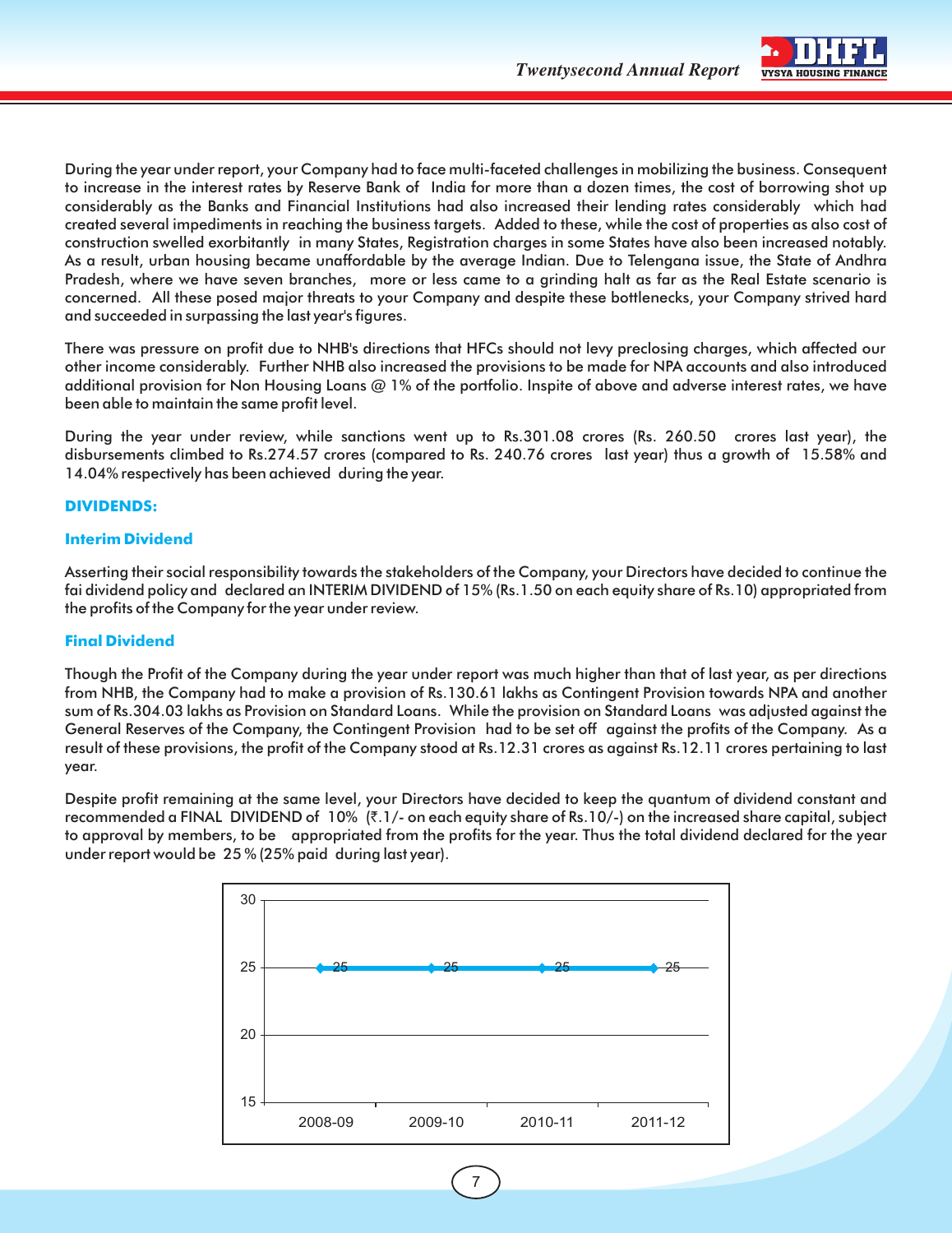

#### **HOUSING FINANCE SECTOR SCENARIO AND FUTURE PROSPECTS:**

The encouraging fact that large chunk of masses migrating to larger cities day by day in the Country for better accommodation and living conditions always render a helping hand to the growth of Real Estate Markets in India and your Company will leave no stone unturned in its exploration to seize a sizable market share in the current year.

Reserve Bank of India has, on 17th April, 2012 reduced Repo rate by 50 basis points paving a way for an interest reduction scenario, which will increase the demand for Housing Loans.

Continuation of RHF and Interest Subvention Schemes by NHB for another one year will go along way to boost the business prospects of your company during the current year.

Regular visits by Executives from Corporate Office to all Branches for a better interaction with the Branch personnel and the borrowers will be continued during the current year also and your Company is optimistic that the business performance will be increased considerably in the current year. In its continued strides, your Company will endeavor its best to provide quality service to the borrowers.

#### **PERFORMANCE DURING THE YEAR:**

Sanctions during the year has improved considerably when compared to that of previous year. It went up to Rs.301.08 crores as against Rs.260.50 crores pertaining to the previous year, thus a growth of 15.58%



**Rs. in crores**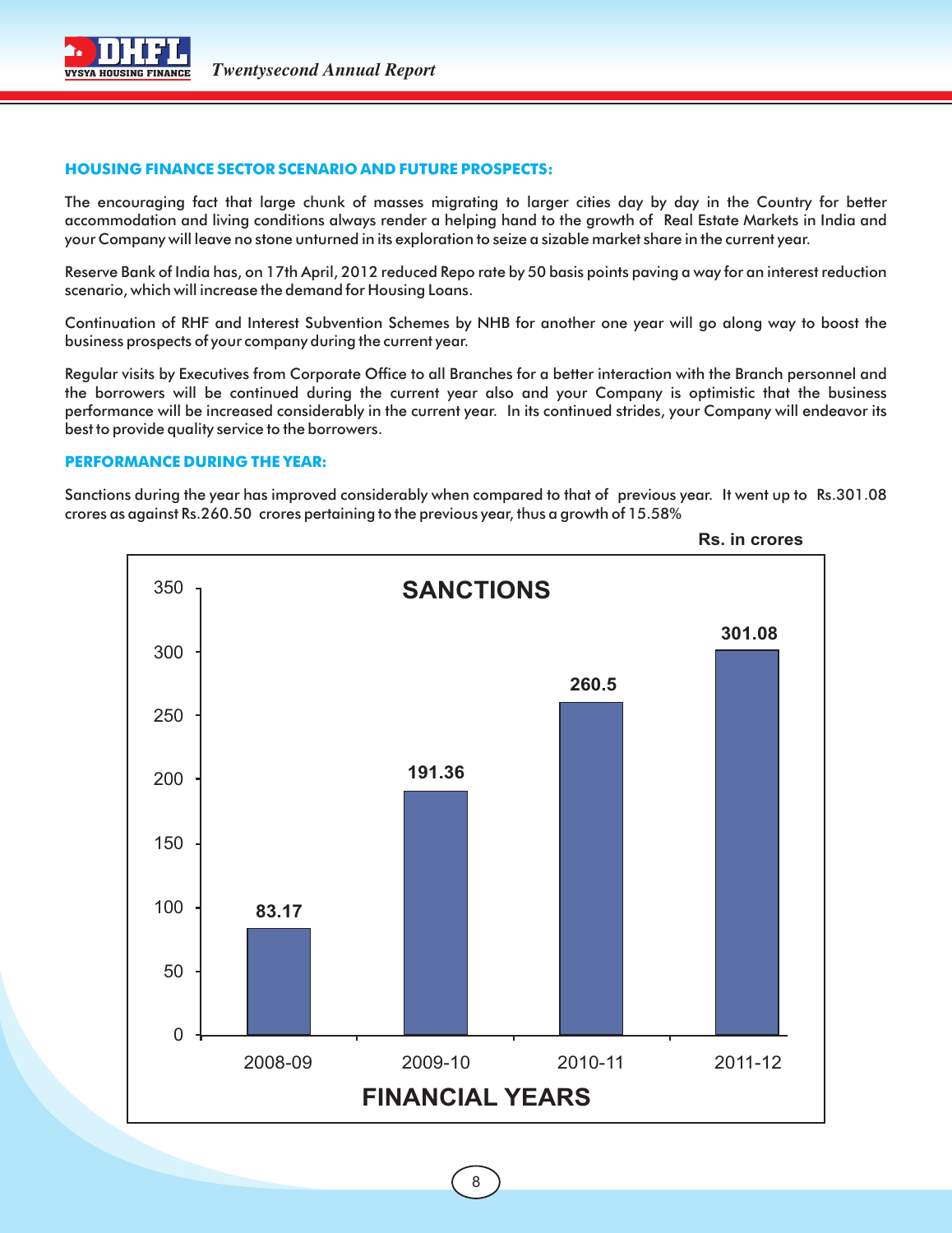Disbursements amounted to Rs.274.57 crores which was Rs.240.76 crores in the previous year, thus a notable growth of about 14.04%.

This has resulted in increase of total outstanding loans from Rs. 578.70 crores as on 31-03-2011 to Rs.749.52 crores as on 31-03-2012.



#### **RECOVERY**

While NPA under Housing Loan has been brought down considerably during the year under review, some Project Loan borrowers did not keep up their commitment, since they could not sell the stocks in time which has resulted in NPA accounts.

However, it is expected that the NPA accounts in Project Loans will be regularized by the first half of the current year.

9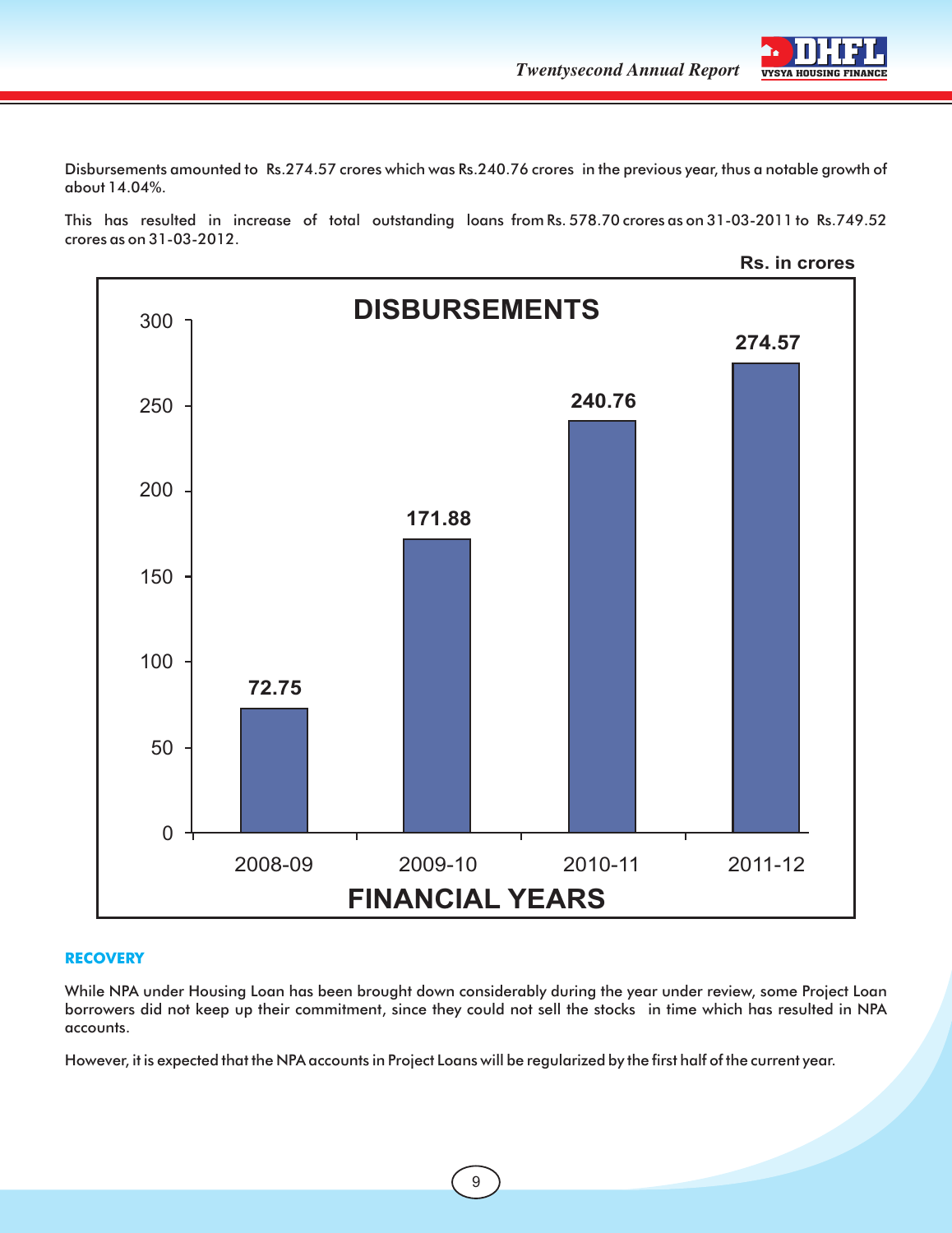

## **RATIOS**

|                                          | F.Y.<br>2011-12 | F.Y.<br>2010-11 |
|------------------------------------------|-----------------|-----------------|
| Earning per share<br>(*weighted average) | Rs.11.11        | Rs.10.93*       |
| Dividend per share                       | 25%             | 25%             |
| <b>Book value</b>                        | <b>Rs.72.71</b> | Rs.66.82        |
| Return on equity                         | 111.11          | 109.30%         |
| Return on net worth                      | 15.43%          | 16.36%          |

#### **TERM LOANS AND REFINANCE FROM NATIONAL HOUSING BANK:**

During the year, the company has availed term loan from various Banks to the extent of Rs.137.50 crores. The National Housing Bank sanctioned a refinance assistance of Rs.125.00 crores out of which, Rs.108.63 crores has been availed during the year. The Company drew aum of Rs.30.00 crores from NHB which pertains to the refinance assistance sanctioned during the previous year.

#### **RURAL HOUSING UNDER GOLDEN JUBILEE RURAL HOUSING FINANCE SCHEME**

During the year under report, your company surpassed the target fixed by NHB under the Golden Jubilee Rural Housing Scheme. As against the target of 3000 cases, we disbursed loans under this scheme to 3196 borrowers, the total amount being Rs. 238.36 crore which works out to 86.86% of the total loan disbursed during the year.

#### **DEPOSITS**

The total deposits outstanding as on 31st March, 2012 is Rs.11.62 crores inclusive of accrued interest. The company has repaid matured deposits amounting to Rs.7.75 crores during the year under report and mobilised deposits at current rates to the extent of Rs.5.67 crores (including renewal).

#### **Unclaimed Deposits**

For the financial year ending 2011-2012, deposits amounting to Rs. 36.91 lakhs, including accrued interest, remained unclaimed by the depositors. The Company regularly intimates the depositors about the maturity of the deposits with a request to either renew or claim the amount.

#### **Unpaid Dividends Transferred to Investor Education and Protection Fund**

On 17-05-2011 and on 08-12-2011 the Company transferred a sum of Rs.14,280/- and a sum of Rs.5,130/- to the Investor Education and Protection fund, as they remained as Unclaimed Dividend for over a period of seven years under Sections 205A, 205B and 205C of the Companies Act, 1956.

#### **CREDIT RATING**

The parent Company Dewan Housing Finance Corporation Ltd. continued its support and patronage during the year under review which has resulted in rating awarded by CRISIL as FAA/Positive for deposits, AA-/Positivre for longer term borrowings and A1+ for short term borrowings. For long term borrowings ICRA has awarded LA+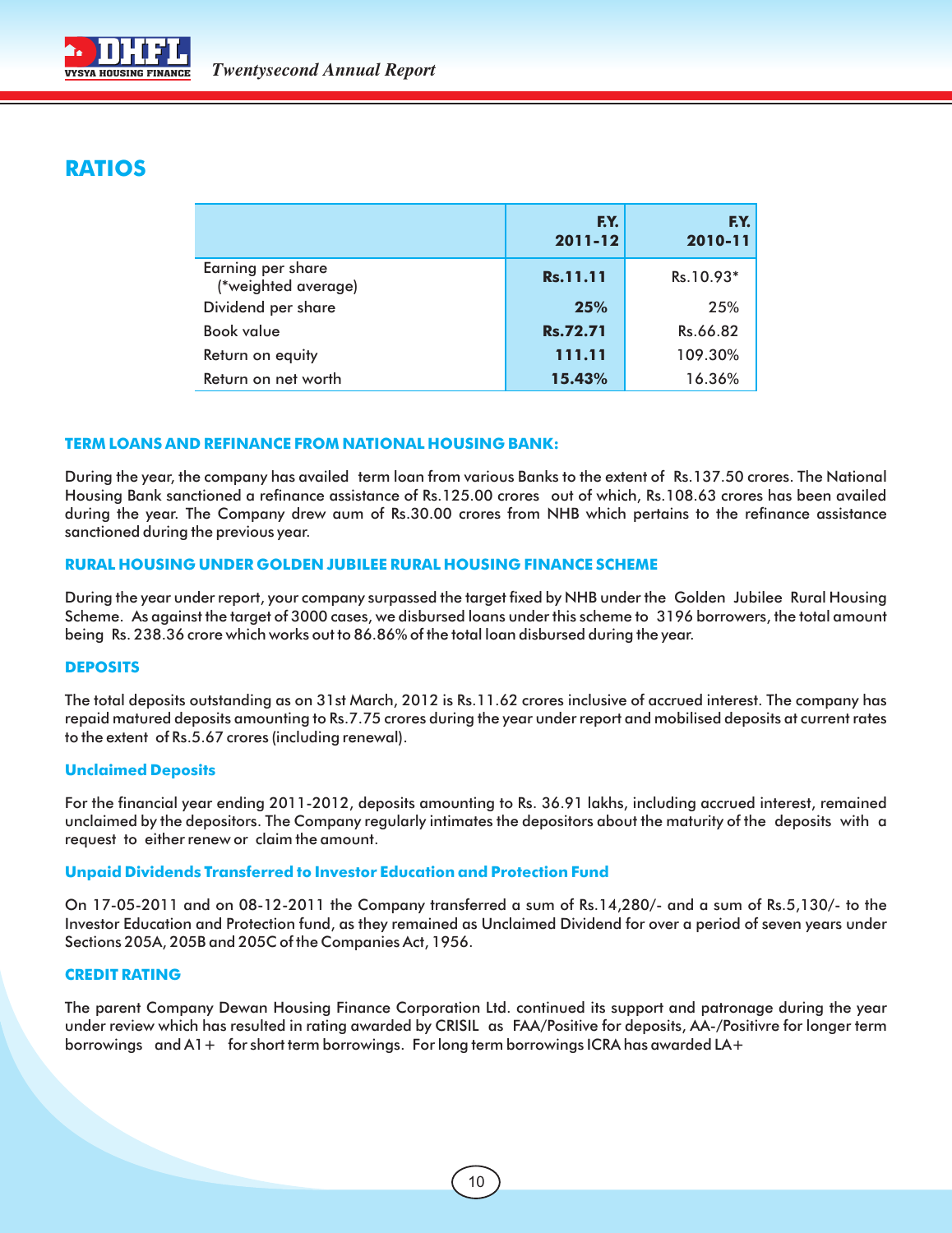

#### **FAIR PRACTICE CODE, KYC NORMS AND ANTI MONEY LAUNDERING STANDARDS**

During the year under review, the Company has fully implemented 'FAIR PRACTICE CODE, KYC NORMS AND ANTI MONEY LAUNDERING STANDARDS as per the guidelines issued by the NHB from time to time. It is an ongoing process and we give more importance to this.

#### **TECHNOLOGY UPGRADATIO:**

While your Company absorbs latest technologies in its I.T. systems, it continues to maintain fruitfully inter connectivity facilities at all levels of the organization.

#### **CAPITAL ADEQUACY NORMS:**

During the year your Company has maintained a reasonable capital adequacy ratio , i.e.13.53% as against the requirement of 12%, your company has maintained a Capital Adequacy Ratio of 14.17% as at the end of the year.

#### **INTERNAL AUDIT COMPLIANCE:**

With a view to having effective internal control system, the Company engages suitable Chartered Accountants/Firms to audit the affairs of all the Branches. The periodical Reports submitted by the Concurrent Auditors are being vetted by the Audit Committee from time to time and the Committee's views are being conveyed to both the Auditors and the Branches for compliance and needful remedial action and to ensure adequate internal control system.

#### **FUTURE PLANS:**

To widen its market wings and to tap more markets, your Company proposes to open more Service Centres at K.R. Puram (Bangalore), Tumkur (Karnataka), Chengalpet (Chennai). Seergazhi (Tanjore, T.N.) and Uppal (Huyderabad), thus increasing the number of Service Centres to 17. It is also proposed to convert the two Service Centres in Bangalore, i.e. Bommanahalli and Yelahanka into Branches. Based on the performance of other Service Centres, their conversion as full fledged branches will also be considered. Opening of a few more branches and service centres is also in the active consideration of your Company.

#### **CORPORATE GOVERNANCE:**

Though your Company is an unlisted Company, it is making voluntary disclosure about the Corporate Governance of the Company to fulfill its obligations towards the shareholders, customers, Government agencies, employees, lenders, etc.

The company has the following Committees:

#### **1. Board of Directors:**

Shri. Kapil Wadhawan, heads the Board as its Chairman and the other members on the Board are Shri. R. Nambirajan as Managing Director and experts from various fields like housing sector, banking, legal, company affairs, etc. are part of the Board.

Shri. Bikram Sen, Director, retires by rotation and being eligible, offers himself for reappointment. The Board of Directors recommends his reappointment so as to continue to receive expert opinion from Sri.Bikram Sen.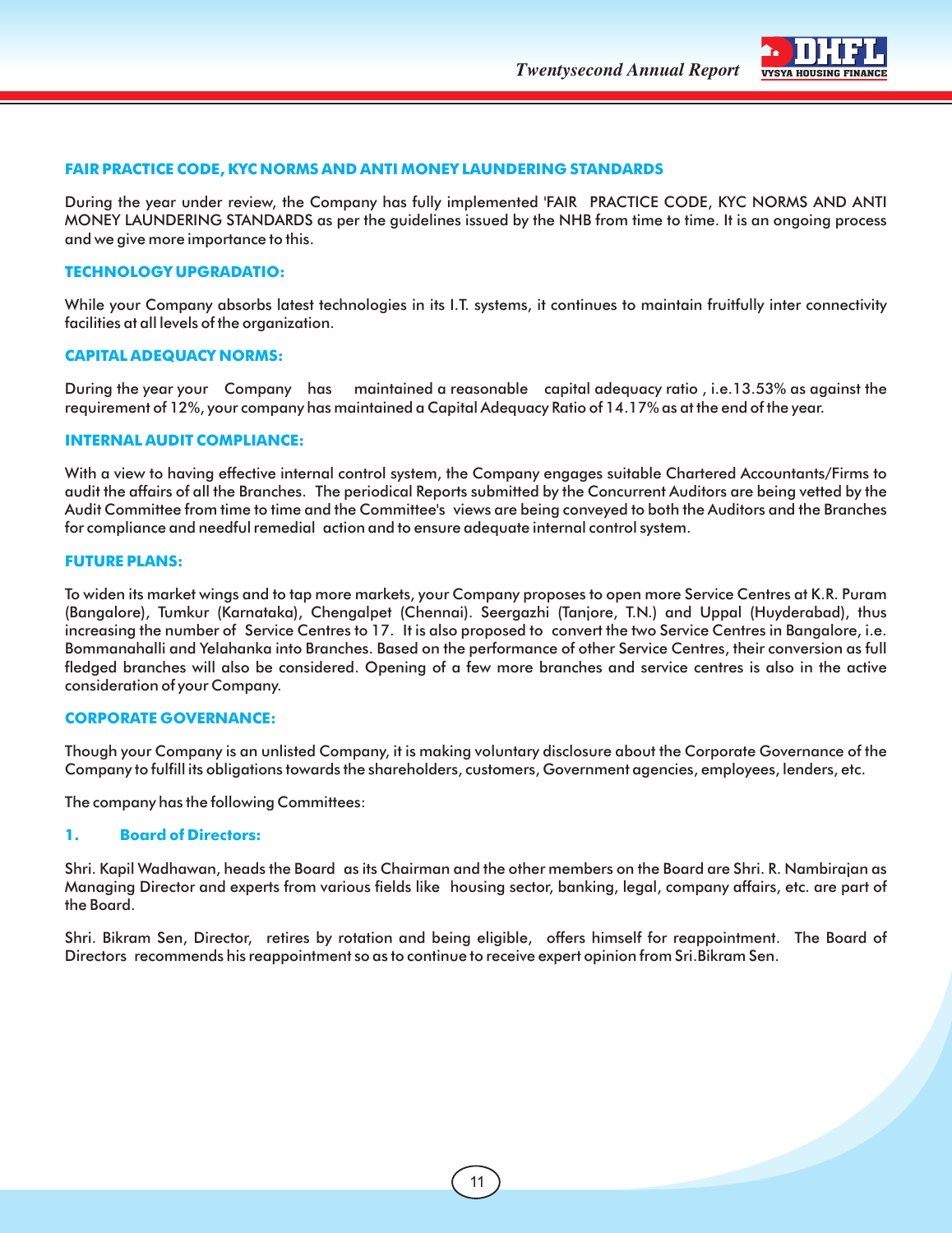| <b>DATE OF BOARD MEETING</b><br><b>NAME OF THE</b> |          |          |           |          |          | <b>NUMBER OF</b> |     |                   |                                    |
|----------------------------------------------------|----------|----------|-----------|----------|----------|------------------|-----|-------------------|------------------------------------|
| <b>MEMBER MR.</b>                                  | 09/05/11 | 23/07/11 | 29/08/11  | 15/09/11 | 19/10/11 | 06/12/12         |     | 14/01/12 21/02/12 | <b>MEETINGS</b><br><b>ATIENDED</b> |
| Kapil Wadhawan                                     | Yes      | Yes      | Yes       | Yes      | No       | Yes              | Yes | Yes               |                                    |
| R S Hugar                                          | No.      | Yes      | <b>No</b> | No.      | Yes      | No               | Yes | No                | 3                                  |
| R Nambirajan                                       | Yes      | Yes      | Yes       | Yes      | Yes      | Yes              | Yes | Yes               | 8                                  |
| <b>Bikram Sen</b>                                  | Yes      | Yes      | Yes       | Yes      | Yes      | <b>Yes</b>       | Yes | Yes               | 8                                  |
| Shri.G.P. Kohli                                    | Yes      | Yes      | Yes       | No.      | Yes      | Yes              | Yes | Yes               |                                    |

During the year under report, the Board met eight times.

#### **2. Audit Committee**

- a) Shri. R S. Hugar heads the Audit Committeeas , while Shri. Bikrum Sen, Shri. R . Nambirajan, Shri. G.P. Kohli are members of the committee. Shri. B.M. Chaturvedi, the company's Statutory Auditor is the permanent invitee, who renders expert opinion to the Committee.
- b) During the financial year 2011-12 the Audit Committee met four times.After a review of matters relating to Recovery, Assets Liability Management, accounts, inspection, etc. the Committee makes suitable recommendation to the Board from time to time.
- b) After a review of matters relating to Recovery, Assets Liability Management, accounts, inspection, etc. the Committee makes suitable recommendation to the Board from time to time.

| <b>NAME OF THE</b> |            | <b>NUMBER OF</b><br><b>MEETINGS</b> |            |            |                 |
|--------------------|------------|-------------------------------------|------------|------------|-----------------|
| <b>MEMBER MR.</b>  | 09/05/2011 | 23/07/2011                          | 19/10/2011 | 14/01/2012 | <b>ATIENDED</b> |
| R S Hugar          | No         | Yes                                 | Yes        | Yes        | 3               |
| R Nambirajan       | Yes        | Yes                                 | Yes        | Yes        | 4               |
| <b>Bikram Sen</b>  | Yes        | Yes                                 | Yes        | Yes        | 4               |
| G.P. Kohli         | Yes        | Yes                                 | Yes        | Yes        | 4               |

#### **3. Asset & Liability Committee. (ALCO)**

The Managing Director, President, Executive Vice-President, Company Secretary and senior employees from Accounts and Computer Planning Department comprise the members of the ALCO. The Committee met seven times during the year under review.

While the Committee analyses Assets and Liabilities under various buckets to ensure that they conform to the norms specified by NHB it also lays down measures to manage short term and long term liquidity to the advantage of the Company. The Reports of the Committee are periodically reviewed by the Audit Committee and the Board of Directors.

#### **4. Treasury Committee:**

The Committee which comprises of Managing Director, President, and Vice President ( Accounts), deliberates on matters related to purchase / sale of instruments and takes suitable decisions within the purview of the Investment Policy. Also the Committee makes a regular review of all investments with suggestion to deploy funds on profitable basis.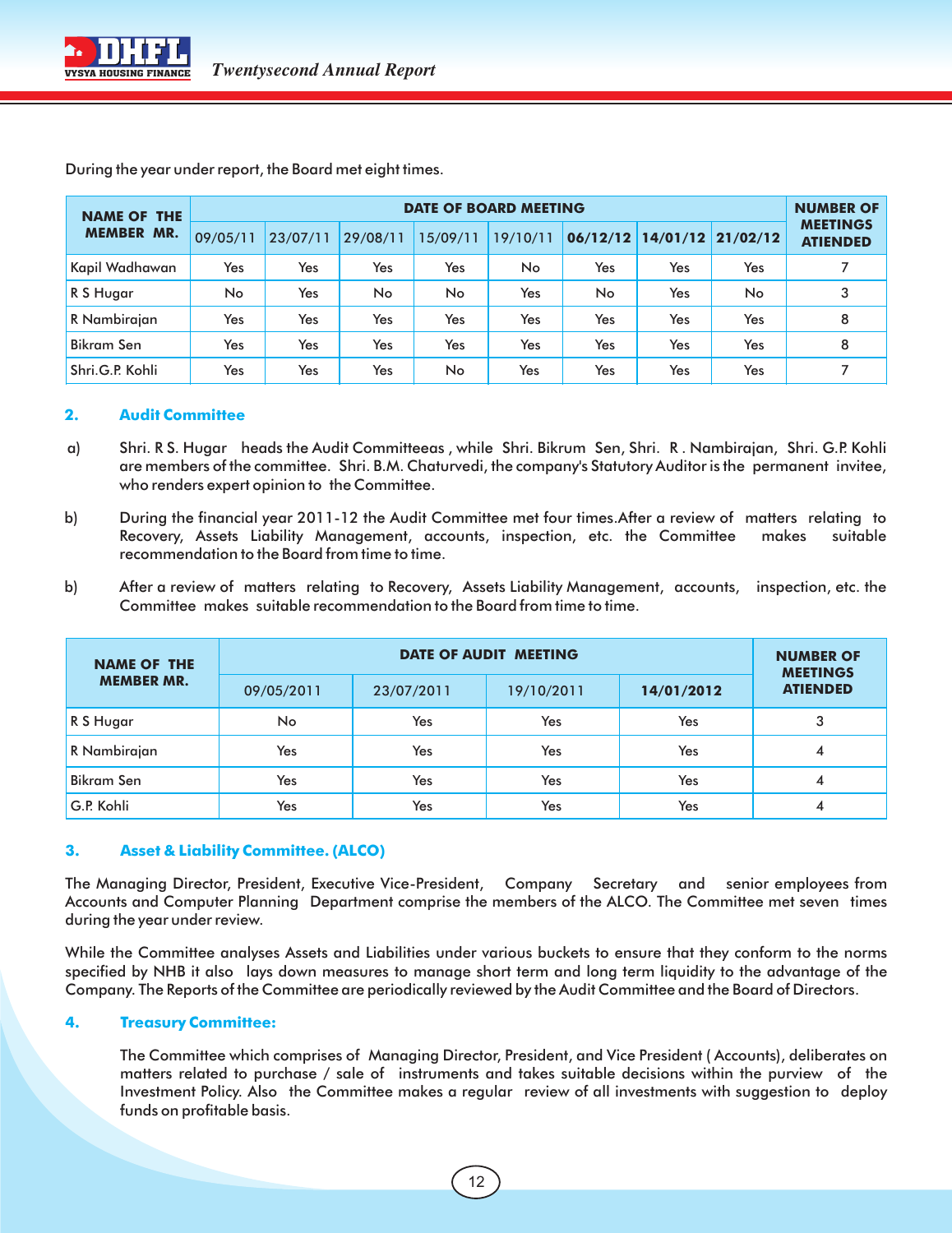**Twentysecond Annual Report** VYSYA HOUSING



#### **DIRECTORS RESPONSIBILITY STATEMENT**

As required by Sec 217 (2AA) of the Companies Act, 1956, The Board of Directors confirm that:

- a) In the preparation of annual accounts, the applicable accounting standards have been followed along with proper explanation relating to material departures.
- b) Accounting policies have been selected and applied consistently and judgements and estimates estimates that are reasonable and prudent have been made so as to give a true and fair view on the state of affairs of the company as on 31st March 2012, and profit and loss account of the company for the year ended as above.
- c) Proper and sufficient care has been taken for maintenance of accounting records in accordance with the provisions of the Companies Act, 1956 for safeguarding the assets of the company and for preventing and detecting fraud and other irregularities.
- d) The annual accounts have been prepared on a 'going concern' basis.

#### **AUDITORS:**

The term of appointment of M/s. B.M Chaturvedi & Co, Chartered Accountants, Mumbai, as Statutory Auditors expires at the conclusion of the current meeting. As they have expressed their willingness to be reappointed, a resolution proposing their reappointment will be placed before the members for their consideration at the Twenty-second AGM.

#### **HUMAN RESOURCES:**

While the Company maintains cordial and harmonious relationship with its employees, the employees are exposed to inhouse training programmes conducted by NHB, other professional institutions and the Company.

#### **REMUNERATION TO EMPLOYEES**

No employee was paid remuneration in excess of the limits specified sub section (2A) of section 217 of the Companies Act, 1956 and as such, particulars under the said Section are not disclosed.

#### **CONSERVATION OF ENERGY, TECHNOLOGY ABSORPTION AND FOREIGN EXCHANGE EARNINGS AND EXPENDITURE:**

The Company being a non-manufacturing company, the requirement for disclosure of particulars regarding conservation of energy as required under the Companies (Disclosure of Particulars in the Report of Board of Directors) Rules, 1988 is not applicable.

There were neither foreign exchange earnings nor outflow during the year under review.

#### **ACKNOWLEDGEMENT**

While your Directors have pleasure to place on record its appreciation of the patronization and support rendered by the Associate Company DHFL, they also wish to place on record their appreciation of the cooperation and support received from customers, NHB, Bankers, Depositors, Shareholders etc.

Your Directors would like make a special mention about the competence, hard work, solidarity, co-operation support and commitment of the employees at all levels who caused achievement of several milestones in the growth of the Company.

REGISTERED OFFICE: S401, 4th Floor, Brigade Plaza, Ananda Rao Circle,Bangalore-5609 009.

For and on behalf of the Board,

Kapil Wadhawan

Place: Mumbai, CHAIRMAN Date: 2nd May 2012.

13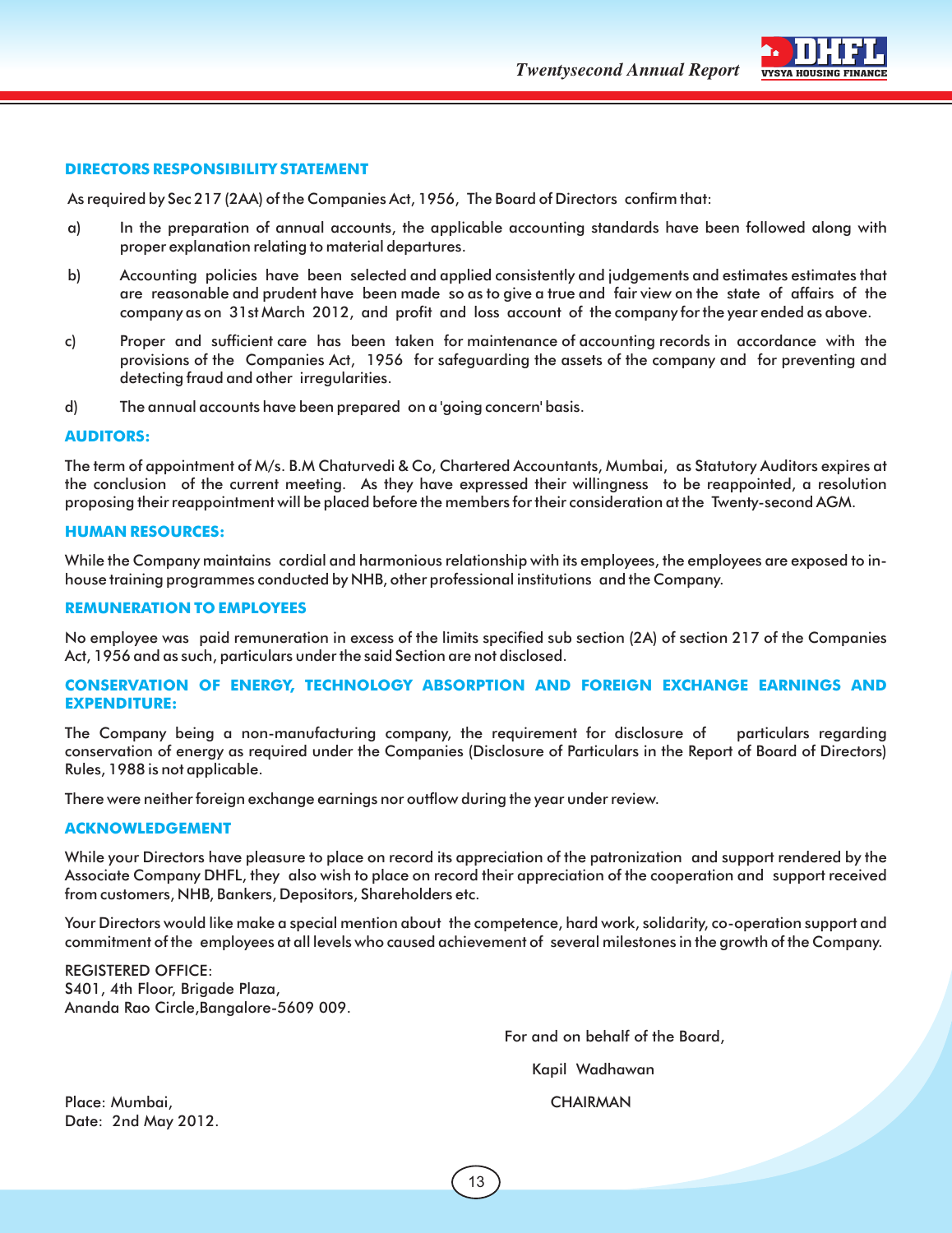

## **Auditor's Report**

To the Members,

#### **DHFL Vysya Housing Finance Limited.**

We have audited the attached Balance Sheet of DHFL Vysya Housing Finance Limited, as at 31st March 2012, the Profit & Loss Account and the Cash Flow Statement of the company for the year ended on that date, annexed thereto. These financial Statements are the responsibility of the Company's management. Our responsibility is to express an opinion on these financial statements based on our audit.

We have conducted our audit in accordance with the auditing standards generally accepted in India. These Standards require that we plan and perform the audit to obtain reasonable assurance about whether the financial statements are free of material misstatement. An audit includes examining, on a test basis, evidence supporting the amounts and disclosures in the financial statements. An audit also includes assessing the accounting principles used and significant estimates made by the management, as well as evaluating the overall financial statement presentation. We believe that our audit provides a reasonable basis for our opinion.

We report that,

- 1. We have obtained all the information and explanations, which to the best of our knowledge and belief were necessary for the purposes of our audit.
- 2. In our opinion, proper books of account, as required by law have been kept by the company so far as appears from our examination of those books and proper returns adequate for the purposes of our audit have been received from the branches not visited by us. The Branch Auditors' Reports have been forwarded to us and have been appropriately dealt with.
- 3. The Balance Sheet, Profit & Loss Account and Cash Flow Statement dealt with by this report are in agreement with the books of account and with the Audited Returns from the branches.
- 4. In our opinion, the Balance Sheet, Profit & Loss Account and Cash Flow Statement dealt with by this report comply with the accounting standards referred to in sub-section (3C) of Section 211 of the Companies Act, 1956.
- 5. On the basis of written representations received from the directors of the company as on 31st March 2012, and taken on record by the Board, we report that none of the directors is disqualified as at 31st March 2012 from being appointed as a director under Section 274 (1) (g) of the Companies Act, 1956.
- 6. In our opinion and to the best of our information and according to the explanations given to us, the said accounts together with the notes thereon, give the information required by the Companies Act, 1956, in the manner so required and give a true and fair view in conformity with the accounting principles generally accepted in India,
- i) in the case of Balance Sheet, of the state of affairs of the company as at 31st March, 2012;
- ii) in the case of Profit & Loss Account, of the profit for the year ended on that date; and
- iii) in the case of Cash Flow Statement, of the Cash Flow for the year ended on that date.
- 7. As required by the Company's (Auditors' Report) Order, 2003 issued by the Central Government, in terms of Section 227 (4A) of the Companies Act, 1956, we further state that :
	- I) The company is maintaining proper records showing full particulars, including quantitative details and situation of fixed assets. The fixed assets have been physically verified by the management at reasonable intervals and no material discrepancies were noticed on such verification. There is no material disposal of fixed assets during the year.
	- ii) The company does not have any inventory due to nature of its business of housing finance, therefore provisions of clause 4(ii) are not applicable to the company.
	- iii) The company has not granted any loans to companies, firms or other parties listed in the register maintained under section 301 of the Act. However, it has taken unsecured loan of Rs.5600 lacs by way of ICD from its then holding company listed in the register maintained under section 301 of the Act. The loan was repaid during the year along with interest thereon. The rate of interest and other terms and conditions of such loan are, in our opinion, prima facie not prejudicial to the interest of the company and the loan was repaid along with interest as per the stipulation.
	- iv) In our opinion and according to the information given to us, there exist adequate internal control system commensurate with the size of the company and the nature of its business, for the purchase of fixed assets and sale of services. Company has no purchase or sale of goods.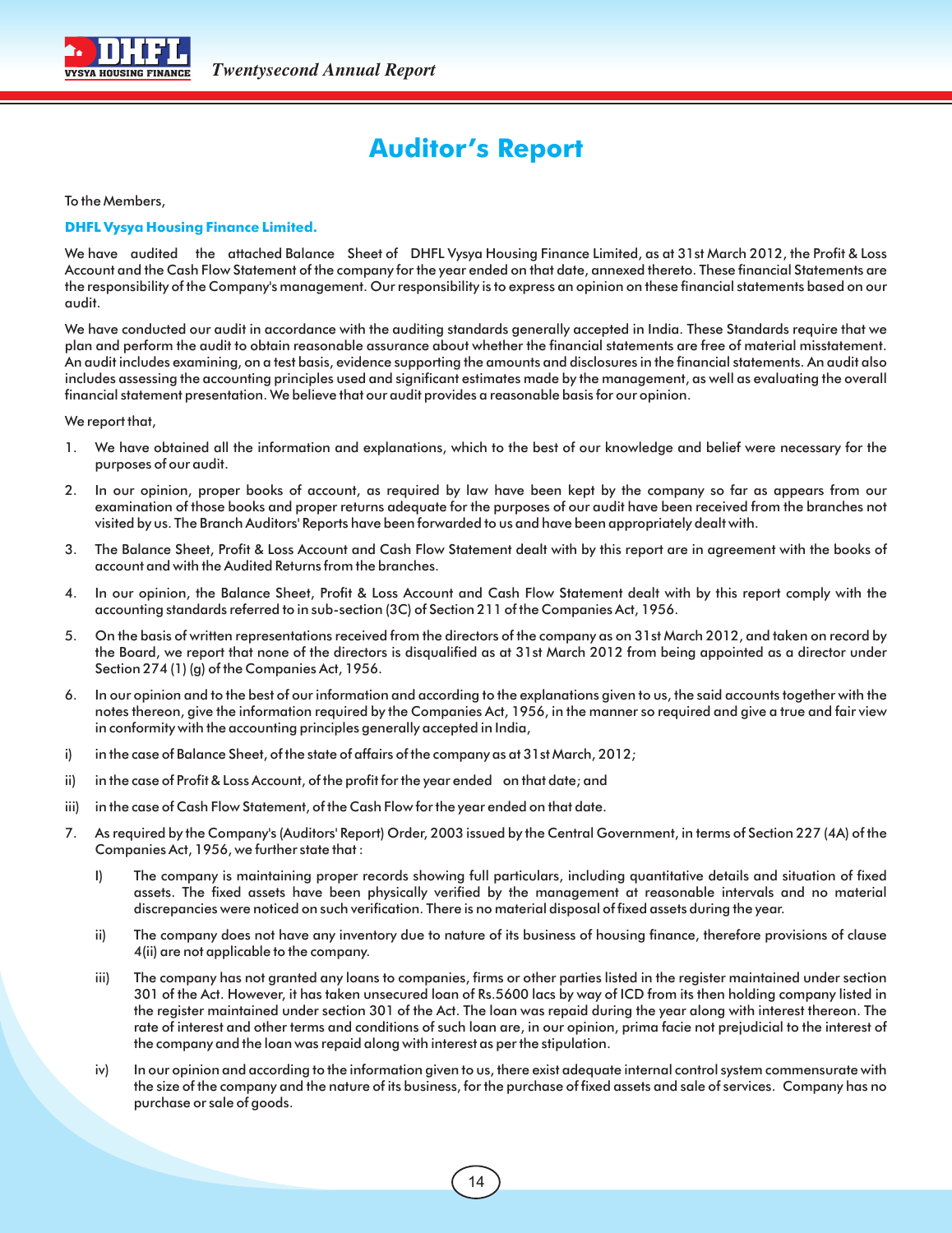**Twentysecond Annual Report** VYSYA HOUSING FINANCE



- v) There are no transactions, other than mentioned in paragraph (iii) above recorded in the register maintained in pursuance of section 301 of the Act.
- vi) The company has accepted deposits from the public. In our opinion and according to the information and explanations given to us, the company has complied with the directives issued by the National Housing Bank under the Housing Finance Companies (NHB) Directions, 2010 with regard to deposits accepted from the public and the Rules framed thereunder and provisions of section 58A, 58AA and other relevant provisions of the Companies Act.
- vii) In our opinion and according to the information given to us, the company has an internal audit system commensurate with its size and nature of its business implemented by in-house department and supported by various independent professional firms of chartered accountants appointed as concurrent internal auditors for all branches of the company including head office.
- viii) Central Government has not prescribed maintenance of cost records in respect of the business of the company.
- ix) According to the records of the company, it is regular in depositing undisputed statutory dues such as Provident Fund, Employees' State Insurance, Income-tax, Sales-tax, Wealth-tax, Service Tax and any other statutory dues whichever is applicable to the company with the appropriate authorities. The company has also deposited full amount of disputed income tax demands which are pending in Appeal [read with note no.32] before various tax authorities.
- x) The company has positive networth, which is more than its equity capital and has neither any accumulated losses nor it has incurred any cash losses in this financial year.
- xi) The company has not defaulted in repayment of dues to any financial institutions or bank.
- xii) The company has maintained adequate documents and records for the loans and advances granted by it on the basis of security by way of residential houses and properties and other securities.
- xiii) The company is not engaged in any Chit fund business / nidhi / mutual benefit fund or society.
- xiv) The company is maintaining proper records of the transactions and contracts about the dealings in securities & investments and has made timely entries in records. The securities, debentures and other investments have been held by the company in its own name.
- xv) The company has not given any guarantee for loans taken by others from bank or financial institutions.
- xvi) The company has generally applied the amount raised by it by way of term loans for the purpose for which those loans were obtained, other than temporary deployment pending application of those funds.
- xvii) The company is engaged in the housing finance business and is governed by National Housing Bank [NHB] guidelines for raising deposits and deployment of its funds in its business and the company has followed the NHB guidelines for fund raising and its deployment and adhering to the ALCO Management guidelines prescribed by NHB and accordingly based on above we report that company has generally not used its short term funds in long term investments.
- xviii) During the year the company has not made preferential allotment of any shares / securities.
- xix) The company has not issued any Debentures in the year.
- xx) The company has not raised any money by way of public issues during the year.
- xxi) According to the information and explanation given to us, no material fraud on or by company has been noticed or reported during the year, except two instances of fraud on company by way of misrepresentation by borrowers of loan by fabrication of financial and property documents which were taken in earlier year, involving an amount of Rs.40.70 lacs and as reported to NHB by the company.

#### For **B.M. CHATURVEDI & Co. Chartered Accountants**

ICAI FRN: 114317W (Pranav Kumar Shukla) **Partner** ICAI M N: 073832

Place: MUMBAI Date: 2nd May, 2012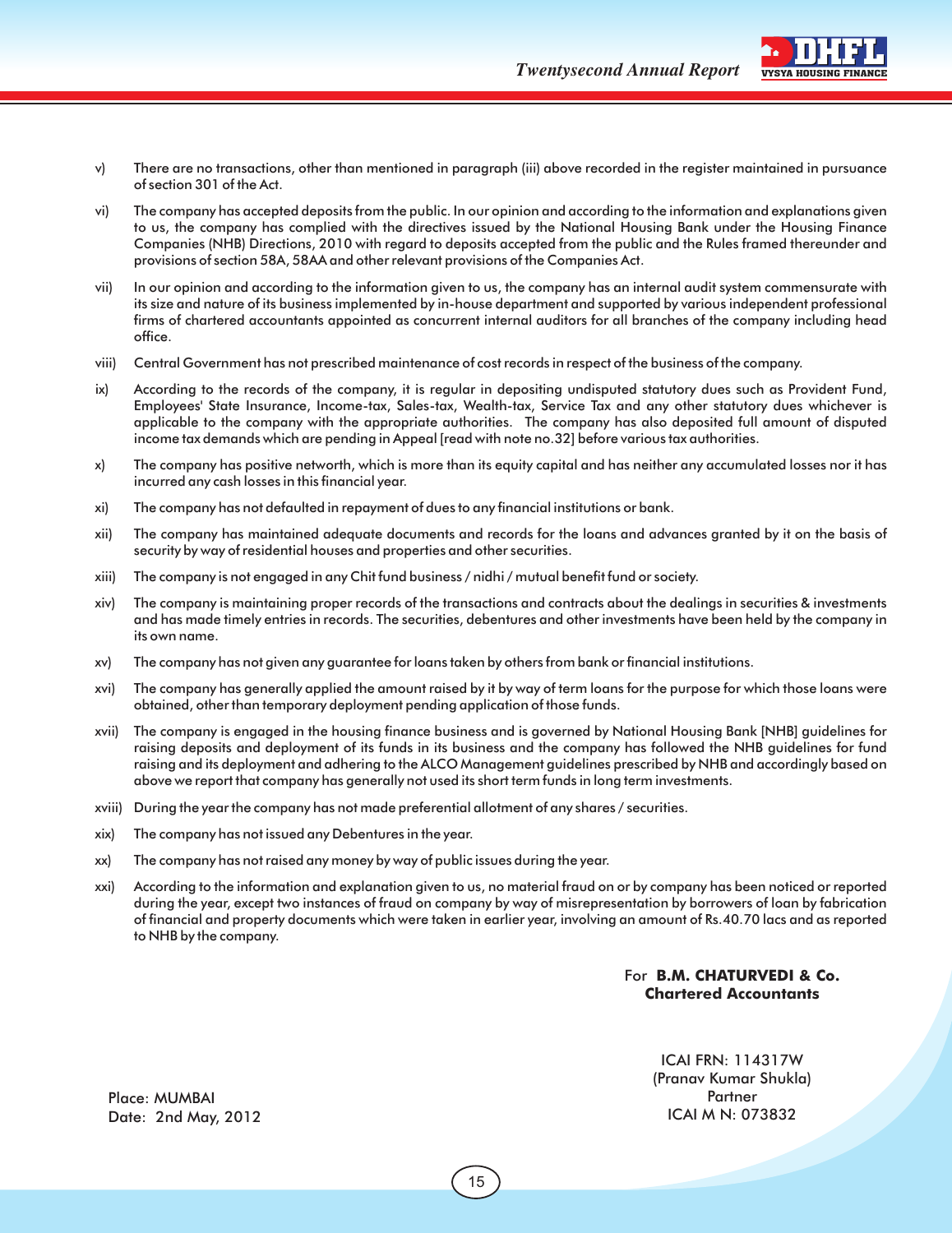

## **DHFL VYSYA HOUSING FINANCE LIMITED**

## **BALANCE SHEET AS AT 31st MARCH, 2012**

|                                                |                |                  | (₹ Lacs)         |
|------------------------------------------------|----------------|------------------|------------------|
|                                                | Note No.       | As at 31.03.2012 | As at 31.03.2011 |
| <b>EQUITY &amp; LIABILITIES</b>                |                |                  |                  |
| <b>Shareholders' Fund</b>                      |                |                  |                  |
| <b>Share Capital</b>                           | 3              | 1,108.07         | 1,108.07         |
| Reserves & Surplus                             | 4              | 6,948.45         | 6,343.23         |
| <b>Total Shareholders' Funds</b>               |                | 8,056.52         | 7,451.30         |
| <b>Non Current Liabilities</b>                 |                |                  |                  |
| Long term Borrowings                           | 5              | 54,721.98        | 40,597.92        |
| Other Long term Liabilities                    | 6              | 50.24            | 100.97           |
| Long Term Provisions                           | $\overline{7}$ | 559.02           | 131.61           |
| <b>Total Non-Current Liabilities</b>           |                | 55,331.24        | 40,830.50        |
| <b>Current Liabilities</b>                     |                |                  |                  |
| Short Term Borrowings                          | 8              | 2,563.07         | 2,000.00         |
| <b>Trade Payables</b>                          | 9              | 70.44            | 82.57            |
| <b>Other Current Liabilities</b>               | 10             | 13,751.50        | 12,328.58        |
| <b>Short Term Provisions</b>                   | $\overline{7}$ | 196.01           | 267.17           |
| <b>Total Current Liabilities</b>               |                | 16,581.02        | 14,678.32        |
|                                                | <b>TOTAL</b>   | 79,968.78        | 62,960.12        |
| <b>ASSETS</b>                                  |                |                  |                  |
| <b>Non Current Assets</b>                      |                |                  |                  |
| <b>Fixed Assets</b>                            |                |                  |                  |
| <b>Tangible Assets</b>                         | 11             | 95.00            | 86.02            |
| Intangible Assets                              | 11             | 13.19            | 14.38            |
|                                                |                | 108.19           | 100.40           |
| Non Current Investments                        | 12             | 3,687.62         | 3,703.11         |
| Deferred Tax Assets (net)                      | 13             | 77.64            | 47.19            |
| Long Term Housing & Property Loans             | 14             | 69,958.01        | 53,623.86        |
| Other Long Term Loans & Advances               | 15             | 97.55            | 93.41            |
| Other Non Current Assets                       | 16             | 80.00            | 80.00            |
| <b>Total Non-Current Assets</b>                |                | 74,009.01        | 57,647.97        |
| <b>Current Assets</b>                          |                |                  |                  |
| <b>Current Investments</b>                     | 17             | 123.12           |                  |
| <b>Trade Receivables</b>                       | 16             | 183.25           | 168.41           |
| Cash & Bank Balance                            | 18             | 424.96           | 706.30           |
| Short Term portion of Housing & Property Loans | 14             | 5,069.50         | 4,294.95         |
| Short Term Loans & Advances                    | 19             | 99.19            | 129.94           |
| Other Current Assets                           | 16             | 59.75            | 12.55            |
| <b>Total Current Assets</b>                    |                | 5,959.77         | 5,312.15         |
|                                                | <b>TOTAL</b>   | 79,968.78        | 62,960.12        |

Notes forming part of the Financial Statements This is the Balance Sheet referred to in our report of even date

| For B M CHATURVEDI & CO.,<br><b>Chartered Accountants</b><br><b>ICAI FRN: 114317W</b> | KAPIL WADHAWAN<br>Chairman        | <b>RNAMBIRAJAN</b><br><b>Managing Director</b> |                                      |
|---------------------------------------------------------------------------------------|-----------------------------------|------------------------------------------------|--------------------------------------|
| (Pranav Kumar Shukla)<br>Partner<br>ICAI MN: 073832                                   | <b>RSHUGAR</b><br><b>Director</b> | <b>GPKOHLI</b><br><b>Director</b>              | <b>BIKRAM SEN</b><br><b>Director</b> |
| Place: MUMBAI                                                                         |                                   | <b>MSLNATHAN</b>                               |                                      |

Dated:  $2^{nd}$  May, 2012 **Company Secretary** 

16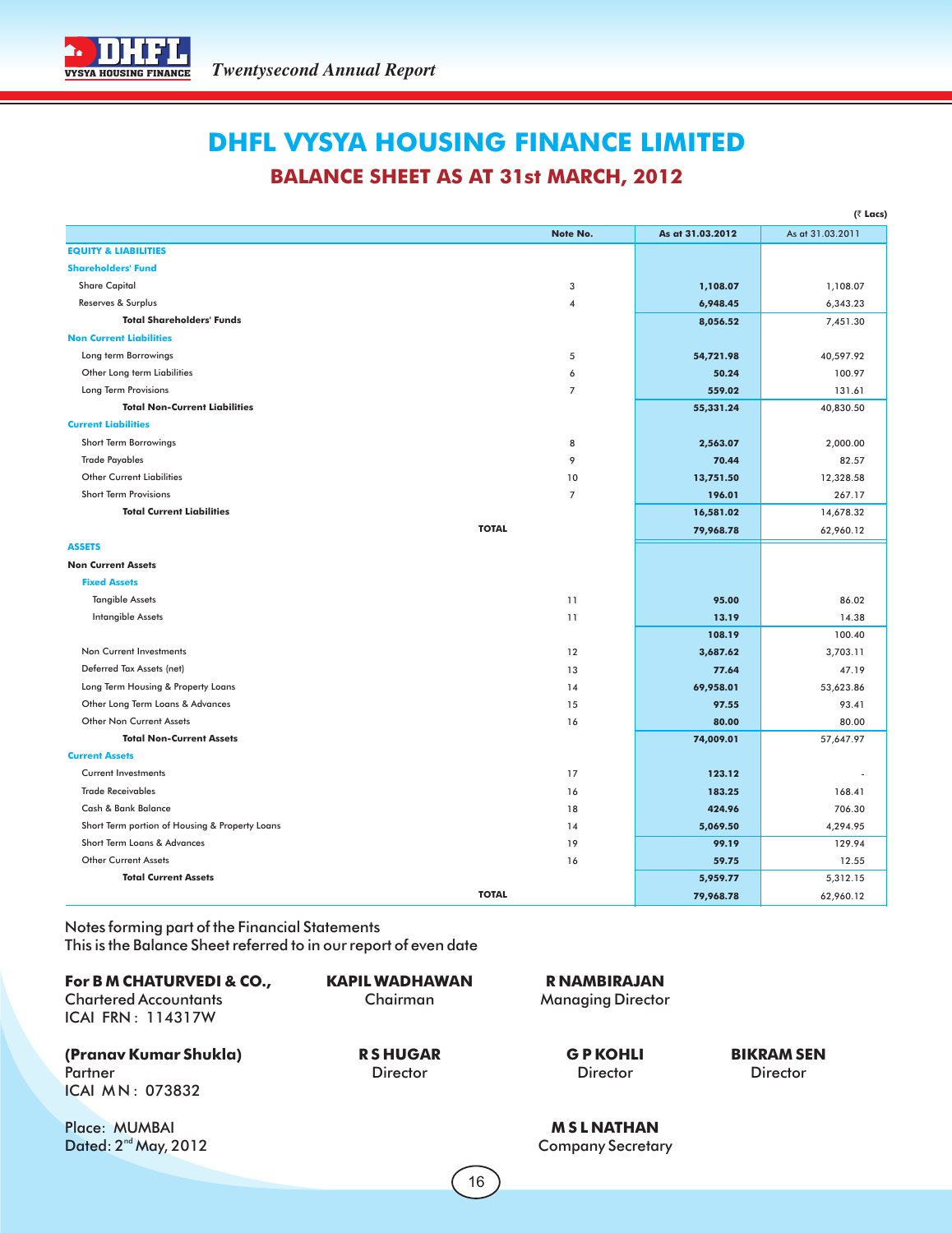

# **DHFL VYSYA HOUSING FINANCE LIMITED**

## **PROFIT AND LOSS ACCOUNT FOR THE YEAR ENDED 31st MARCH, 2012**

|                                                 |                |                                 | $($ ₹ Lacs)                     |
|-------------------------------------------------|----------------|---------------------------------|---------------------------------|
|                                                 | Note No.       | <b>Year Ended</b><br>31.03.2012 | <b>Year Ended</b><br>31.03.2011 |
| <b>INCOME</b><br>Revenue from operations        | 20             | 9,179.62                        | 6,738.15                        |
|                                                 |                |                                 |                                 |
| <b>Total Revenue</b>                            |                | 9,179.62                        | 6,738.15                        |
| <b>Expenses</b>                                 |                |                                 |                                 |
| Interest & Other Charges                        | 21             | 6,341.49                        | 4,153.89                        |
| <b>Employees Remuneration &amp; Benefits</b>    | 22             | 584.51                          | 490.92                          |
| Administrative & Other Expenses                 | 23             | 406.20                          | 307.09                          |
| Provision for contingencies                     | $\overline{7}$ | 130.61                          | 77.19                           |
| <b>Depreciation &amp; Amortisation Expenses</b> | 11             | 28.37                           | 28.61                           |
| <b>Total Expenses</b>                           |                | 7,491.18                        | 5,057.70                        |
| <b>Profit Before Tax</b>                        |                | 1,688.44                        | 1,680.45                        |
| Tax Expense:                                    |                |                                 |                                 |
| <b>Current Tax</b>                              |                | 487.68                          | 484.40                          |
| <b>Earlier Year</b>                             |                |                                 | 2.62                            |
| Deferred Tax                                    | 13             | (30.44)                         | (17.59)                         |
| <b>Profit for the Year</b>                      |                | 1,231.20                        | 1,211.02                        |
| <b>Earnings per Equity Share:</b>               |                |                                 |                                 |
| <b>Basic</b><br>₹                               | 24             | 11.11                           | 10.93                           |
| ₹<br><b>Diluted</b>                             |                | 11.11                           | 10.93                           |
|                                                 |                |                                 |                                 |

Notes forming part of the Financial Statements This is the Balance Sheet referred to in our report of even date

| For B M CHATURVEDI & CO.,<br><b>Chartered Accountants</b><br><b>ICAI FRN: 114317W</b> | <b>KAPIL WADHAWAN</b><br>Chairman | R NAMBIRAJAN<br><b>Managing Director</b> |                                      |
|---------------------------------------------------------------------------------------|-----------------------------------|------------------------------------------|--------------------------------------|
| (Pranav Kumar Shukla)<br>Partner<br>ICAI MN: 073832                                   | <b>RSHUGAR</b><br><b>Director</b> | <b>GPKOHLI</b><br><b>Director</b>        | <b>BIKRAM SEN</b><br><b>Director</b> |
| Place: MUMBAI                                                                         |                                   | <b>MSLNATHAN</b>                         |                                      |

Dated:  $2^{nd}$  May, 2012 **Company Secretary**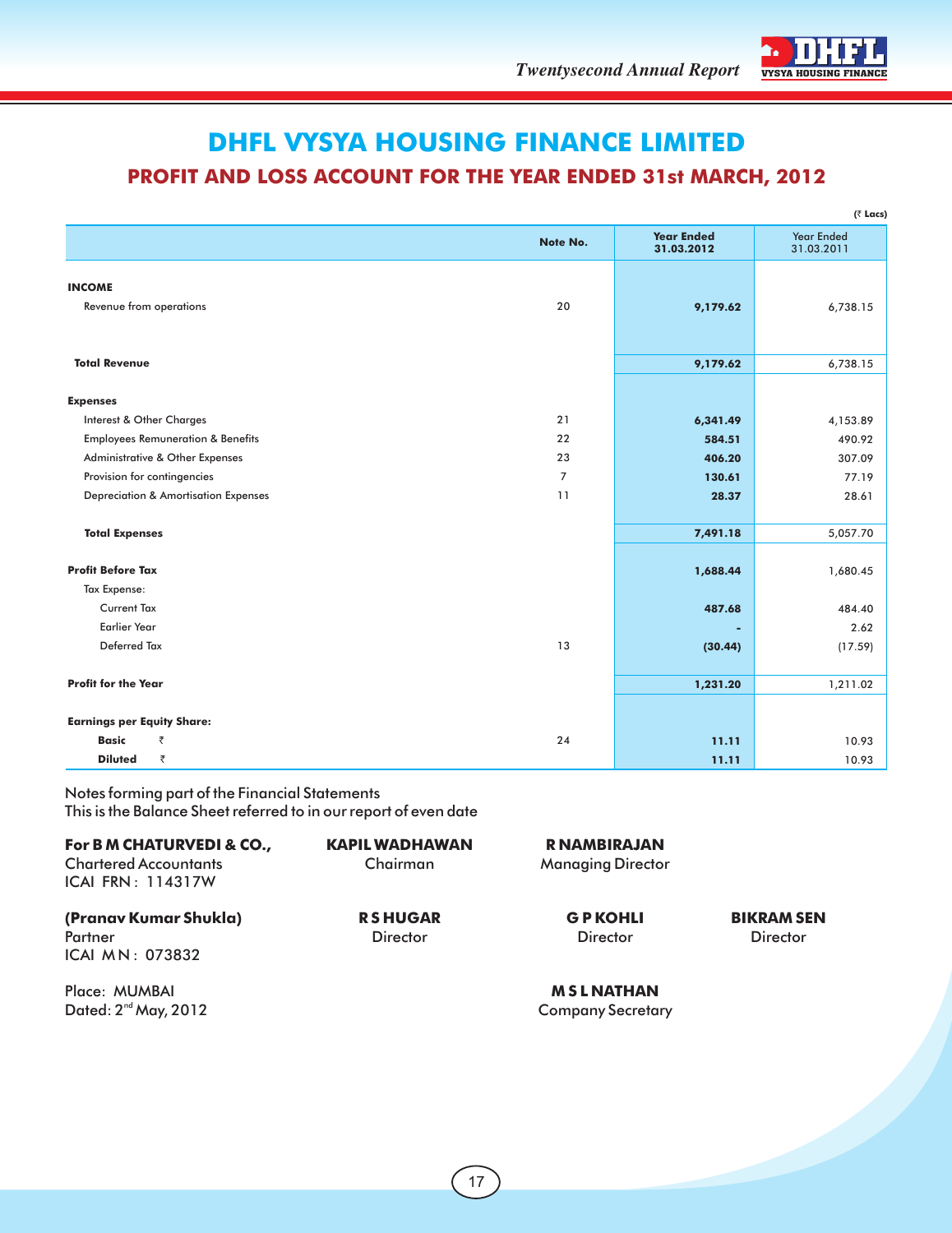## **DHFL VYSYA HOUSING FINANCE LIMITED CASH FLOW STATEMENT FOR THE YEAR ENDED 31st MARCH, 2012**

| (₹ Lacs)                                                      |                              |              |                              |              |
|---------------------------------------------------------------|------------------------------|--------------|------------------------------|--------------|
|                                                               | <b>Year ended 31.03.2012</b> |              | <b>Year ended 31.03.2011</b> |              |
| A. CASH FLOW FROM OPERATING ACTIVITIES                        |                              |              |                              |              |
| Net profit before tax                                         |                              | 1,688.44     |                              | 1,680.45     |
| Adjustments for:                                              |                              |              |                              |              |
| Depreciation                                                  | 28.37                        |              | 28.61                        |              |
| Provision for contingencies                                   | 130.61                       |              | 77.19                        |              |
|                                                               |                              | 158.98       |                              | 105.80       |
| Operating profit before working capital changes               |                              | 1,847.42     |                              | 1,786.25     |
| Adjustments for:                                              |                              |              |                              |              |
| <b>Current Assets</b>                                         | (35.42)                      |              | (84.60)                      |              |
| <b>Current Liabilities</b>                                    | (25.00)                      |              | 166.86                       |              |
|                                                               |                              | (60.42)      |                              | 82.26        |
| Cash generated from operations during the year                |                              | 1,787.00     |                              | 1,868.51     |
| Tax paid                                                      |                              | (487.68)     |                              | (487.02)     |
| Net Cash Flow from Operating activities [A]                   |                              | 1,299.32     |                              | 1,381.49     |
| <b>B. CASH FLOW FROM INVESTING ACTIVITIES</b>                 |                              |              |                              |              |
| Addition / Deduction to investments                           | (123.12)                     |              | (3,000.00)                   |              |
| Addition to fixed assets                                      | (39.31)                      |              | (38.12)                      |              |
| Reduction in fixed assets                                     | 3.14                         |              |                              |              |
| Net cash used in investing activities [B]                     |                              | (159.28)     |                              | (3,038.12)   |
| C. CASH FLOW FROM FINANCING ACTIVITIES                        |                              |              |                              |              |
| ICD received from Parent Orgnisation                          | 5,600.00                     |              | 2,000.00                     |              |
| Loans received from Banks/Institutions                        | 27,613.00                    |              | 26,951.60                    |              |
| <b>Commercial Paper Issued</b>                                | 3,822.61                     |              |                              |              |
| <b>NCD</b> Issued                                             |                              |              | 2,000.00                     |              |
| <b>Fixed Deposits received</b>                                | 446.01                       | 37,481.62    | 822.88                       | 31,774.48    |
| Loans repaid to Banks/Institutions                            | (12, 757.74)                 |              | (11, 058.15)                 |              |
| <b>Fixed Deposits repaid</b>                                  | (655.06)                     |              | (750.62)                     |              |
| <b>Commercial Paper Repaid</b>                                | (1,459.53)                   |              |                              |              |
| <b>NCD Redemption</b>                                         | (1,000.00)                   |              | (1,000.00)                   |              |
| ICD repaid to Parent Organisation                             | (5,600.00)                   | (21, 472.33) | (2,000.00)                   | (14,808.77)  |
| Loans disbursed                                               | (27, 462.35)                 |              | (24, 119.94)                 |              |
| Loans repayments                                              | 10,353.65                    | (17, 108.69) | 8,541.23                     | (15, 578.71) |
| <b>Dividend Paid</b>                                          |                              | (277.02)     |                              | (277.02)     |
| Tax paid on Dividend                                          |                              | (44.94)      |                              | (46.44)      |
| Net cash from financing activities [C]                        |                              | (1,421.36)   |                              | 1,063.54     |
| Net increase / decrease(-) in cash & cash equivalents [A+B+C] |                              | (281.33)     |                              | (593.10)     |
| Cash & cash equivalents at the beginning of the year          |                              | 706.29       |                              | 1,379.39     |
| Cash & cash equivalents at the close of the year              |                              | 424.96       |                              | 786.29       |

### Negative figures (-) represent cash outflows

This is the Cash Flow statement referred to in our report of even date.

| For B M CHATURVEDI & CO.,<br><b>Chartered Accountants</b><br><b>ICAI FRN: 114317W</b> | <b>KAPIL WADHAWAN</b><br>Chairman | R NAMBIRAJAN<br><b>Managing Director</b> |                   |
|---------------------------------------------------------------------------------------|-----------------------------------|------------------------------------------|-------------------|
| (Pranav Kumar Shukla)                                                                 | <b>RSHUGAR</b>                    | <b>GP KOHLI</b>                          | <b>BIKRAM SEN</b> |
| Partner                                                                               | <b>Director</b>                   | <b>Director</b>                          | <b>Director</b>   |
| ICAI MN: 073832                                                                       |                                   |                                          |                   |
| Place: MUMBAI                                                                         |                                   | <b>MSLNATHAN</b>                         |                   |
| Dated: $2^{nd}$ May, 2012                                                             |                                   | <b>Company Secretary</b>                 |                   |

18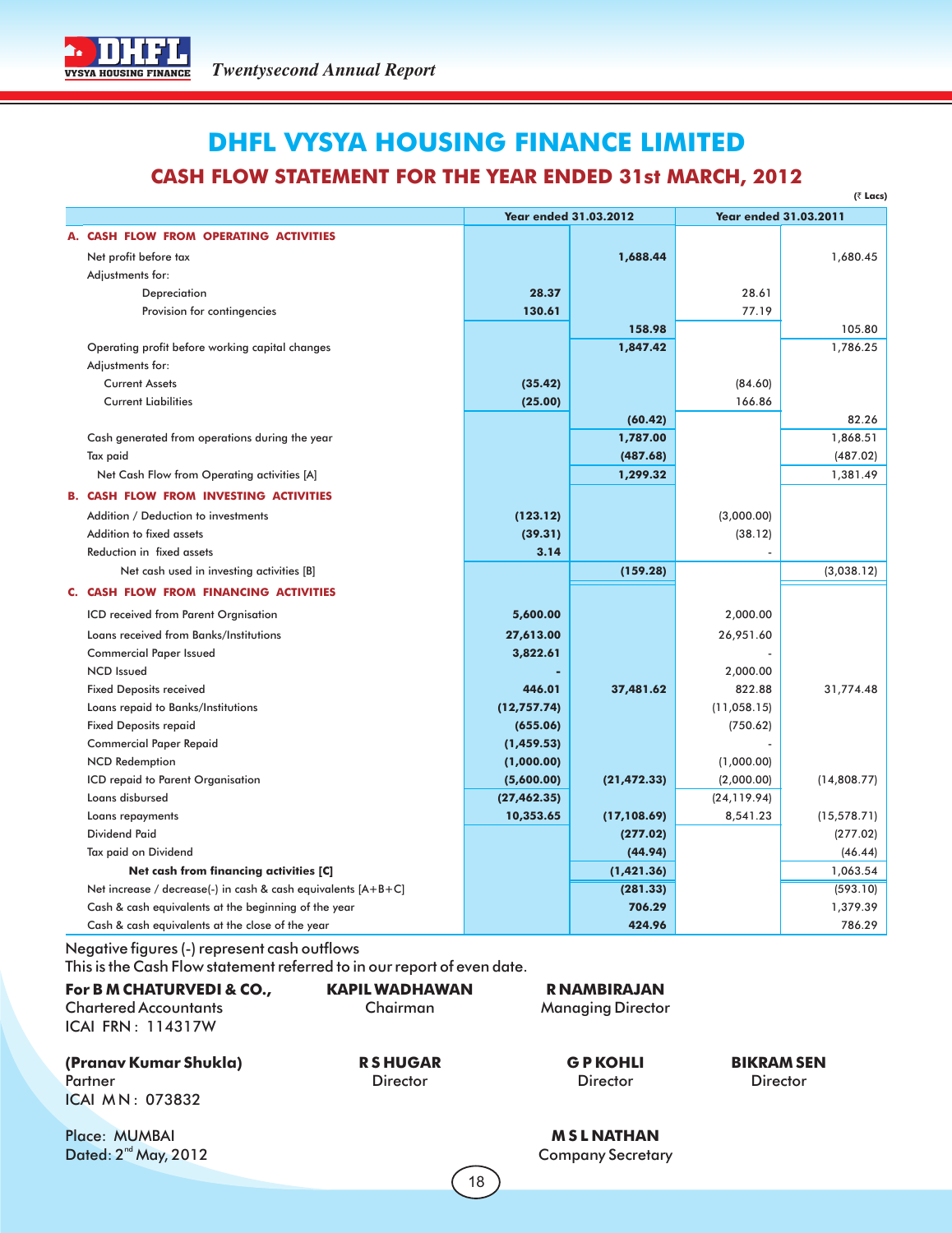

## **DHFL VYSYA HOUSING FINANCE LIMITED NOTES FORMING PART OF THE FINANCIAL STATEMENTS FOR THE YEAR ENDED 31st MARCH 2012**

#### **1. CORPORATE INFORMATION**

DHFL Vysya Housing Finance Limited 'the Company' was incorporated in India in the name of Vysya Bank Housing Finance Limited on 26th November 1990 and is carrying business of providing loans to retail customers for construction or purchase of residential property and loans against property. The Company is registered with National Housing Bank under section 29A of the National Housing Bank Act, 1987.

The Company was a subsidiary of Dewan Housing Finance Corporation Limited ('DHFL') upto 30th March 2012 and thereafter their shareholding is reduced to 9.47% to meet NHB directions.

#### **2. SIGNIFICANT ACCOUNTING POLICIES**

- 2.1 Basis of preparation of Financial Statements
	- a) The financial statements have been prepared under the historical cost convention on an accrual basis to comply in all material aspects with applicable accounting principles in India including accounting standards notified u/s 211(3C) of the Companies Act, 1956 and the National Housing Bank Act, 1987 and the Housing Finance Companies (NHB) Directions 2010 issued by National Housing Bank to the extent applicable.
	- b) During the year Ministry of Corporate Affairs has modified Schedule VI to the Companies Act, 1956, which has a significant impact on the presentation and disclosures made in the financial statements. The company's financial statements for the year ended 31st March, 2012 has been drawn and presented as per the revised requirement. The previous year figures has also been accordingly regrouped, reclassified and detailed.
	- c) The preparation of financial statements in conformity with generally accepted accounting principles requires management to make estimates and assumptions that affect the reported amounts of assets and liabilities, disclosure of contingent liabilities at the date of the financial statements and the reported amounts of revenues and expenses for the reported years. The actual results could differ from those estimates. Any revision to accounting estimates is recognized prospectively in the current and future periods.

#### **2.2 Revenue Recognition**

Repayment of housing and property loan is by way of Equated Monthly Installments (EMIs) comprising principal and interest. EMIs commence once the entire loan is disbursed. Pending commencement of EMIs, Pre-EMI interest is payable every month on the loan that has been disbursed. Interest is calculated either on annual rest or on monthly rest basis in terms of financing scheme opted by the borrower. Revenue from interest on non-performing assets is recognised on receipt basis.

Processing fee is recognised in the year in which the loan is sanctioned and accepted by the applicant.

Prepayment and delayed payment charges are recognized on receipt basis.

Revenue in respect of dividend income is recognized when the right to receive is established.

#### **2.3 Tangible Fixed Assets**

Fixed assets are capitalized at cost inclusive of expenses incidental thereto. Cost of acquisition is inclusive of all directly attributable costs of bringing the assets to their working condition for intended use and is net of CENVAT credits, where applicable.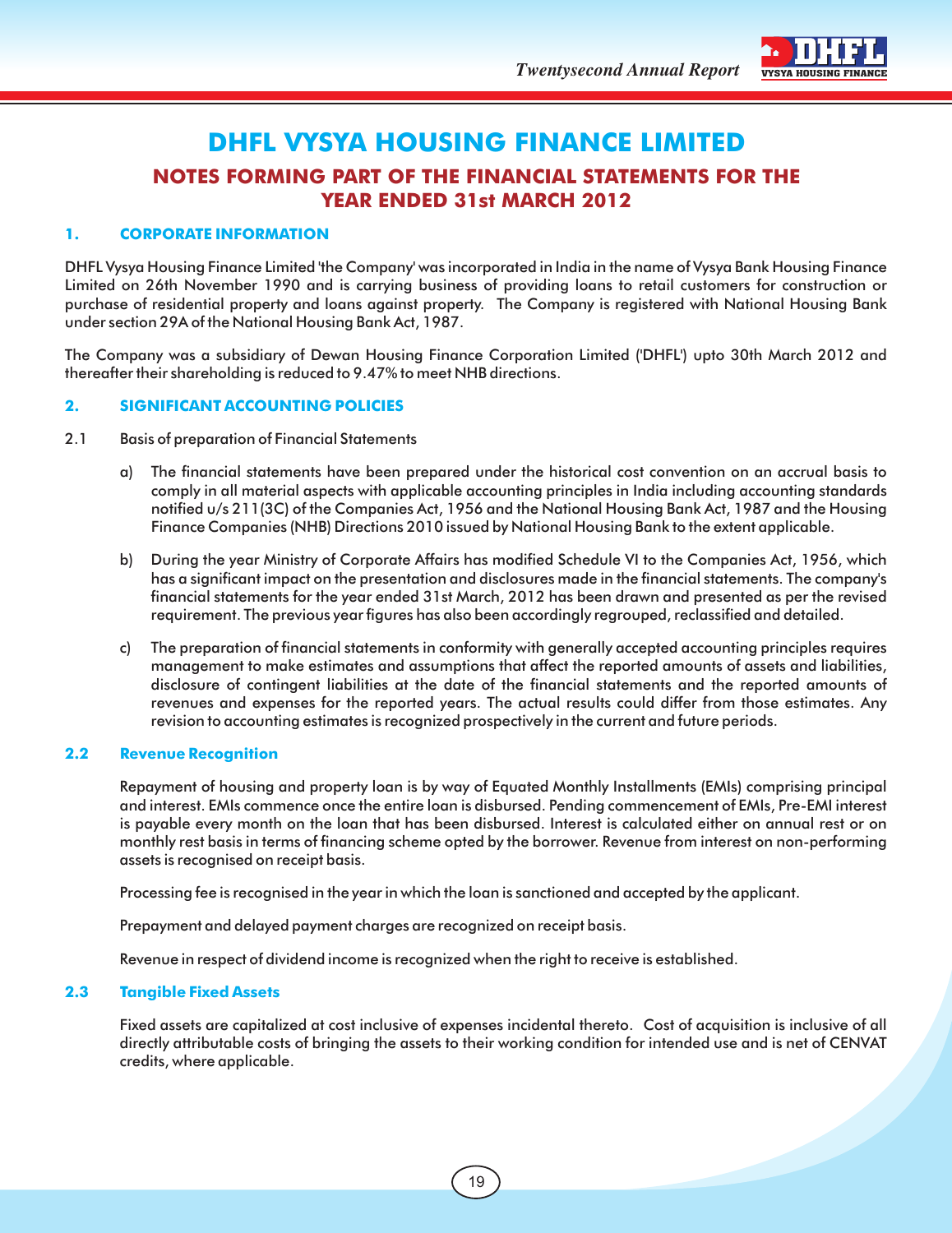

#### **2.4 Intangible Assets**

Intangible assets including software are capitalized where it is expected to provide future enduring economic benefits. Intangible assets acquired separately are measured on initial recognition at cost. Following initial recognition, intangible assets are carried at cost less accumulated amortization and accumulated impairment losses, if any.

#### **2.5 Depreciation/Amortization**

Depreciation is provided on written down value method at the rates specified and in the manner specified in Schedule XIV to the Companies Act, 1956.

#### **2.6 Investments**

Investments are either classified as current or long term based on management's intention at the time of purchase. On initial recognition, all investments are measured at cost. The cost comprises of purchase price and directly attributable acquisition charges such as brokerage, fees and stamp duty.

Long term investments are carried at cost less provision for diminution, other than temporary, in the value of investments. Current investments are stated at lower of cost and fair value determined on an individual investment basis.

#### **2.7 Retirement Benefits**

Provident Fund contributions are made to recognized provident fund and are charged to statement of profit and loss. In respect of gratuity contributions by way of premium made to an insurance company under group gratuity policy are charged to Statement of Profit & Loss. Leave Encashment in respect of retiring employees is charged to Statement of Profit & Loss as and when paid if not provided earlier. The Company has started providing for leave encashment payable to employees above 50 years of age.

#### **2.8 Interest & other related Borrowing Cost**

Interest accrued on cumulative fixed deposit and payable at the time of maturity is clubbed with the principal amount on the date of periodical rest when interest is credited in Fixed Deposit account in accordance with the particular deposit scheme. Interest and related financial charges are recognised as an expense in the period for which they are incurred as specified in Accounting Standard (AS 16) on "Borrowing Costs".

#### **2.9 Provisions for Non-Performing Assets and Standard Assets**

Provisions for non-performing assets and standard assets are made in accordance with the guidelines on prudential norms specified in The Housing Finance Companies (NHB) Directions, 2010 issued by National Housing Bank, as amended from time to time.

#### **2.10 Taxation**

Tax expense comprises of current tax and deferred taxes.

Current tax is determined based on the liability computed in accordance with relevant tax rates and tax laws.

Deferred tax is recognized for all timing differences arising between taxable income and accounting income based on the tax rates and the tax laws enacted or substantively enacted at the balance sheet date and its effect for the year is reflected in the statement of profit and loss and cumulative effect thereof is shown in the balance sheet. Deferred tax assets are recognized only to the extent that there is reasonable certainty that sufficient future taxable income will be available against which such deferred tax assets can be realized. Deferred tax assets on carry forward of unabsorbed depreciation and tax losses are recognized only if there is virtual certainty that such deferred tax assets can be realized against future taxable profits.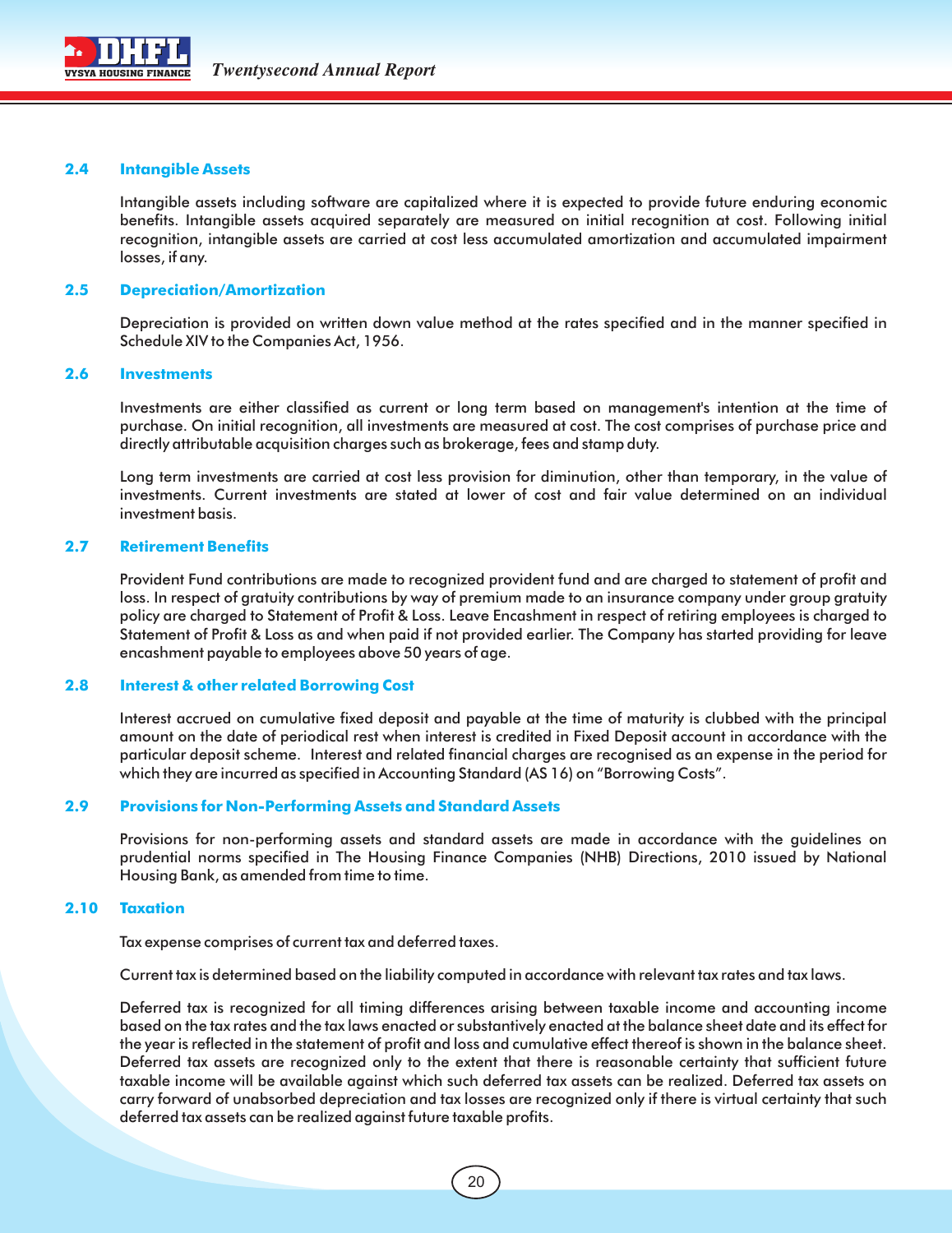

#### **2.11 Earnings per Share**

The earnings per share has been computed in accordance with Accounting Standard (AS-20) on, "Earnings per Share" and is shown in the statement of profit and loss.

#### **2.12 Provisions and Contingencies**

Provisions are recognized when the Company has a present obligation as a result of past events, for which it is probable that an outflow of resources will be required to settle the obligation, and a reliable estimate of the amount can be made. Provisions required to settle are reviewed regularly and are adjusted where necessary to reflect the current best estimates of the obligation. A disclosure for a contingent liability is made when there is a possible obligation or a present obligation that probably will not require an outflow of resources or where a reliable estimate of obligation cannot be made.

#### **2.13 Impairment of Assets**

An asset is treated as impaired when the carrying cost of Asset exceeds its recoverable value. An impairment loss is charged to the statement of Profit & Loss in the year in which an asset is identified as impaired. The impairment loss recognized in earlier accounting periods is reversed if there has been a change in the estimate of recoverable amount as specified in Accounting Standard (AS 28) on "Impairment of Assets".

#### **2.14 Special Reserve**

The company creates special reserve every year out of its profits in terms of section 36(1)(viii) of the Income Tax Act, 1961 read with section 29C of the National Housing Bank Act, 1987.

#### **2.15 Prepaid Expenses**

Financial Expenses & Other Expenses incurred during the year which generate benefit in several accounting years have been treated as revenue expense only for the period relating to the current year and balance is treated as prepaid expenses to be adjusted on pro rata basis in the future accounting years.

#### **2.16 Interest on Housing & Property Loans**

Repayment of housing loan is by way of Equated Monthly Instalments (EMI) comprising principal and interest. Interest is calculated each year on the outstanding balance at the beginning of the Company's financial year or on monthly reducing balance in terms of financing scheme opted by the borrower. EMI commences once the entire loan is disbursed. Pending commencement of EMI, pre-EMI interest is payable.

#### **2.17 Housing & Property Loans**

Housing Loans include outstanding amount of Housing Loan disbursement directly or indirectly to individual and other borrowers. Property loans include mortgage against residential / commercial property, loan against the lease rental income from properties and project loan given to builders in accordance with the directions of National Housing Bank. EMI receivable from borrowers less than 3 months against the above loans are shown under Trade Receivables.

#### **2.18 Cash and Cash Equivalents**

Cash and Cash equivalents comprise cash at bank and in hand and short-term investments with an original maturity of three months or less.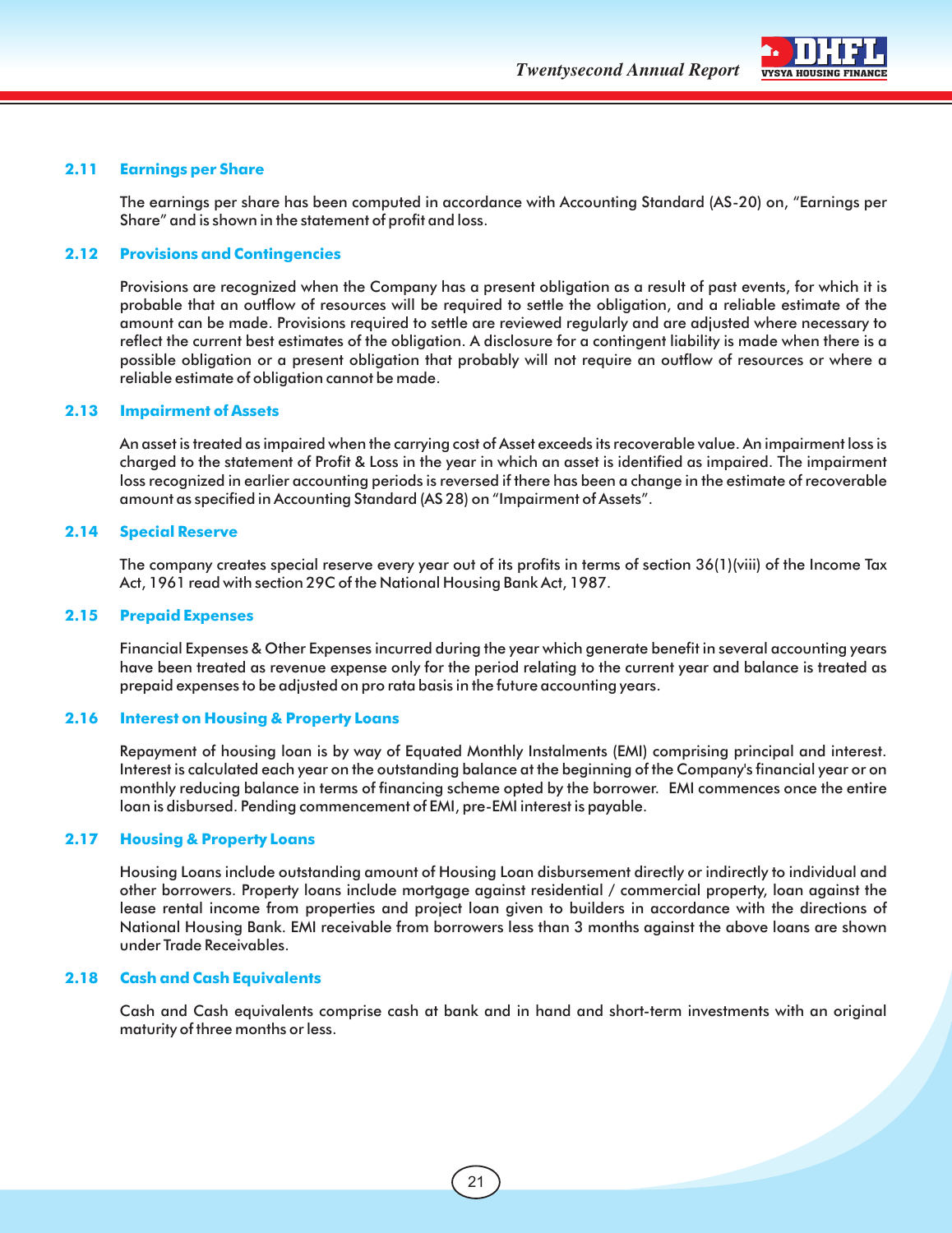

#### **3. Share Capital**

|                                                                                | 31.03.2012<br>$($ ₹ Lacs) | 31.03.2011<br>(₹ Lacs) |
|--------------------------------------------------------------------------------|---------------------------|------------------------|
| <b>Authorized Share Capital</b>                                                |                           |                        |
| 2,00,00,000 Nos. of (P.Y. 2,00,00,000)<br>Equity shares of ₹10 each            | 2,000.00                  | 2,000.00               |
|                                                                                | 2,000.00                  | 2,000.00               |
| <b>Issued Share Capital</b>                                                    |                           |                        |
| 1,10,80,705 Nos. of (P.Y. 1,10,80,705)<br>Equity shares of ₹10 each            | 1,108.07                  | 1,108.07               |
| Subscribed and Paid up Capital                                                 |                           |                        |
| 1,10,80,705 Nos. of (P.Y. 1,10,80,705)<br>Equity shares of ₹10 each fully paid | 1,108.07                  | 1,108.07               |

#### **3.1 Reconciliation of the shares outstanding at the beginning and at the end of the reporting period:**

|                                | 31.03.2012      |                | 31.03.2011 |                |
|--------------------------------|-----------------|----------------|------------|----------------|
|                                | <b>No. Lacs</b> | $\bar{z}$ Lacs | No. Lacs   | $\bar{z}$ Lacs |
| <b>Equity Shares</b>           |                 |                |            |                |
| At the beginning of the year   | 110.81          | 1,108.07       | 110.81     | 1,108.07       |
| Issued during the year         | ٠               | -              |            |                |
| Outstanding at the end of year | 110.81          | 1,108.07       | 110.81     | 1,108.07       |

- 3.2 The company has only one class of equity shares having a par value of  $\bar{z}$ 10 per share. Each holder of equity shares is entitled to one vote per share. The dividend proposed by the Board of Directors is subject to the approval of the shareholders in the ensuing Annual General Meeting.
- 3.3 During the year ended 31st March, 2012, the company has paid an interim dividend  $@ \bar{\tau}1.50$  per share (P.Y.  $\bar{z}1.50$ ) and has proposed final dividend to be paid @  $\bar{z}1.00$  per share (P.Y.  $\bar{z}1.00$ ) to the equity shareholders.

#### **3.4 Details of shareholders holding more than five percent shares in the company are as under:**

|                                            | 31.03.2012     |                           | 31.03.2011 |                           |
|--------------------------------------------|----------------|---------------------------|------------|---------------------------|
|                                            | <b>No lacs</b> | % holding<br>in the class | No Lacs    | % holding in<br>the class |
| Equity Shares $\bar{z}$ 10 each fully paid |                |                           |            |                           |
| Dewan Housing Finance Corporation Ltd      | 10.49          | 9.47%                     | 64.49      | 58.20%                    |
| Kapilkumar Wadhawan                        | 26.33          | 23.76%                    | 14.33      | 12.93%                    |
| Dheeraj Rajeshkumar Wadhawan               | 26.36          | 23.79%                    | 14.36      | 12.96%                    |
| Aruna Rajeshkumar Wadhawan                 | 41.57          | 37.51%                    | 11.57      | 10.44%                    |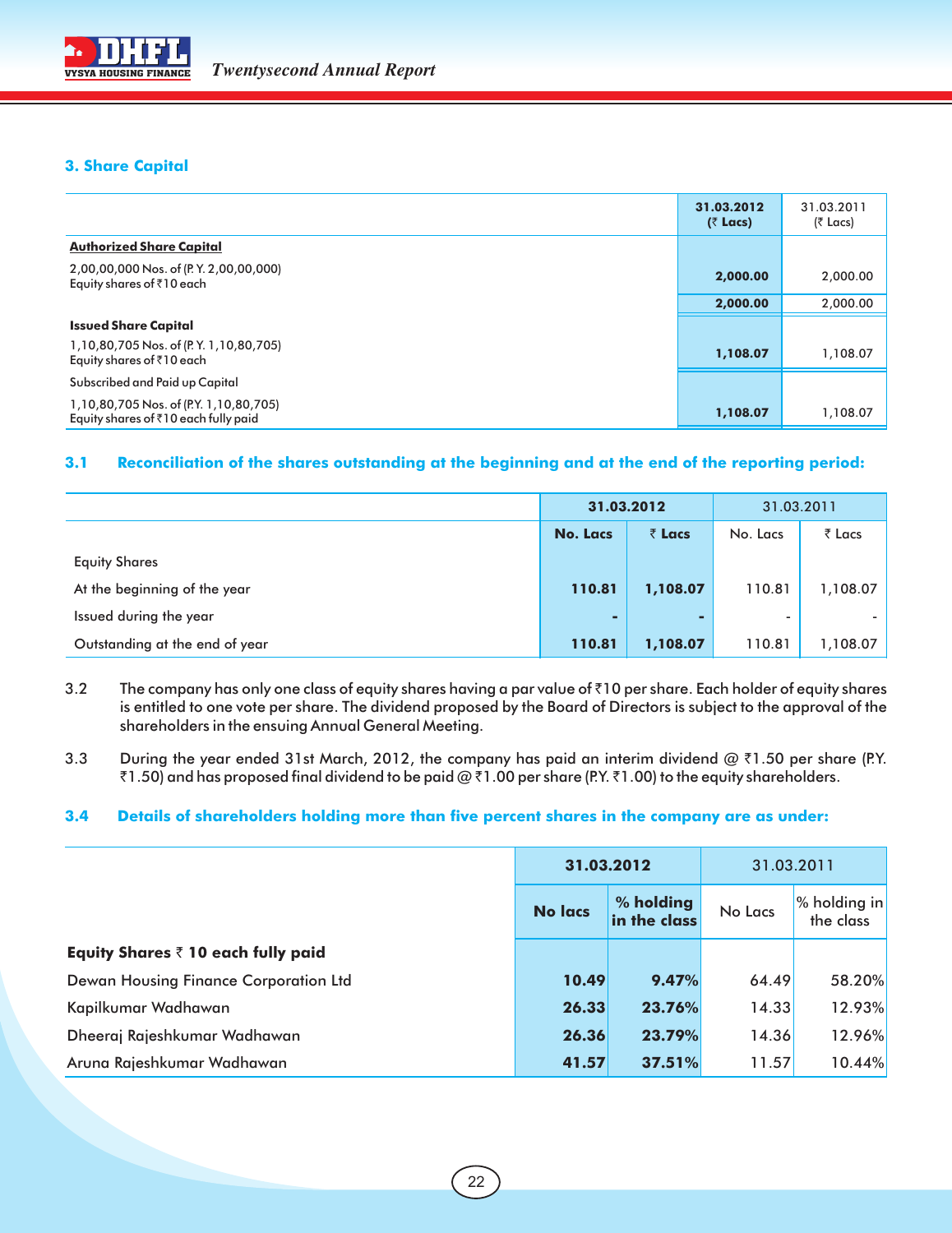



### **4. Reserves and Surplus**

|                                                                        | 31.03.2012<br>₹ Lacs | 31.03.2011<br>₹ Lacs |
|------------------------------------------------------------------------|----------------------|----------------------|
| <b>Securities Premium Account:</b>                                     | 1,304.04             | 1,304.04             |
| <b>Special Reserve:</b>                                                |                      |                      |
| [In terms of Section 36(1)(viii) of the Income Tax Act, 1961]          |                      |                      |
| As per last Balance Sheet                                              | 2,795.16             | 2,489.16             |
| Add transferred from surplus in Profit & Loss                          | 350.00               | 306.00               |
|                                                                        | 3,145.16             | 2795.16              |
| <b>General Reserve:</b>                                                |                      |                      |
| As per last Balance Sheet                                              | 742.05               | 617.04               |
| Add transferred from surplus in Profit & Loss                          | 175.00               | 125.00               |
| Less Transferred to contingency provision on<br><b>Standard assets</b> | 304.03               |                      |
|                                                                        | 613.02               | 742.04               |
| <b>Surplus in statement of Profit &amp; Loss:</b>                      |                      |                      |
| As per last Balance Sheet                                              | 1,501.99             | 1,044.57             |
| Add: Profit for the year                                               | 1,231.20             | 1,211.02             |
| <b>Less Appropriations:</b>                                            |                      |                      |
| <b>Transfer to Special Reserve</b>                                     | 350.00               | 306.00               |
| <b>Interim Dividend</b>                                                | 166.21               | 166.21               |
| Proposed final dividend*                                               | 110.81               | 110.81               |
| Dividend Distribution Tax                                              | 44.94                | 45.58                |
| <b>Transfer to General Reserve</b>                                     | 175.00               | 125.00               |
| <b>Surplus closing balance</b>                                         | 1,886.23             | 1,501.99             |
| <b>Total Reserves and Surplus</b>                                      | 6,948.45             | 6,343.23             |

\*The Board of Directors in its meeting held on 2nd May, 2012 has recommended a final dividend of `1.00 per equity share read with note no.3.3 above.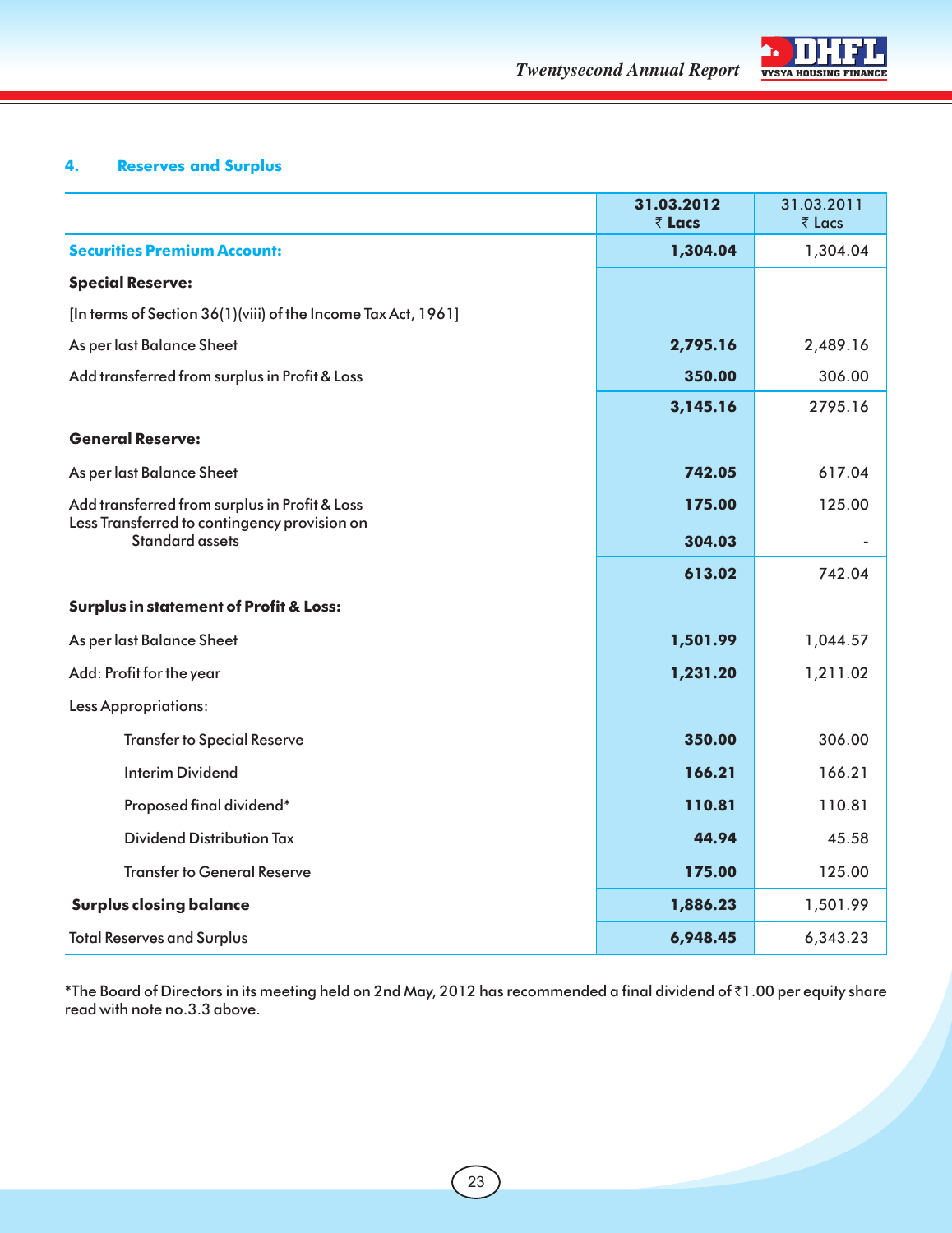#### **5. Long Term Liabilities**

|                                                                          | <b>Non Current Portion</b> |                      |                                 | <b>Current Portion</b> |
|--------------------------------------------------------------------------|----------------------------|----------------------|---------------------------------|------------------------|
|                                                                          | 31.03.2012<br>₹ Lacs       | 31.03.2011<br>₹ Lacs | 31.03.2012 31.03.2011<br>₹ Lacs | ₹ Lacs                 |
| <b>Secured</b>                                                           |                            |                      |                                 |                        |
| <b>Term Loan from Banks:</b>                                             |                            |                      |                                 |                        |
| <b>From National Housing Bank</b>                                        | 29,189.95                  | 21,680.09            | 6,030.28                        | 5,222.87               |
| From other Banks                                                         | 24,920.79                  | 18,246.53            | 6,977.49                        | 6,313.76               |
| Total Secured long term liabilities (A)                                  | 54,110.74                  | 39,926.62            | 13,007.77                       | 11,536.63              |
| <b>Unsecured</b>                                                         |                            |                      |                                 |                        |
| Deposits:                                                                |                            |                      |                                 |                        |
| <b>Fixed Deposits</b>                                                    | 611.24                     | 671.30               | 413.18                          | 555.03                 |
| Total Unsecured long term liabilities (B)                                | 611.24                     | 671.30               | 413.18                          | 555.03                 |
| Total Long Term Liabilities (A+B)                                        | 54,721.98                  | 40,597.92            | 13420.95                        | 12091.66               |
| Amount disclosed under the head "other current liabilities"<br>[Note 10] |                            |                      | (13, 420.95)                    | (12,091.66)            |
| Net Amount                                                               | 54,721.98                  | 40,597.92            |                                 |                        |

5.1 Secured term loan from National Housing Bank are repayable as per the contracted terms in one or more installments between April 2012 and December 2026.

These loans from National Housing Bank (current and non-current portion) are secured / to be secured by way of first charge to and in favour of NHB and other banks and jointly ranking pari passu inter-se, on the Company's book debts, housing loans and the whole of the present and future movable & immovable assets wherever situated excluding SLR assets [read with note no.30 hereinafter] and are also guaranteed by some of the promoters and directors.

5.2 The secured term loans from all other banks are availed from various scheduled banks. These loans are repayable as per the individual contracted terms in one or more installments between April 2012 and March 2019.

These loans (current and non-current portion) are secured / to be secured by way of jointly ranking pari passu inter-se charge, along with NHB, on the Company's book debts, housing loans and the whole of the present and future movable & immovable assets of the Company wherever situated.

5.3 Fixed Deposits, including short term fixed deposits are repayable as per individual contracted maturities ranging upto 12 months and 84 months from the date of deposit. The interest is payable on monthly, quarterly, half yearly or annual basis or cumulatively at the time of principal maturity depending upon the scheme opted by the depositor.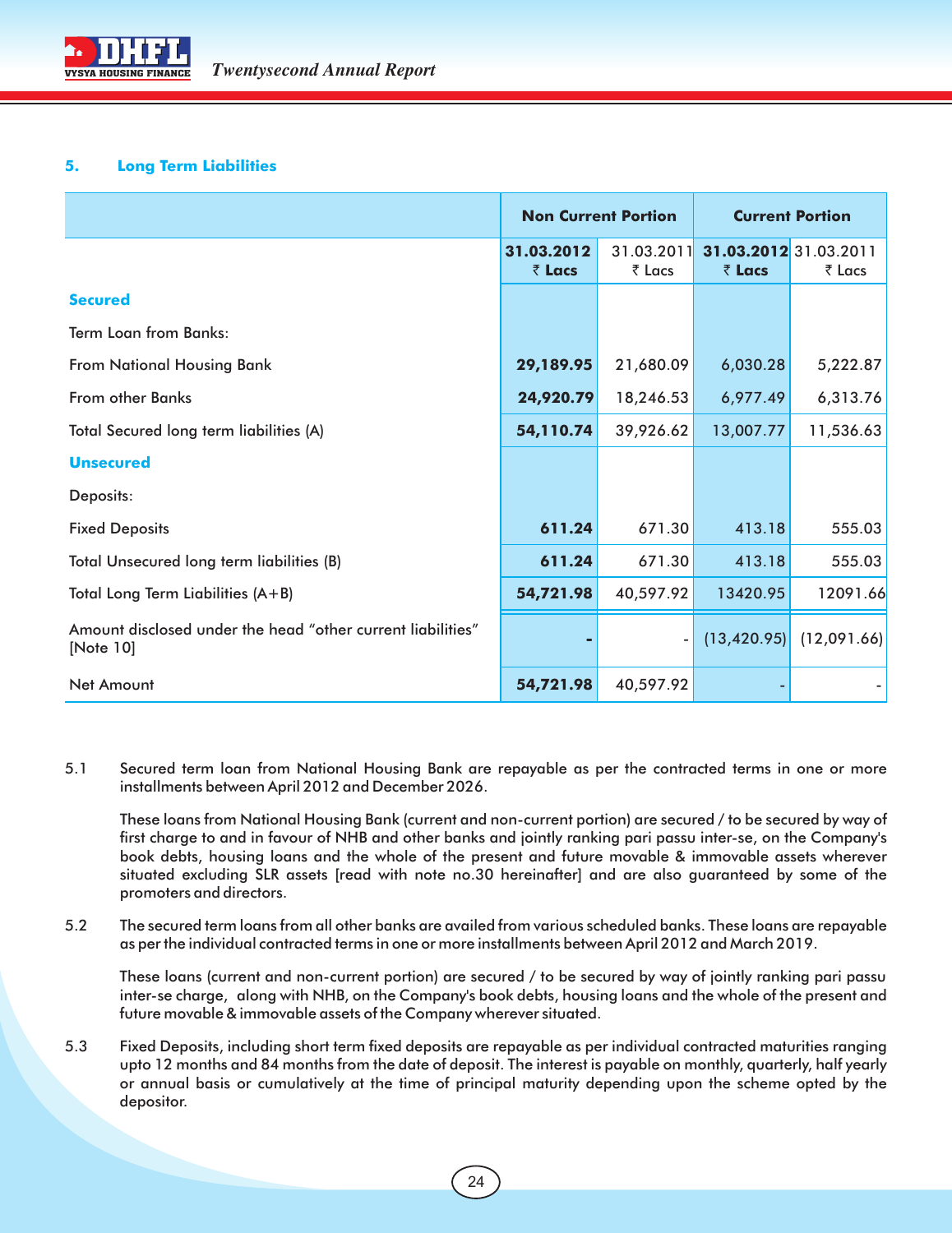



### **6. Other Long Term Liabilities**

|                                          | 31.03.2012<br>₹ Lacs | 31.03.2011<br>₹ Lacs |
|------------------------------------------|----------------------|----------------------|
| Interest accrued but not due on Deposits | 50.24                | 100.97               |
| <b>Total Other long term liabilities</b> | 50.24                | 100.97               |

### **7. Provisions**

|                                                                                          | Long term provision          |                      |                              | <b>Short term provision</b> |
|------------------------------------------------------------------------------------------|------------------------------|----------------------|------------------------------|-----------------------------|
|                                                                                          | 31.03.2012<br>$\bar{z}$ Lacs | 31.03.2011<br>₹ Lacs | 31.03.2012<br>$\bar{z}$ Lacs | 31.03.2011<br>₹ Lacs        |
| Provision for employee benefits                                                          | 16.89                        | 8.63                 | 37.27                        | 30.14                       |
| <b>Other Provisions</b>                                                                  |                              |                      |                              |                             |
| <b>Provision for Contingencies:</b>                                                      |                              |                      |                              |                             |
| on Standard Assets                                                                       | 304.03                       | 19.72                |                              |                             |
| on Non Performing Assets                                                                 | 238.10                       | 103.26               |                              |                             |
| on diminution in value of investment<br>Less: shown as diminution in value of investment | 93.47                        | 77.98                |                              |                             |
| separately [note no.12]                                                                  | (93.47)                      | (77.98)              |                              |                             |
| Provision for Proposed Dividend                                                          |                              |                      | 110.81                       | 110.81                      |
| Provision for Dividend Distribution tax on Proposed<br><b>Dividend</b>                   |                              |                      | 17.97<br>28.96               | 17.97<br>107.99             |
| Provision for Taxation [net of adv. tax & TDS]<br><b>Other Provisions</b>                |                              |                      | 1.00                         | 0.26                        |
|                                                                                          |                              |                      |                              |                             |
|                                                                                          | 542.13                       | 122.98               | 158.74                       | 237.03                      |
| <b>Total Provisions</b>                                                                  | 559.02                       | 131.61               | 196.01                       | 267.17                      |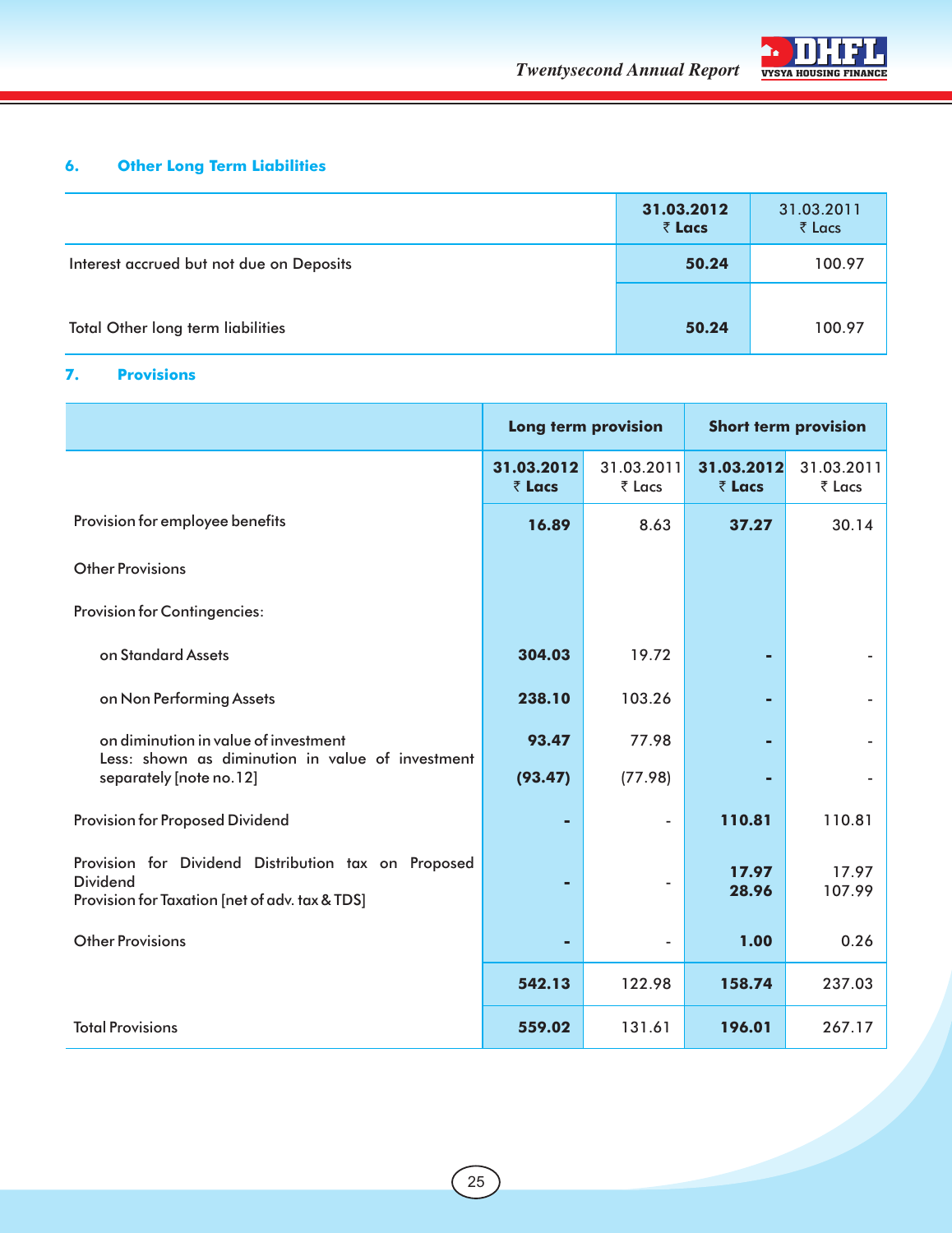

#### **7.1 Provision for Non Performing Housing & Property loans**

Provision in respect of above standard, sub standard, doubtful and loss assets [read with note no.14] are recorded in accordance with the guidelines on prudential norms as specified by National Housing Bank and are as follows:

|                             | 31.03.2012                 |                             |                     | 31.03.2011                  |
|-----------------------------|----------------------------|-----------------------------|---------------------|-----------------------------|
|                             | <b>Portfolio</b><br>₹ Lacs | <b>Provisions</b><br>₹ Lacs | Portfolio<br>₹ Lacs | <b>Provisions</b><br>₹ Lacs |
| <b>Standard Assets</b>      |                            |                             |                     |                             |
| <b>Housing Loans</b>        | 68,640.39                  | 274.56                      | 52347.02            |                             |
| <b>Other Property loans</b> | 5,399.55                   | 29.47                       | 4930.22             | 19.72                       |
|                             | 74,039.94                  | 304.03                      | 57,277.24           | 19.72                       |
| <b>Sub Standard Assets</b>  |                            |                             |                     |                             |
| <b>Housing Loans</b>        | 387.09                     | 58.06                       | 147.85              | 14.79                       |
| Other Property loans        | 120.65                     | 18.10                       | 301.09              | 30.11                       |
|                             | 507.74                     | 76.16                       | 448.94              | 44.90                       |
| <b>Doubtful Assets</b>      |                            |                             |                     |                             |
| <b>Housing Loans</b>        | 166.01                     | 73.94                       | 175.21              | 45.39                       |
| <b>Other Property loans</b> | 301.08                     | 75.27                       | 5.54                | 1.11                        |
|                             | 467.09                     | 149.21                      | 180.75              | 46.50                       |
| <b>Loss Assets</b>          |                            |                             |                     |                             |
| <b>Housing Loans</b>        | 12.74                      | 12.72                       | 11.87               | 11.87                       |
| Other Property loans        |                            |                             |                     |                             |
|                             | 12.74                      | 12.72                       | 11.87               | 11.87                       |
| Total                       | 75,027.51                  | 542.12                      | 57,918.80           | 122.99                      |
| <b>Housing Loans</b>        | 69,206.23                  | 419.30                      | 52,681.95           | 72.05                       |
| <b>Other Property loans</b> | 5,821.28                   | 122.83                      | 5,236.86            | 50.94                       |
| Total                       | 75,027.51                  | 542.13                      | 57,918.81           | 122.99                      |

Property loans consists of non housing loans such as mortgage loans, project loans, commercial loans, plot loans & lease rental finance and other loans which are all against real estate properties and which are not covered under the housing loan criteria of NHB.

#### **7.2 Additional Provision for Contingencies**

During the year NHB has contemplated certain additional provisions for standard and non performing assets to be created. The company has utilized general reserve to create additional contingency provision as detailed below, to the extent required on standard assets at the year end.

7.3 The Company has de-recognized interest income on Non Performing Assets as on 31st March 2012 of ₹.62.27 lacs (P.Y. ₹52.32 lacs) in terms of the requirement of the National Housing Bank.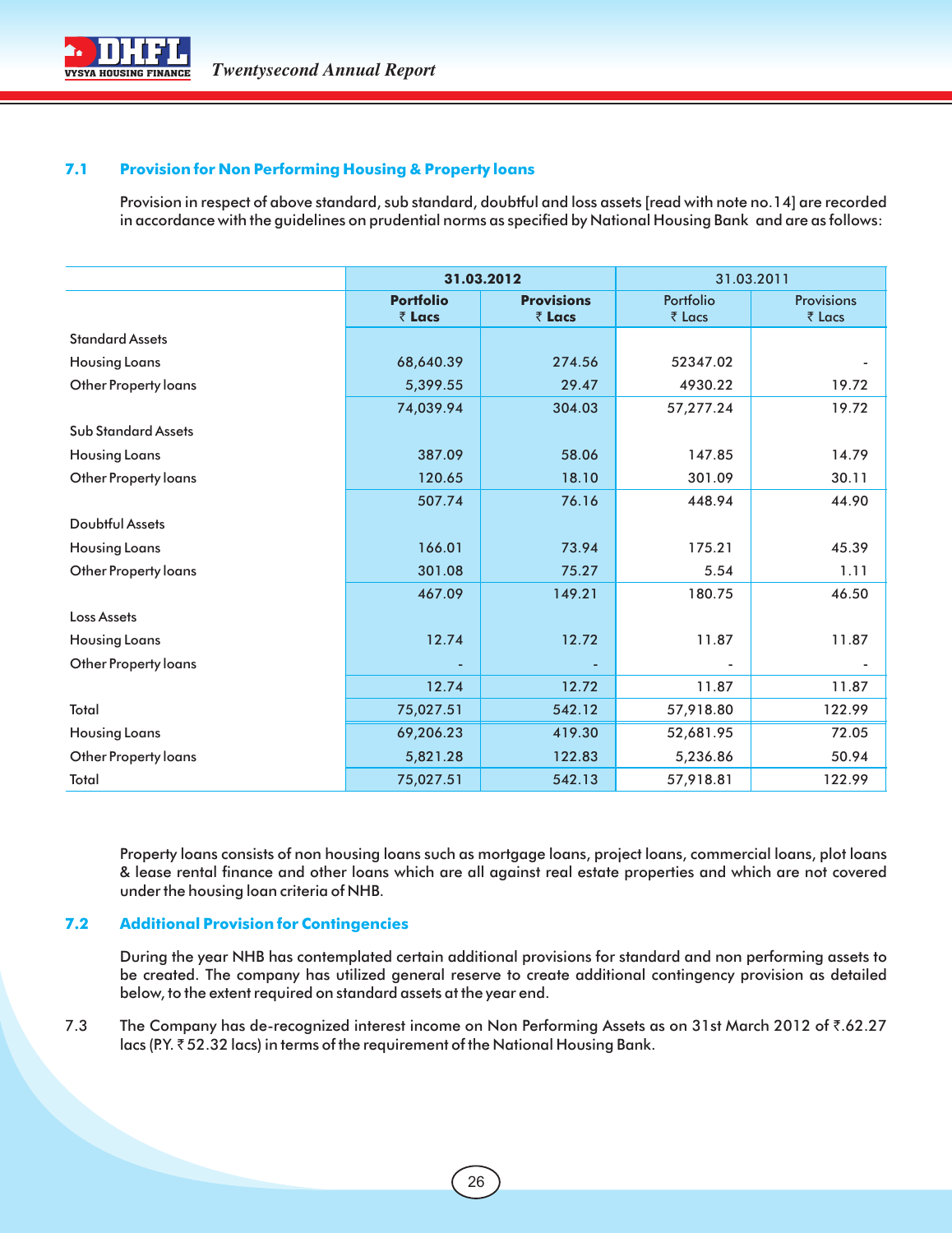

#### **7.4 Provision for Contingencies**

[including provision for diminution in investment]

|                                                            | As at 31.03.2012 As at 31.03.2011<br>$\bar{z}$ Lacs | $\bar{\tau}$ Lacs        |
|------------------------------------------------------------|-----------------------------------------------------|--------------------------|
| As per last Balance Sheet                                  | 200.96                                              | 123.77                   |
| Add: Provision during the year                             | 130.61                                              | 77.19                    |
| Add: Transfer from General Reserve                         | 304.03                                              | $\overline{\phantom{a}}$ |
|                                                            | 635.60                                              | 200.96                   |
| Less: Utilised during the year                             |                                                     |                          |
| Balance provision at the end of the year                   | 635.60                                              | 200.96                   |
| Less: shown as diminution in investment separately         | (93.47)                                             | (77.98)                  |
| Net contingency provision against housing & property loans | 542.13                                              | 122.98                   |

#### **7. Short Term Borrowings**

|                                         | 31.03.2012<br>₹ Lacs | 31.03.2011<br>$\bar{z}$ Lacs |
|-----------------------------------------|----------------------|------------------------------|
| <b>Secured</b>                          |                      |                              |
| Loans repayable on demand               |                      |                              |
| <b>From Banks</b>                       | 200.00               | 1,000.00                     |
| <b>Secured Short term borrowing (A)</b> | 200.00               | 1,000.00                     |
| <b>Unsecured</b>                        |                      |                              |
| Other short term loans and advances     |                      |                              |
| Non Convertible Debentures              |                      | 1,000.00                     |
| Commercial paper                        | 2,363.07             |                              |
| Unsecured short term borrowing (B)      | 2,363.07             | 1,000.00                     |
| <b>Total Short term borrowings</b>      | 2,563.07             | 2,000.00                     |

- 8.1 Loans repayable on demand from banks are secured / to be secured by way of jointly ranking pari passu inter-se charge, along with NHB, on the Company's book debts, housing loans and the whole of the present and future movable & immovable assets of the Company wherever situated.
- 8.2 The Company has issued Commercial Paper of  $z$ ,363.07 lacs to Andhra Bank.

#### **9. Trade Payables**

Trade Payables consist of creditors for expenses amounting to  $\bar{z}$ 70.44 lacs [P.Y.  $\bar{z}$ 82.57 lacs].

There are no amounts due and payable to 'suppliers' registered under the Micro, Small and Medium Enterprises Development Act, 2006 at the end of the year. No interest has been paid/ is payable by the company during / for the year to these 'suppliers'.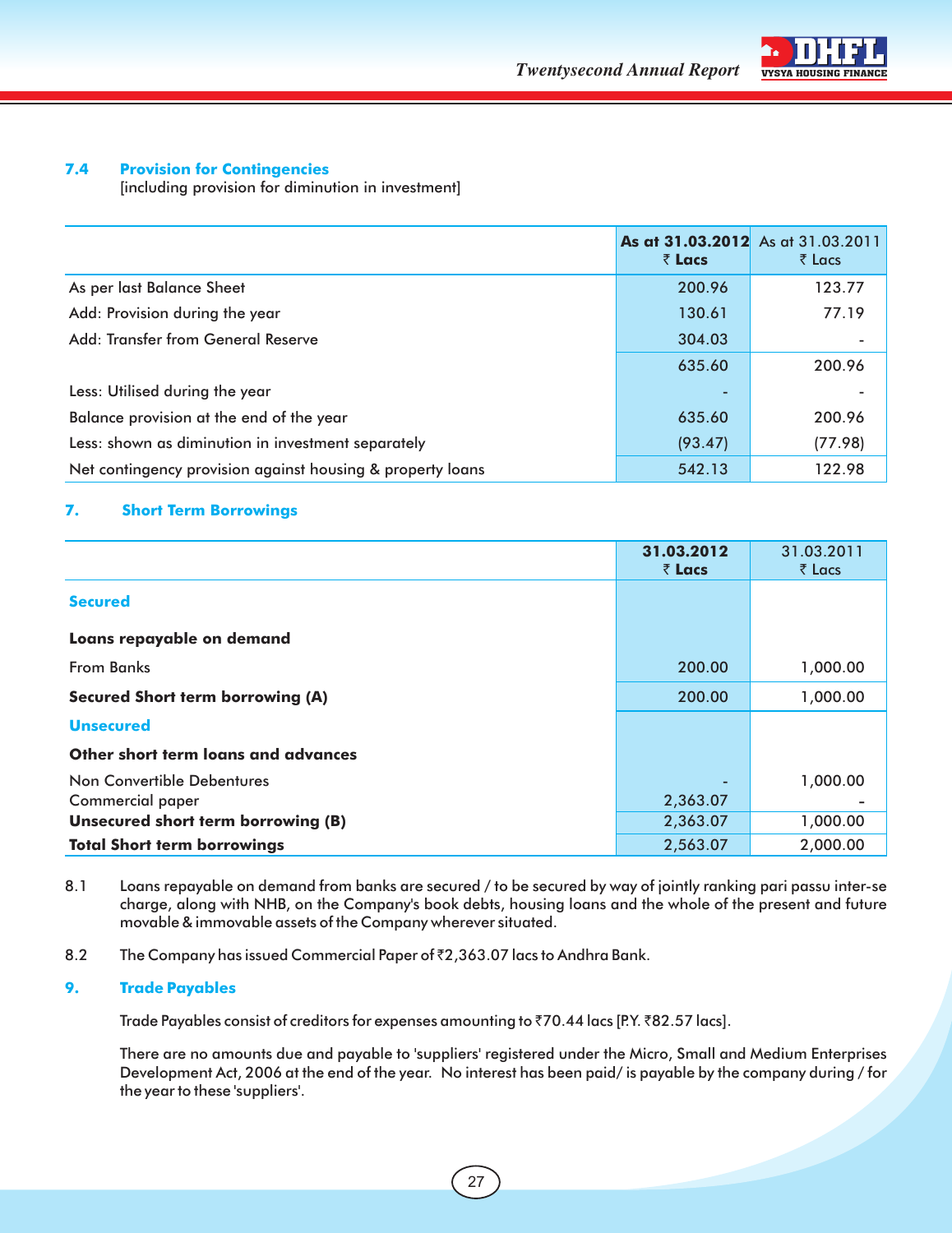#### **10. Other Current Liabilities**

|                                                         | 31.03.2012<br>$\bar{z}$ Lacs | 31.03.2011<br>$\bar{\tau}$ Lacs |
|---------------------------------------------------------|------------------------------|---------------------------------|
| Current maturities of borrowings (refer note 5)         | 13,420.95                    | 12,091.66                       |
| Interest accrued but not due on borrowings              | 24.15                        | 25.95                           |
| Current Interest Accrued but not due on Deposits        | 50.54                        | 10.77                           |
| Unclaimed matured deposits and interest accrued thereon | 36.50                        | 32.67                           |
| <b>Other payables</b>                                   |                              |                                 |
| <b>Advance from Customers</b>                           | 147.34                       | 117.58                          |
| <b>Unclaimed Dividends</b>                              | 7.37                         | 7.14                            |
| Other current liabilities                               | 64.65                        | 42.81                           |
| <b>Total Other current liabilities</b>                  | 13,751.50                    | 12,328.58                       |

#### 10.1 During the year Company has transferred to Central Government Investor Education and Protection Fund under section 205A, 205B and 205C of the Companies Act, 1956, a sum of  $\bar{\tau}$  0.19 lacs being Unclaimed Dividends.

 **(**` **Lacs)**

#### **11. Fixed Assets**

**11.1 Tangible Assets**

|                               | <b>Computers</b> | <b>Office</b><br>equipments | <b>Furniture &amp;</b><br><b>Fixtures</b> | <b>Vehicles</b>          | <b>Total</b> |
|-------------------------------|------------------|-----------------------------|-------------------------------------------|--------------------------|--------------|
| <b>Gross Block</b>            |                  |                             |                                           |                          |              |
| As at 01.04.2010              | 124.29           | 37.81                       | 99.02                                     | 14.01                    | 275.13       |
| <b>Additions</b>              | 12.35            | 8.85                        | 11.62                                     |                          | 32.82        |
| <b>Deductions/Adjustments</b> |                  |                             |                                           |                          |              |
| As at 31.03.2011              | 136.64           | 46.66                       | 110.64                                    | 14.01                    | 307.95       |
| <b>Additions</b>              | 5.71             | 9.35                        | 2.35                                      | 16.83                    | 34.25        |
| <b>Deductions/Adjustments</b> |                  | (2.73)                      |                                           | (7.75)                   | (10.48)      |
| As at 31.03.2012              | 142.35           | 53.28                       | 112.99                                    | 23.09                    | 331.72       |
| <b>Depreciation</b>           |                  |                             |                                           |                          |              |
| Upto 01.04.2010               | 107.61           | 21.14                       | 63.32                                     | 9.74                     | 201.81       |
| Charge for the year           | 8.91             | 2.82                        | 7.28                                      | 1.11                     | 20.12        |
| <b>Deductions/Adjustments</b> |                  |                             |                                           | $\overline{\phantom{a}}$ |              |
| Upto 31.03.2011               | 116.52           | 23.96                       | 70.60                                     | 10.85                    | 221.93       |
| Charge for the year           | 9.04             | 3.70                        | 7.43                                      | 1.95                     | 22.12        |
| <b>Deductions/Adjustments</b> |                  | (1.85)                      |                                           | (5.49)                   | (7.34)       |
| Upto 31.03.2012               | 125.56           | 25.81                       | 78.03                                     | 7.31                     | 236.70       |
| <b>Net Block</b>              |                  |                             |                                           |                          |              |
| As at 31.03.2011              | 20.12            | 22.70                       | 40.04                                     | 3.16                     | 86.02        |
| As at 31.03.2012              | 16.79            | 27.47                       | 34.96                                     | 15.78                    | 95.00        |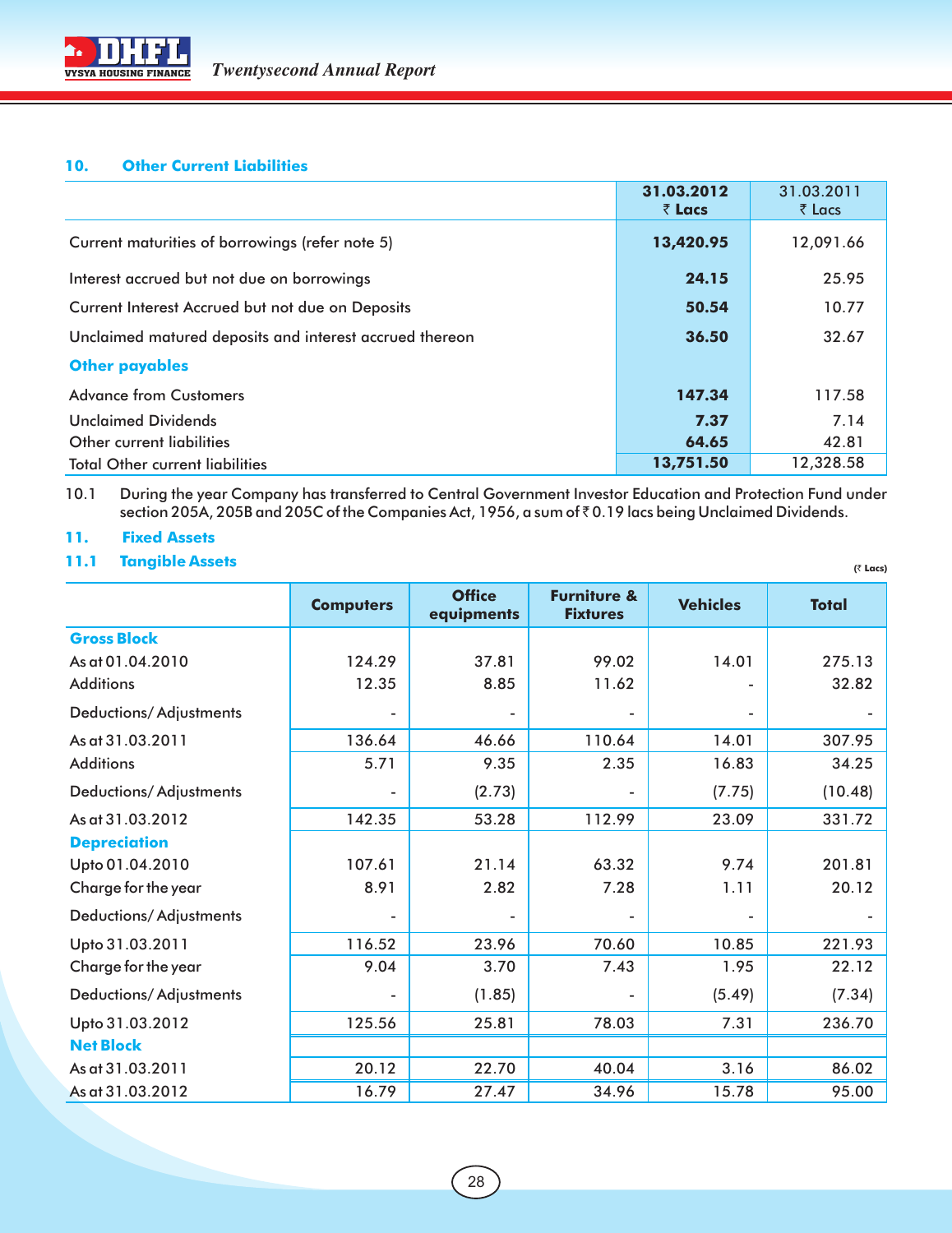

#### **11.2 Intangible Assets**

|                         | <b>Gross Block</b><br>₹ Lacs | <b>Amortization</b><br>₹ Lacs | <b>Net Block</b><br>₹ Lacs |
|-------------------------|------------------------------|-------------------------------|----------------------------|
| <b>Software</b>         |                              |                               |                            |
| As at 01.04.2010        | 39.58                        | 22.01                         | 17.57                      |
| <b>Additions</b>        | 5.30                         | 8.49                          | (3.19)                     |
| Deductions/ Adjustments | $\overline{\phantom{a}}$     | $\overline{\phantom{a}}$      |                            |
| As at 31.03.2011        | 44.88                        | 30.50                         | 14.38                      |
| <b>Additions</b>        | 5.05                         | 6.24                          | (1.19)                     |
| Deductions/ Adjustments |                              |                               |                            |
| As at 31.03.2012        | 49.93                        | 36.74                         | 13.19                      |

#### **12. Non Current Investments**

|                                                                                                         | No.    | <b>Face</b><br>Value ₹ | 31.03.2012<br>₹ Lacs | 31.03.2011<br>₹ Lacs |
|---------------------------------------------------------------------------------------------------------|--------|------------------------|----------------------|----------------------|
| <b>Investment in quoted equity shares</b>                                                               |        |                        |                      |                      |
| Reliance Power Ltd.                                                                                     | 222    | 10                     | 0.62                 | 0.62                 |
| Future Capital Holdings Ltd.                                                                            | 172    | 10                     | 1.32                 | 1.32                 |
| <b>MRPL</b>                                                                                             | 3000   | 10                     | 3.11                 | 3.11                 |
|                                                                                                         |        |                        | 5.05                 | 5.05                 |
| <b>Investment in quoted Bonds</b>                                                                       |        |                        |                      |                      |
| 9.81% GOI Bonds                                                                                         | 160000 | 100                    | 197.24               | 197.24               |
| 6.25% GOI Bonds                                                                                         | 100000 | 100                    | 95.80                | 95.80                |
| 6.05% GOI Bonds                                                                                         | 500000 | 100                    | 483.00               | 483.00               |
| <b>Investment in unquoted equity instruments</b>                                                        |        |                        | 776.04               | 776.04               |
| 300 lacs (P.Y. 300 lacs) equity shares of ₹10 each fully paid<br>up in Aadhar Housing Finance Pvt. Ltd. |        |                        | 3,000.00             | 3,000.00             |
|                                                                                                         |        |                        | 3,781.09             | 3,781.09             |
| Less: Provision for diminution in value of investment                                                   |        |                        | 93.47                | 77.98                |
| <b>Total Non Current Investments</b>                                                                    |        |                        | 3,687.62             | 3,703.11             |
|                                                                                                         |        |                        |                      |                      |
| Aggregate amount of guoted investments                                                                  |        |                        | 781.09               | 781.09               |
| Market value of quoted investments                                                                      |        |                        | 687.62               | 703.11               |

12.1 Investment in Government Securities aggregating to ₹ 289.80 lacs (Previous year ₹ 289.80 lacs) carry a floating charge in favour of depositors of Fixed Deposits read with note no.30.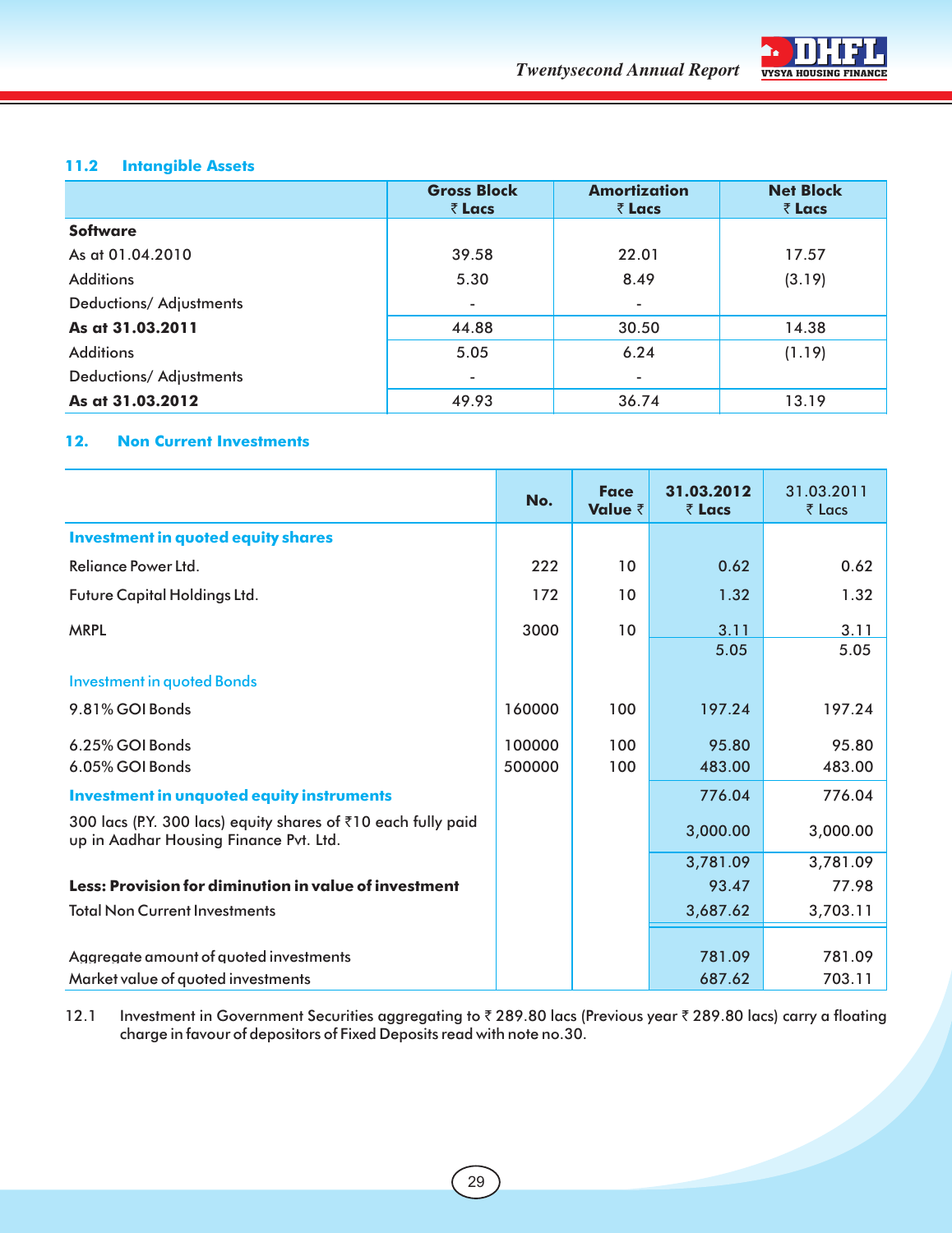

#### **13. Deferred Tax**

|                                    | As at 31.03.2011<br>₹ Lacs | <b>Movement during</b><br>the year<br>₹ Lacs | As at 31.03.2012<br>₹ Lacs |
|------------------------------------|----------------------------|----------------------------------------------|----------------------------|
| <b>Deferred Tax Assets:</b>        |                            |                                              |                            |
| <b>Provision for Contingencies</b> | 46.02                      | 29.69                                        | 75.71                      |
| Depreciation                       | 1.17                       | 0.75                                         | 1.93                       |
| <b>Net Deferred Tax Assets</b>     | 47.19                      | 30.44                                        | 77.64                      |

#### **14. Housing and Property Loans**

|                                                                             |                      | <b>Non-Current portion</b>   |                      | <b>Current portion</b> |
|-----------------------------------------------------------------------------|----------------------|------------------------------|----------------------|------------------------|
|                                                                             | 31.03.2012<br>₹ Lacs | 31.03.2011<br>₹ Lacs         | 31.03.2012<br>₹ Lacs | 31.03.2011<br>₹ Lacs   |
| Secured and considered good unless otherwise stated<br><b>Housing Loans</b> |                      |                              |                      |                        |
| <b>Standard Loans</b><br>Sub-standard loans                                 | 64,991.75<br>63.35   | 48,561.80<br>26.43<br>175.22 | 3,648.65<br>323.74   | 3,785.20               |
| Doubtful Loans                                                              | 166.01               | 11.87                        |                      |                        |
| <b>Loss Assets</b>                                                          | 12.73                |                              |                      |                        |
|                                                                             | 65,233.84            | 48,775.32                    | 3,972.39             | 3,906.62               |
| Other property Loans                                                        |                      |                              |                      |                        |
| <b>Standard Loans</b>                                                       | 4,423.09             | 4,762.10                     | 976.46               | 168.14                 |
| Sub-standard loans                                                          |                      | 80.90                        | 120.65               | 220.19                 |
| Doubtful Loans                                                              | 301.08               | 5.54                         |                      |                        |
| <b>Loss Assets</b>                                                          |                      | $\overline{\phantom{a}}$     |                      |                        |
|                                                                             | 4,724.17             | 4,848.54                     | 1,097.11             | 388.33                 |
| <b>Total Housing and Property Loans</b>                                     | 69,958.01            | 53,623.86                    | 5,069.50             | 4,294.95               |

14.1 As certified by the Management, Loans granted by the company are secured by equitable mortgage/ registered mortgage of the property and assets financed and/or undertaking to create a security and/or assignment of Life Insurance Policies and/or personal guarantees and/or hypothecation of assets and are considered appropriate and good.

14.2 Total Housing and Property Loans include ₹75.34 lacs [P.Y. ₹49.04 lacs] on account of EMI receivable / due for more than 6months.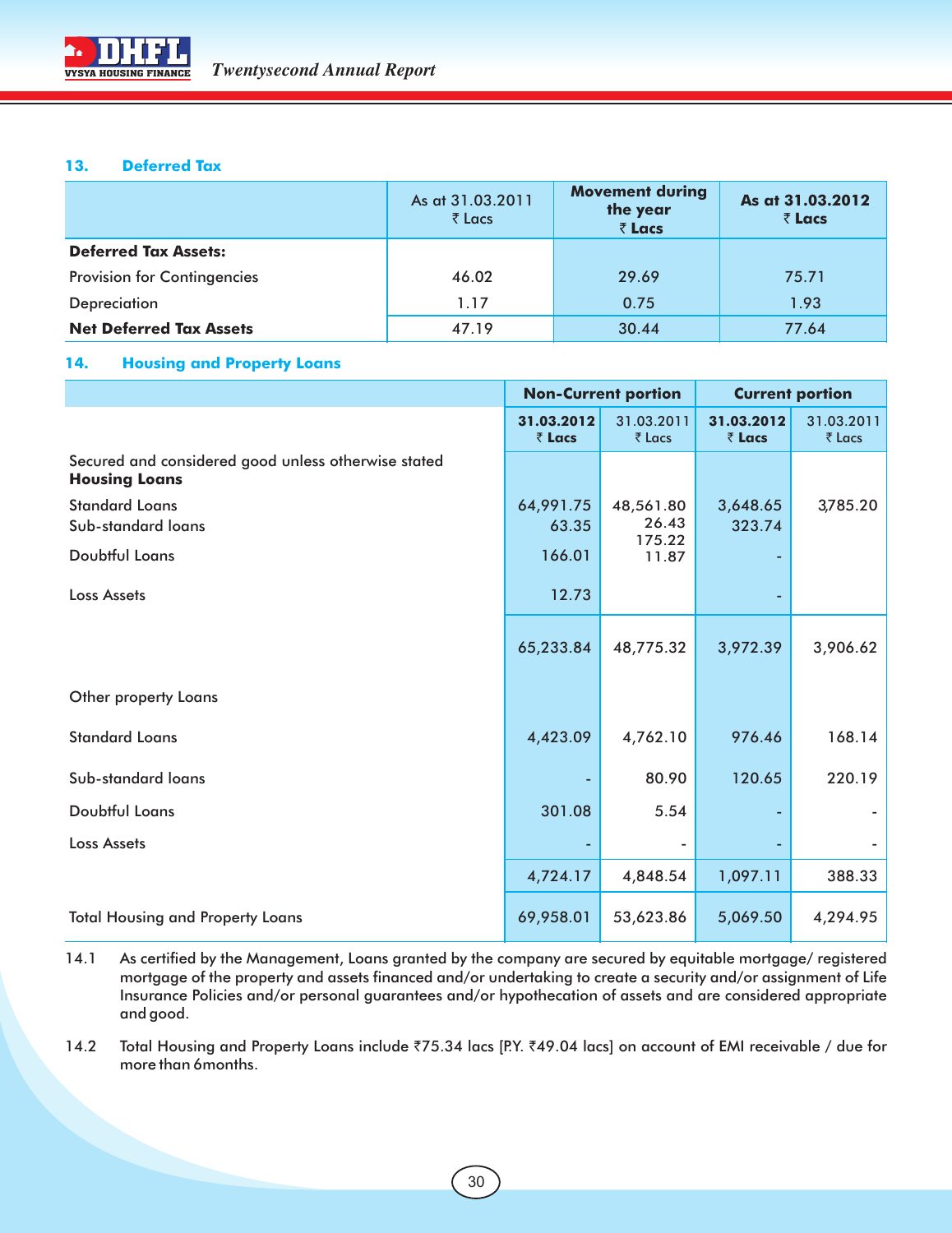

#### **15. Other Long term Loans and Advances**

|                                                                                     | <b>Non Current Portion</b> |                              | <b>Current portion</b> |                      |
|-------------------------------------------------------------------------------------|----------------------------|------------------------------|------------------------|----------------------|
|                                                                                     | 31.03.2012<br>₹ Lacs       | 31.03.2011<br>$\bar{z}$ Lacs | 31.03.2012<br>₹ Lacs   | 31.03.2011<br>₹ Lacs |
| Unsecured and considered good unless stated otherwise                               |                            |                              |                        |                      |
| <b>Capital Advances</b>                                                             | 6.45                       | 29.23                        |                        |                      |
| <b>Security Deposits</b>                                                            | 54.51                      | 41.78                        |                        |                      |
| Loans to Employees                                                                  | 5.01                       | 3.69                         | 2.50                   | 2.44                 |
| <b>Others</b>                                                                       | 31.58                      | 18.71                        | 96.69                  | 127.50               |
| Total Long term Loans & advances                                                    | 97.55                      | 93.41                        | 99.19                  | 129.94               |
| Current portion disclosed under "short term loans and<br>advances" (refer Note 19): |                            |                              |                        |                      |
| Unsecured                                                                           |                            | ٠                            | (99.19)                | (129.94)             |
| Net Amount                                                                          | 97.55                      | 93.41                        |                        |                      |

#### **16. Trade Receivable and Other Assets**

#### **16.1 Trade Receivable**

|                                                                      | <b>Current portion</b> |                                 |  |
|----------------------------------------------------------------------|------------------------|---------------------------------|--|
|                                                                      | 31.03.2012<br>₹ Lacs   | 31.03.2011<br>$\bar{\tau}$ Lacs |  |
| Secured and considered good                                          |                        |                                 |  |
| EMI / PEMI Receivable due<br>for less than 6 months<br><b>Others</b> | 174.03<br>9.22         | 163.12<br>5.29                  |  |
| <b>Trade Receivables</b>                                             | 183.25                 | 168.41                          |  |

#### **16.2 Other Assets**

|                                                                                      | <b>Non Current Portion</b> |                          | <b>Current portion</b> |                                 |
|--------------------------------------------------------------------------------------|----------------------------|--------------------------|------------------------|---------------------------------|
|                                                                                      | 31.03.2012<br>₹ Lacs       | 31.03.2011<br>₹ Lacs     | 31.03.2012<br>₹ Lacs   | 31.03.2011<br>$\bar{\tau}$ Lacs |
| Unsecured, considered good                                                           |                            |                          |                        |                                 |
| Non-current portion of balance with banks<br>in deposit account (refer note 18 & 30) | 80.00                      | 80.00                    |                        |                                 |
| Interest accrued on Investments                                                      | ٠                          | $\overline{\phantom{0}}$ | 19.46                  | 12.55                           |
| <b>Income Receivable</b>                                                             | ٠                          | ۰                        | 40.29                  |                                 |
| Total                                                                                | 80.00                      | 80.00                    | 59.75                  | 12.55                           |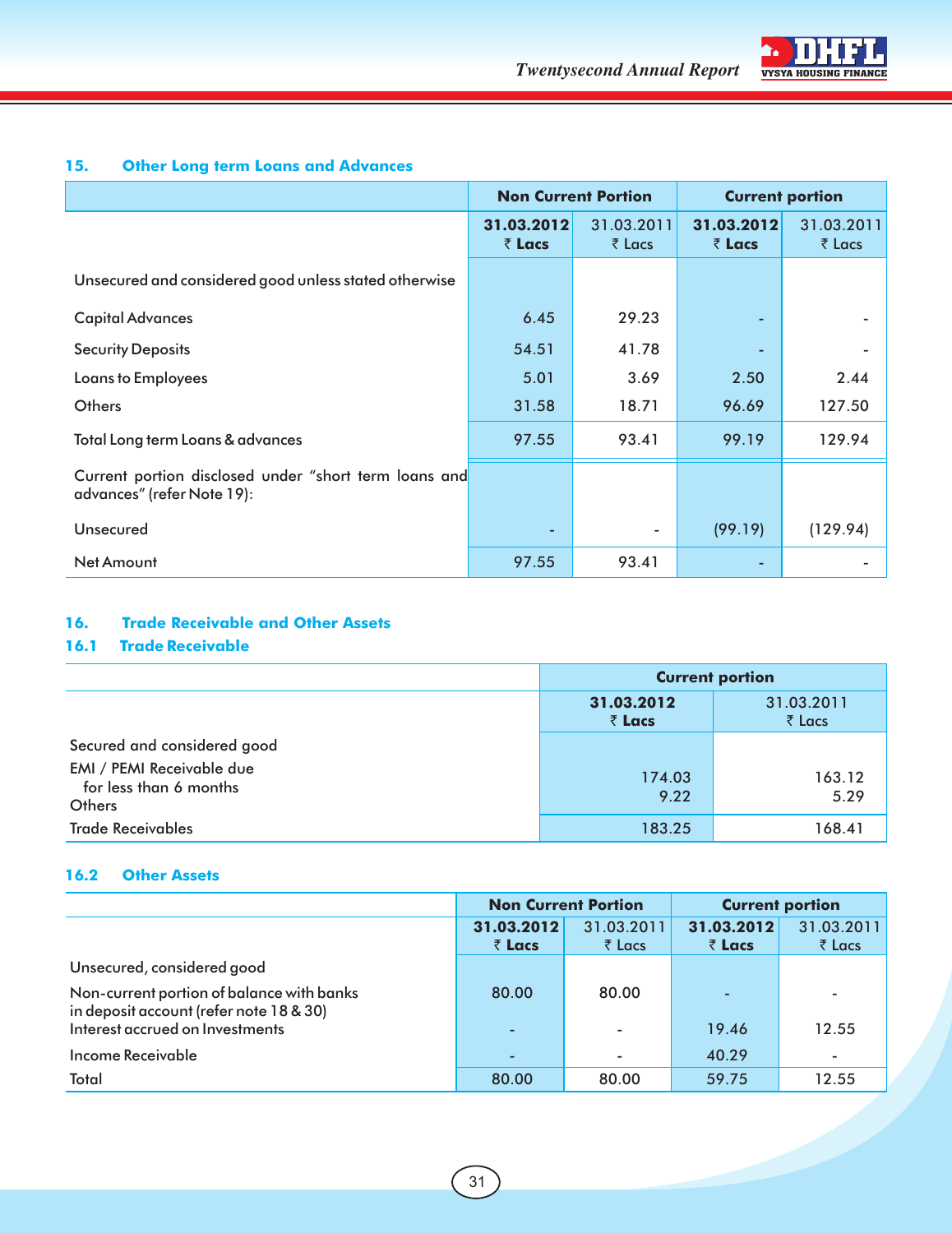

16.3 Non Current portion of balance with Banks in Deposit Accounts ₹80 lacs (Previous Year ₹80 lacs) carrying a floating charge in favour of depositors of Fixed Deposit [read with note no.30].

#### **17. Current Investment**

The Company has purchased properties auctioned under SARFAESI Act being non banking asset amounting to ₹123.12 lacs for sale and is holding it as investment with short term perspective.

#### **18. Cash and bank balances**

|                                                                                                                | 31.03.2012<br>₹ Lacs | 31.03.2011<br>$\bar{\tau}$ Lacs |
|----------------------------------------------------------------------------------------------------------------|----------------------|---------------------------------|
| Cash and cash equivalents                                                                                      |                      |                                 |
| <b>Balances with banks:</b>                                                                                    |                      |                                 |
| In current accounts                                                                                            | 415.99               | 701.68                          |
| Cash on hand                                                                                                   | 8.97                 | 4.62                            |
| Total cash & cash equivalent                                                                                   | 424.96               | 706.30                          |
| Fixed Deposit more than 3 months<br>Less: Disclosed under Other Assets [non-current assets]<br>(refer Note 16) | 80.00<br>(80.00)     | 80.00<br>(80.00)                |
| <b>Total Net Cash and bank balances</b>                                                                        | 424.96               | 706.30                          |

#### **19. Short term loans and advances**

|                                   | 31.03.2012<br>₹ Lacs | 31.03.2011<br>$\bar{\tau}$ Lacs |
|-----------------------------------|----------------------|---------------------------------|
| Unsecured and considered good     |                      |                                 |
| Loans to employees                | 2.50                 | 2.44                            |
| Others [read with note no.15]     | 96.69                | 127.50                          |
| Total short term loans & advances | 99.19                | 129.94                          |

#### **20. Revenue from Operations**

|                                        | 31.03.2012<br>₹ Lacs | 31.03.2011<br>₹ Lacs |
|----------------------------------------|----------------------|----------------------|
| Revenue from Interest                  |                      |                      |
| Interest on Housing and property loans | 8,309.64             | 6,009.69             |
| Interest on Bonds & Deposits           | 92.44                | 85.74                |
| Other interest                         | 1.22                 | 2.12                 |
|                                        |                      |                      |
|                                        | 8,403.30             | 6,097.55             |
| Revenue from other financial services  |                      |                      |
| Loan processing fee                    | 398.49               | 261.38               |
| Prepayment fee                         | 106.78               | 132.36               |
| Other operating income                 | 271.05               | 246.86               |
|                                        | 776.32               | 640.60               |
| <b>Total Revenue from Operations</b>   | 9,179.62             | 6,738.15             |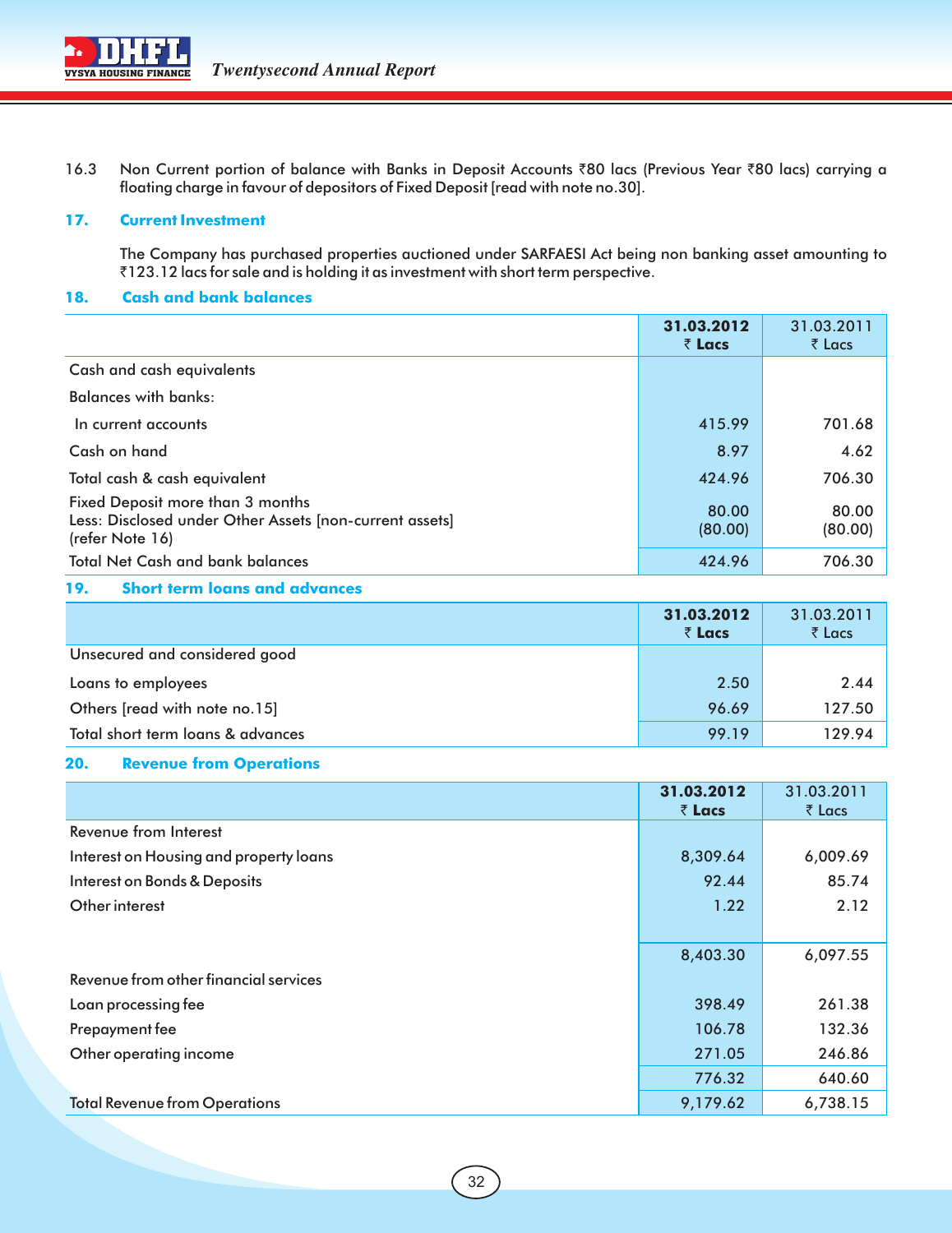

#### **21. Interest and Finance charges**

|                                             | 31.03.2012 | 31.03.2011 |
|---------------------------------------------|------------|------------|
|                                             | ₹ Lacs     | ₹ Lacs     |
| Interest on Loans                           | 5,882.91   | 3,820.91   |
| <b>Interest on Deposits</b>                 | 124.99     | 117.82     |
| Interest on Others                          | 302.99     | 197.17     |
| <b>Finance Charges</b>                      | 30.60      | 17.99      |
| <b>Total Interest &amp; Finance Charges</b> | 6,341.49   | 4,153.89   |

#### **22. Employee Remuneration and Benefits**

|                                                | 31.03.2012 | 31.03.2011 |
|------------------------------------------------|------------|------------|
|                                                | ₹ Lacs     | ₹ Lacs     |
| <b>Salaries and Wages</b>                      | 480.57     | 406.11     |
| Contribution to Provident Fund and other funds | 74.63      | 68.26      |
| <b>Staff Welfare expenses</b>                  | 29.31      | 16.55      |
| Total Employee remuneration and benefits       | 584.51     | 490.92     |

#### **23. Administrative and other expenses**

|                                                                                                           | 31.03.2012<br>₹ Lacs    | 31.03.2011<br>₹ Lacs   |
|-----------------------------------------------------------------------------------------------------------|-------------------------|------------------------|
| Rent                                                                                                      | 74.43                   | 61.10                  |
| <b>Rates &amp; Taxes</b><br>Conveyance & Motor Car Expenses                                               | 1.07<br>20.10           | 0.28<br>13.49          |
| <b>Travelling Expenses</b><br><b>Printing &amp; Stationery</b>                                            | 20.46<br>19.30          | 17.59<br>17.27         |
| Advertisement & Business Promotion<br>Insurance                                                           | 10.81<br>22.35<br>49.37 | 5.27<br>18.61<br>26.98 |
| Legal & Professional Charges<br>Postage, Telephone & Telegram<br><b>General Repairs &amp; Maintenance</b> | 82.95<br>12.67          | 66.04<br>16.48         |
| <b>Bad Debts written off</b><br><b>Electricity Charges</b>                                                | 46.59<br>11.70          | 23.24<br>11.49         |
| Directors sitting fees<br><b>Brokerage</b>                                                                | 3.30<br>0.39<br>12.74   | 2.05<br>1.75<br>9.76   |
| <b>Credit Rating Charges</b><br>Other Expenses<br><b>Total Administrative and other expenses</b>          | 17.97                   | 15.69                  |
|                                                                                                           | 406.20                  | 307.09                 |

#### **24. Earnings per Share**

The following is the computation of earnings per share on basic and diluted earnings per equity share:

|                                                                          | 31.03.2012 | 31.03.2011 |
|--------------------------------------------------------------------------|------------|------------|
| a) Net Profit after Taxation attributable to Equity Shareholders (7lacs) | 1,231.20   | 1,211.01   |
| b) Number of equity shares outstanding (Nos. Lacs)                       | 110.81     | 110.81     |
| c) Basic/ Diluted Earnings in Shares of ₹10 each (a/b)*                  | 11.11      | 10.93      |
| *there are no dilutive potential shares                                  |            |            |

33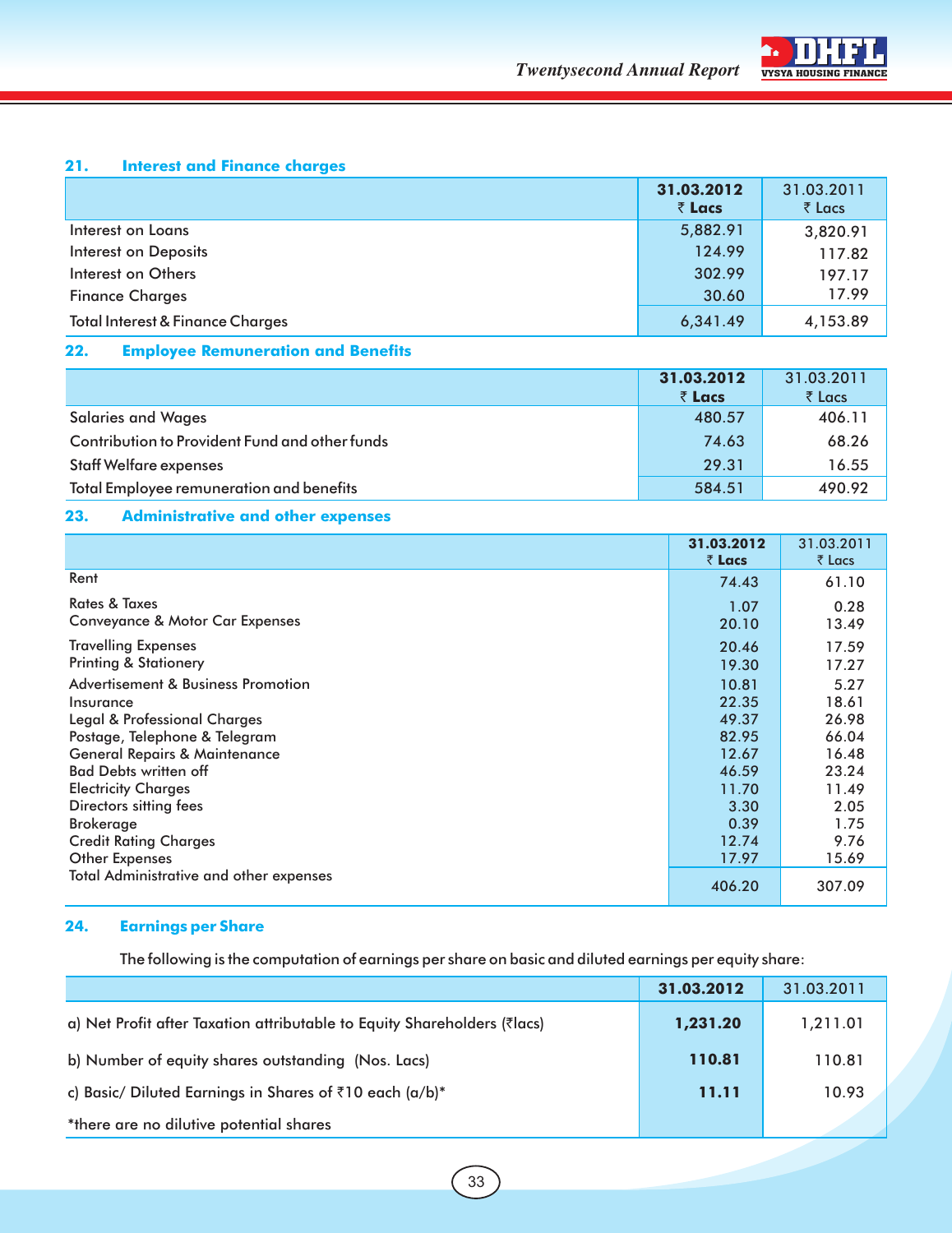#### **25. Remuneration to Managing Director (Cost to Company Basis):**

|                                                                             | 31.03.2012<br>₹ Lacs   | 31.03.2011<br>$\bar{z}$ Lacs |
|-----------------------------------------------------------------------------|------------------------|------------------------------|
| <b>Basic Pay</b><br>Reimbursement of Rent<br>Perquisites & Other Allowances | 19.48<br>3.00<br>10.23 | 15.00<br>3.00<br>7.30        |
|                                                                             | 32.71                  | 25.30                        |

Remuneration to Managing Director is within the limits prescribed under sections 198, 269, 309, 310 and Schedule XIII of the Companies Act 1956.

#### **26. Auditor's Remuneration**

|                                                                               | 31.03.2012<br>₹ Lacs | 31.03.2011<br>$\bar{z}$ Lacs |
|-------------------------------------------------------------------------------|----------------------|------------------------------|
| Audit Fees & Fees for certification<br>[Including payment to Branch Auditors] | 7.69                 | 7.48                         |
|                                                                               | 7.69                 | 7.48                         |

#### **27. Employee Benefits:**

- i. The company makes contributions to provident fund for qualifying employees to Regional Provident Fund Commissioner under defined contribution plan under the Provident Fund Act.
- ii. Employees are allowed to encash the unavailed leave during the year or encashment of accumulated unavailed leave at the time of retirement. The Company has started providing for leave encashment payable to employees above 50 years of age. During the year a sum of `10.71 lacs has been provided.
- iii. The Company has made full provision for future gratuity liability payable at the time of retirement as on 31.03.2012 on the basis of actuarial valuation report of company liabilities based on Accounting Standard 15 (AS -15 revised) and had taken group gratuity liability insurance and is paying requisite premiums.
- iv. The details of post retirement benefits for the employees [including key management personnel] as mentioned hereunder are based on the actuarial valuation using the projected unit credit method and as certified by the actuary and relied upon by the Company and the auditors.

The information relating to defined benefit gratuity plan (funded) is given below:

|                                                                 | 2011-12<br>₹ Lacs | 2010-11<br>$\bar{\tau}$ Lacs |
|-----------------------------------------------------------------|-------------------|------------------------------|
| Changes in the present value of the defined benefit obligation: |                   |                              |
| Opening defined benefit obligation                              | 40.86             | 22.81                        |
| Interest Cost                                                   | 3.27              | 1.82                         |
| Past service cost (vested benefit)                              |                   | 1.55                         |
| Current service cost                                            | 6.72              | 4.32                         |
| <b>Benefits paid</b>                                            | (15.38)           | (2.36)                       |
| Actuarial (gains)/losses on obligation                          | 12.50             | 12.72                        |
| Closing defined benefit obligation                              | 47.97             | 40.86                        |

34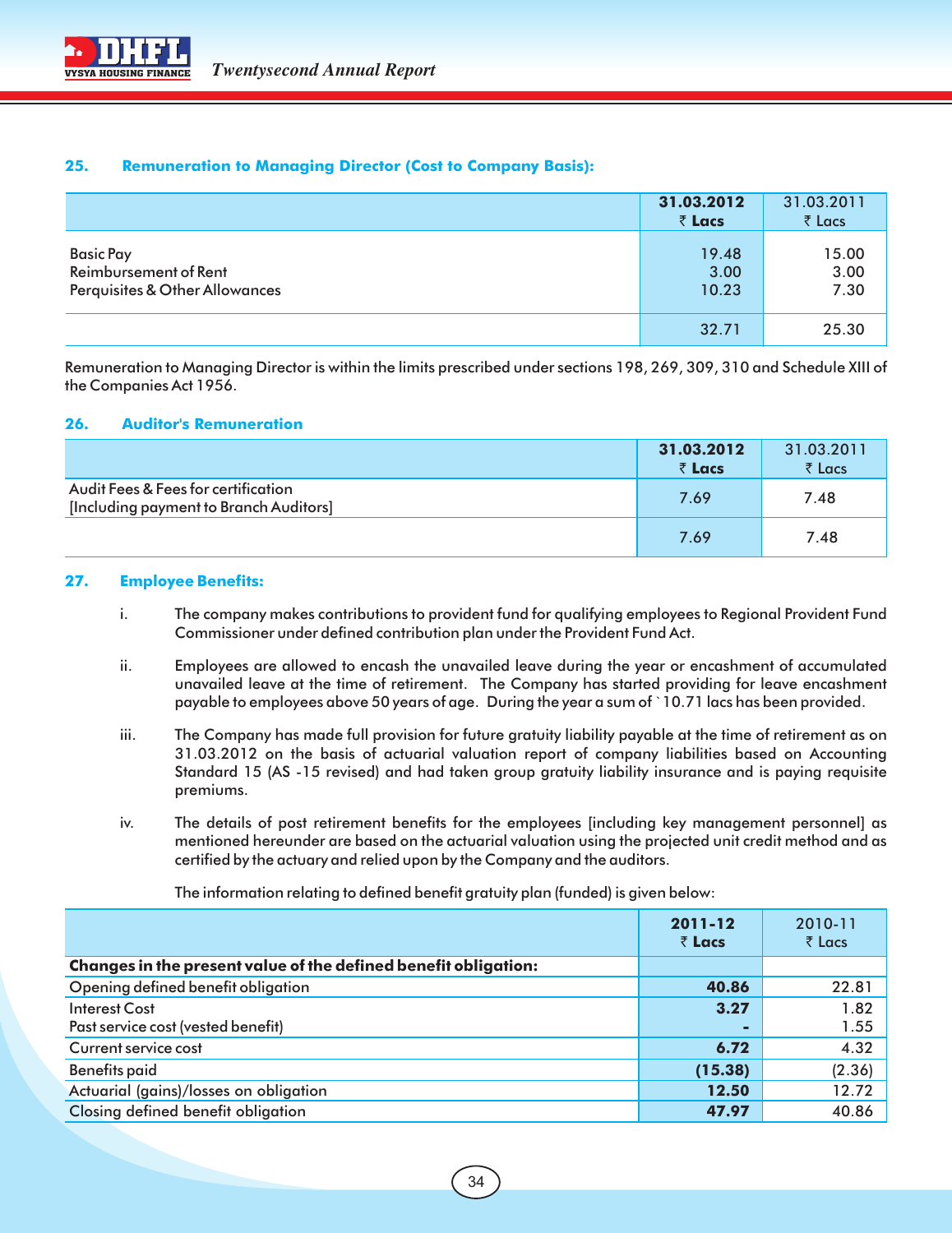

|                                                                  | 2011-12<br>₹ Lacs | 2010-11<br>₹ Lacs |
|------------------------------------------------------------------|-------------------|-------------------|
| Changes in the fair value of plan assets:                        |                   |                   |
| Opening fair value of plan assets                                | 39.26             | 18.06             |
| Expected return                                                  | 3.14              | 1.45              |
|                                                                  |                   |                   |
| Contributions                                                    | 20.18             | 21.74             |
| <b>Benefits paid</b>                                             | (15.37)           | (2.37)            |
| Actuarial gains/(losses)                                         | (2.66)            | 0.38              |
| Closing fair value of plan assets                                | 44.55             | 39.26             |
| Total Actuarial gain / (loss) to be recognised                   | 15.16             | (12.34)           |
| <b>Liability recognized in Balance Sheet:</b>                    |                   |                   |
| <b>Defined Benefit Obligation</b>                                | 47.97             | 40.86             |
| Fair Value of plan assets                                        | 44.55             | 39.26             |
| Asset/(Liability) recoanized                                     | (3.42)            | (1.59)            |
| <b>Expense recognized in Profit and Loss:</b>                    |                   |                   |
| Current service cost                                             | 6.71              | 4.32              |
| Interest cost on benefit obligation                              | 3.27              | 182               |
| Expected return on plan assets                                   | (3.14)            | (1.45)            |
| Past service cost (vested benefit recognized)                    |                   | 1.55              |
| Net actuarial (gain)/loss recognized in the year                 | 15.17             | 12.34             |
| Net (benefit)/expense                                            | 22.01             | 18.59             |
| <b>Actual Return on Plan Assets:</b>                             |                   |                   |
| Expected return on plan assets                                   | 3.14              | 1.45              |
| Actuarial gain / (loss) on plan assets                           | (2.66)            | 0.38              |
| Actual return on plan assets                                     | 0.48              | 1.82              |
| Reconciliation of the liability recognized in the balance sheet: |                   |                   |
| Opening net liability                                            | 1.59              | 4.74              |
| Expense recognized                                               | 22.01             | 18.59             |
| <b>Employer's contribution</b>                                   | (20.18)           | (21.74)           |
| Amount recognized in the balance sheet under                     | 3.42              | 1.59              |
| provision for gratuity                                           |                   |                   |
| <b>Actuarial assumptions:</b>                                    |                   |                   |
| <b>Mortality Table (LIC)</b>                                     | 1994-96           | 1994-96           |
|                                                                  | (ultimate)        | (ultimate)        |
| Discount Rate (P.A.)                                             | 8.50%             | 8.00%             |
| Rate of escalation in salary(P.A)                                | 5.50%             | 5.00%             |
| Rate of Return on plan assets                                    | 8.50%             | 8.00%             |
| <b>Attrition Rate</b>                                            | 2.00%             | 1.00%             |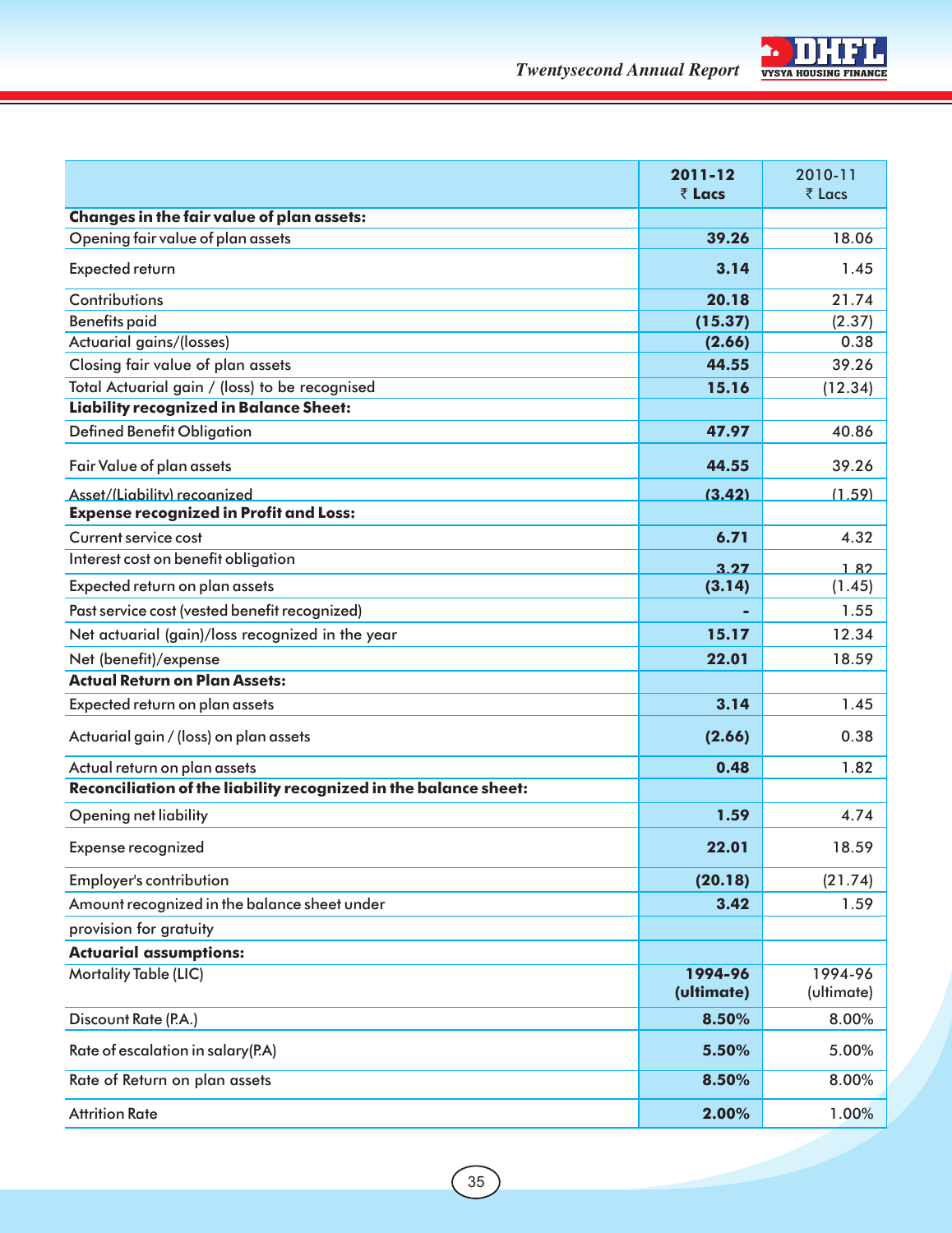

#### **28. Segment Reporting**

The Company operates under a single (primary) business segment viz. "Providing loans to retail customers for construction or purchase of residential property and loan against properties". Further, the Company is operating in a single geographical segment. Accordingly, disclosures relating to primary and secondary business segments under the Accounting Standard on Segment Reporting (AS-17) notified u/s 211(3C) of the Companies Act, 1956 are not applicable to the Company.

#### **29. Related Party Transactions**

List of Related Parties and their relationship:

- 
- 
- a) Holding Company [till 30.03.2012] : Dewan Housing Finance Corporation Limited

 **(**` **Lacs)**

- b) Associate **in According Exercise Section** 2 and Aadhar Housing Finance Limited
- c)Key Managerial Personnel : Mr. R Nambirajan

#### **29.1 Details of related party transactions in the ordinary course of business:**

| <b>Particulars</b>               | <b>Holding Company</b> |                       | <b>Associate / Joint</b><br><b>Venture</b> |                          | <b>Key Management</b><br><b>Personnel</b> |                          |
|----------------------------------|------------------------|-----------------------|--------------------------------------------|--------------------------|-------------------------------------------|--------------------------|
|                                  |                        | 31.03.2012 31.03.2011 | 31.03.2012                                 | 31.03.2011               | 31.03.2012                                | 31.03.2011               |
| <b>EXPENDITURE</b>               |                        |                       |                                            |                          |                                           |                          |
| Remuneration to Mr.R Nambirajan  | ۰                      | -                     |                                            | $\overline{\phantom{a}}$ | 32.71                                     | 25.30                    |
| <b>Reimbursement of Expenses</b> | 9.50                   | 9.50                  | ٠                                          | $\overline{\phantom{a}}$ | ۰                                         |                          |
| Interest paid                    | 107.26                 | 58.17                 | -                                          | ٠                        |                                           |                          |
| <b>ASSETS</b>                    |                        |                       |                                            |                          |                                           |                          |
| Investments                      | ٠                      | $\blacksquare$        | 3,000.00                                   | 3,000.00                 | -                                         |                          |
| <b>LIABILITIES</b>               |                        |                       |                                            |                          |                                           |                          |
| <b>ICD Received</b>              | 5,600.00               | 2,000.00              | -                                          | $\overline{\phantom{a}}$ | -                                         | ۰                        |
| <b>ICD Repaid</b>                | 5,600.00               | 2,000.00              | -                                          | $\overline{\phantom{a}}$ | ▬                                         | $\overline{\phantom{a}}$ |

- 29.2 During the year, the company has participated in joint syndication of Housing loans aggregating to  $\bar{\tau}1$ ,279.75 lacs out of which the company's share is `639.88 lacs. The loans have been originated and processed by Dewan Housing Finance Corporation Limited as a lead syndicator. The outstanding amount of the share of the company in such joint syndicated loans as at 31st March, 2012 amounted to  $\bar{\tau}$ 628.65 lacs (P.Y. Nil).
- 30. As the National Housing Bank Directives require all HFCs, accepting public deposits, to create a floating charge on the statutory liquid assets maintained in favour of the depositors through the mechanism of a Trust Deed. The Company has appointed SEBI approved Trustee Company i.e. GDA Trustee & Consultancy Ltd., as a Trustee for the above by executing a trust deed on 19.04.2010.

#### **31. Commitments and Contingencies**

Contingent liability in respect of income tax demand of earlier years amounting to `21.92 lacs (Previous Year `21.92 lacs) although deposited in the financial year 2009-10 but not provided for in view of the legal advice that the tax claim is untenable [refer note no.32].

- 32. The company's income tax assessment has been completed upto assessment year 2008-09 read with details given hereinafter:
	- i) An appeal for the Assessment Year 2005-06 against I T demand of  $\bar{\zeta}$ 90.42 lacs against which our appeal is pending before Hon'ble High Court. The Company has paid the above demand under protest pending its appeal.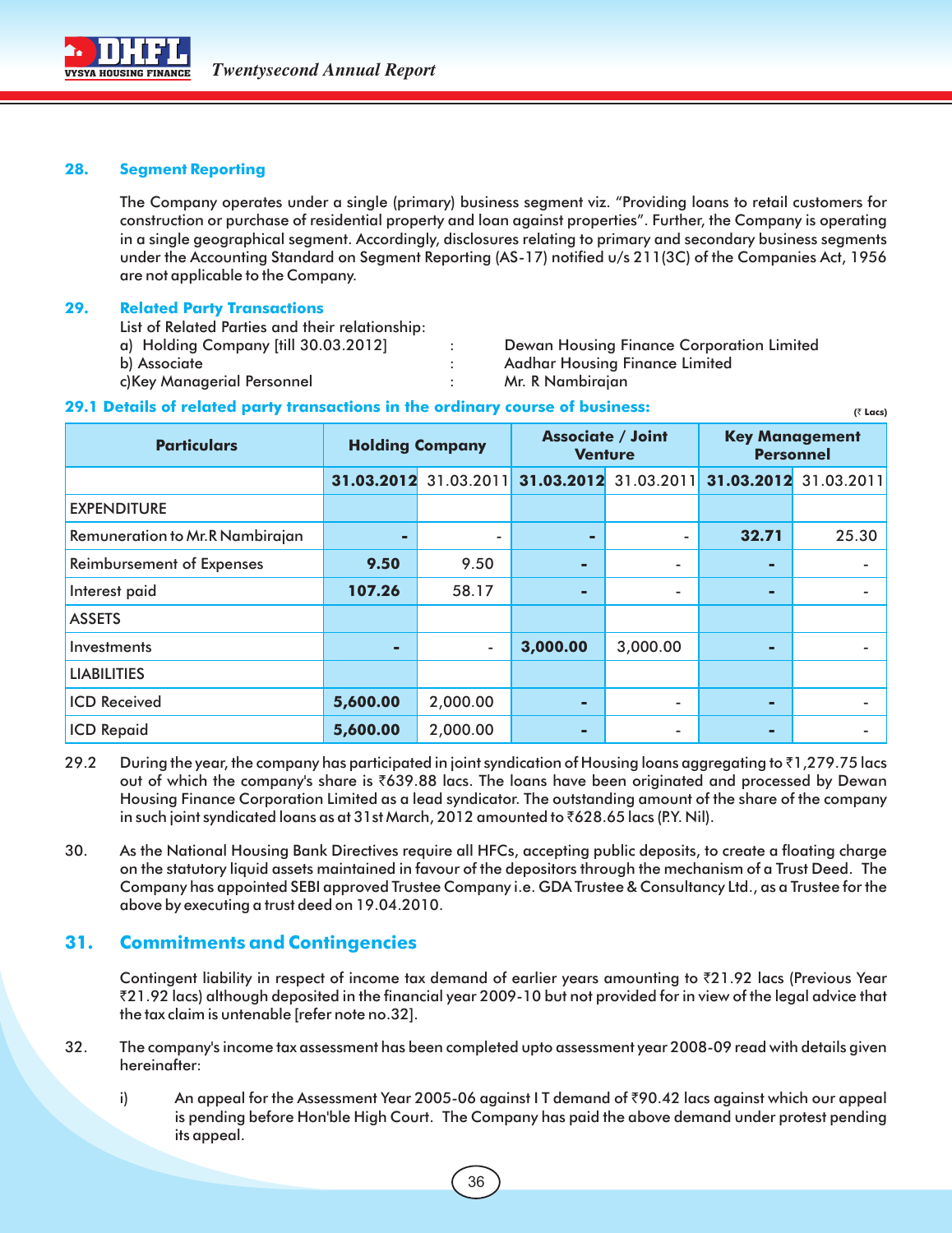**Twentysecond Annual Report** VYSYA HOUSING FINANCE



- ii) An Appeal is pending before ITAT regarding Assessment Year 2004-05 against levy of additional tax demand `21.92 lacs as directed U/s 263 of the IT Act 1961. The Company has paid the above demand under protest pending its appeal. The Company has been legally advised that the tax claim is untenable, hence no provision has been made for contingent liability on that account.
- 33. As reported last year, company has invested in 30% equity in the joint venture company [Aadhar Housing Finance Limited] to finance affordable houses to low income groups in the states of UP, Bihar, Orissa, Jharkhand and Chhattisgarh along with its then holding company DHFL and IFC, Washington. The above investment was made as permitted under NHB directions 31(1) (c). After obtaining NHB's license, the joint venture company started its operations. Subsequently, NHB raised objections to the above investment referring to para 32 of its directions and also levied a fine of  $\bar{z}5,000/$ - on the company which was duly paid. Company along with its joint venture participants is evaluating various options to bring down the investment within the NHB requirement.
- 34. During the year, the company suffered two instances of fraud, on account of fabrication of financial and property documents by some customers, with probable financial impact of  $\bar{\zeta}40.70$  lacs for which necessary criminal and civil legal remedial actions have been taken. The company has written off above bad debt in terms of NHB Directions.

#### **35. As required under NHB regulations additional disclosures are given below:**

#### **35.1 Capital to Risk Asset Ratio (CRAR)**

|                             | 31.03.2012<br>₹ Lacs | 31.03.2011<br>₹ Lacs |
|-----------------------------|----------------------|----------------------|
| <b>CRAR</b>                 | 13.53%               | 14.17%               |
| <b>CRAR-Tier I Capital</b>  | 5,776.77             | 5,144.52             |
| <b>CRAR-Tier II Capital</b> | 304.03               |                      |

35. 2 Maturity pattern of certain items of assets and liabilities as per Asset Liability Management system of the company as of 31st March, 2012 is as under: **(**` **Lacs)**

|                                      |                                                                         | <b>Liabilities</b>                                   |                                          | <b>Assets</b>      |                                                                             |
|--------------------------------------|-------------------------------------------------------------------------|------------------------------------------------------|------------------------------------------|--------------------|-----------------------------------------------------------------------------|
|                                      | <b>Borrowing</b><br>from bank<br>and other<br>financial<br>institutions | <b>Borrowing</b><br>from money<br>and debt<br>market | <b>Housing and</b><br><b>Other Loans</b> | <b>Investments</b> | <b>Balances in</b><br><b>Fixed Deposit</b><br><b>Accounts</b><br>with Banks |
| 1 day to 1 Month                     |                                                                         | 50.59                                                | 808.08                                   |                    | 424.96                                                                      |
| 1 to 2 Months                        |                                                                         | 33.66                                                | 382.45                                   |                    |                                                                             |
| 2 to 3 Months                        | 3,287.96                                                                | 33.45                                                | 383.59                                   |                    |                                                                             |
| 3 to 6 Months                        | 3,271.22                                                                | 2,503.43                                             | 1,150.47                                 |                    |                                                                             |
| 6 Months to 1 Year                   | 6,448.59                                                                | 222.9                                                | 2,335.11                                 | 123.12             |                                                                             |
| 1 to 3 Years                         | 22,134.84                                                               | 553.28                                               | 10,116.77                                | 165.09             |                                                                             |
| 3 to 5 Years                         | 17,524.98                                                               | 94.62                                                | 9,642.19                                 |                    |                                                                             |
| 5 to 7 Years                         | 8,744.55                                                                | 32.84                                                | 9,289.83                                 | 522.53             |                                                                             |
| 7 to 10 Years                        | 3,460.36                                                                |                                                      | 13,623.89                                |                    |                                                                             |
| 10 Years and Above                   | 2,246.00                                                                |                                                      | 27,219.80                                | 3,000.00           |                                                                             |
| <b>EMI NPA Accounts</b>              |                                                                         |                                                      | 75.33                                    |                    |                                                                             |
| Total                                | 67,118.51                                                               | 3,524.77                                             | 75,027.51                                | 3,810.74           | 424.96                                                                      |
| Long Term                            | 54,110.74                                                               | 661.49                                               | 69,958.01                                | 3,687.62           |                                                                             |
| Short Term                           | 13,007.77                                                               | 2,863.28                                             | 5,069.50                                 | 123.12             | 424.96                                                                      |
| [refer note no.5,6,8,10,12,14,17,18] |                                                                         |                                                      |                                          |                    |                                                                             |
| Total                                | 67,118.51                                                               | 3,524.77                                             | 75,027.51                                | 3,810.74           | 424.96                                                                      |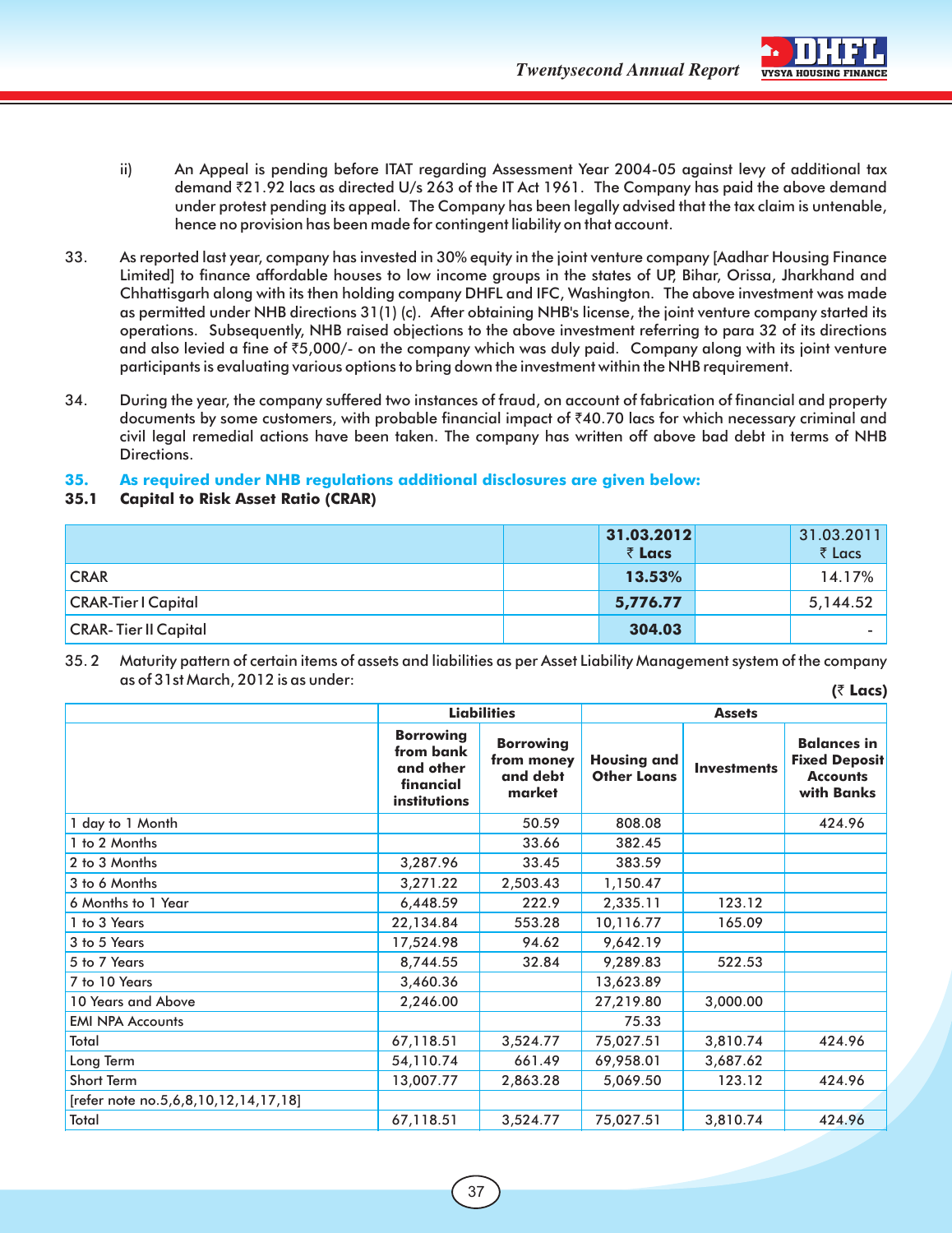

#### **35.3 Exposure to Real Estate Sector**

|                                                                                                                       | 31.03.2012<br>₹ Lacs | 31.03.2011<br>$\bar{z}$ Lacs |
|-----------------------------------------------------------------------------------------------------------------------|----------------------|------------------------------|
| <b>3.DIRECT EXPOSURE</b>                                                                                              |                      |                              |
| (I) Residential Mortgages -                                                                                           |                      |                              |
| • Individual housing loans up to ₹15 lakh                                                                             | 57,455.26            | 44,350.69                    |
| • Others                                                                                                              | 15,721.87            | 10,884.01                    |
| (ii) Commercial Real Estate                                                                                           |                      |                              |
| • Funds Based                                                                                                         | 1,775.04             | 2,635.08                     |
| • Non fund Based                                                                                                      | ٠                    |                              |
| b. Investments in Mortgage Backed Securities (MBS) and other securitized<br>exposures -                               |                      |                              |
| a) Residential                                                                                                        | ٠                    |                              |
| b) Commercial Real Estate                                                                                             | ٠                    |                              |
| <b>B.INDIRECT EXPOSURE</b>                                                                                            |                      |                              |
| Fund based and non-fund based exposures on National Housing Bank (NHB) and<br><b>Housing Finance Companies (HFCs)</b> | 3,000.00             | 3,000.00                     |

- 36. In the opinion of the Board, the assets of the Company have a value on realization in the ordinary course of business at least equal to the amount at which they are stated net of contingency provisions.
- 37. Previous year's figures have been regrouped/re-classified wherever necessary to conform to current year's classification. Accordingly, amounts and other disclosures for the P.Y. are included as an integral part of the current year's financial statement and are to be read in relation to the amounts and other disclosures relating to the current year.
- 38. Figures in brackets represent previous year [P.Y.] figures.

In terms of our report of even date.

| For B M CHATURVEDI & CO.,<br><b>Chartered Accountants</b><br><b>ICAI FRN: 114317W</b> | <b>KAPIL WADHAWAN</b><br>Chairman | R NAMBIRAJAN<br><b>Managing Director</b>     |                                      |
|---------------------------------------------------------------------------------------|-----------------------------------|----------------------------------------------|--------------------------------------|
| (Pranav Kumar Shukla)<br>Partner<br>ICAI MN: 073832                                   | <b>RSHUGAR</b><br><b>Director</b> | <b>GPKOHLI</b><br><b>Director</b>            | <b>BIKRAM SEN</b><br><b>Director</b> |
| Place: MUMBAI<br>Dated: $2^{nd}$ May, 2012                                            |                                   | <b>MSLNATHAN</b><br><b>Company Secretary</b> |                                      |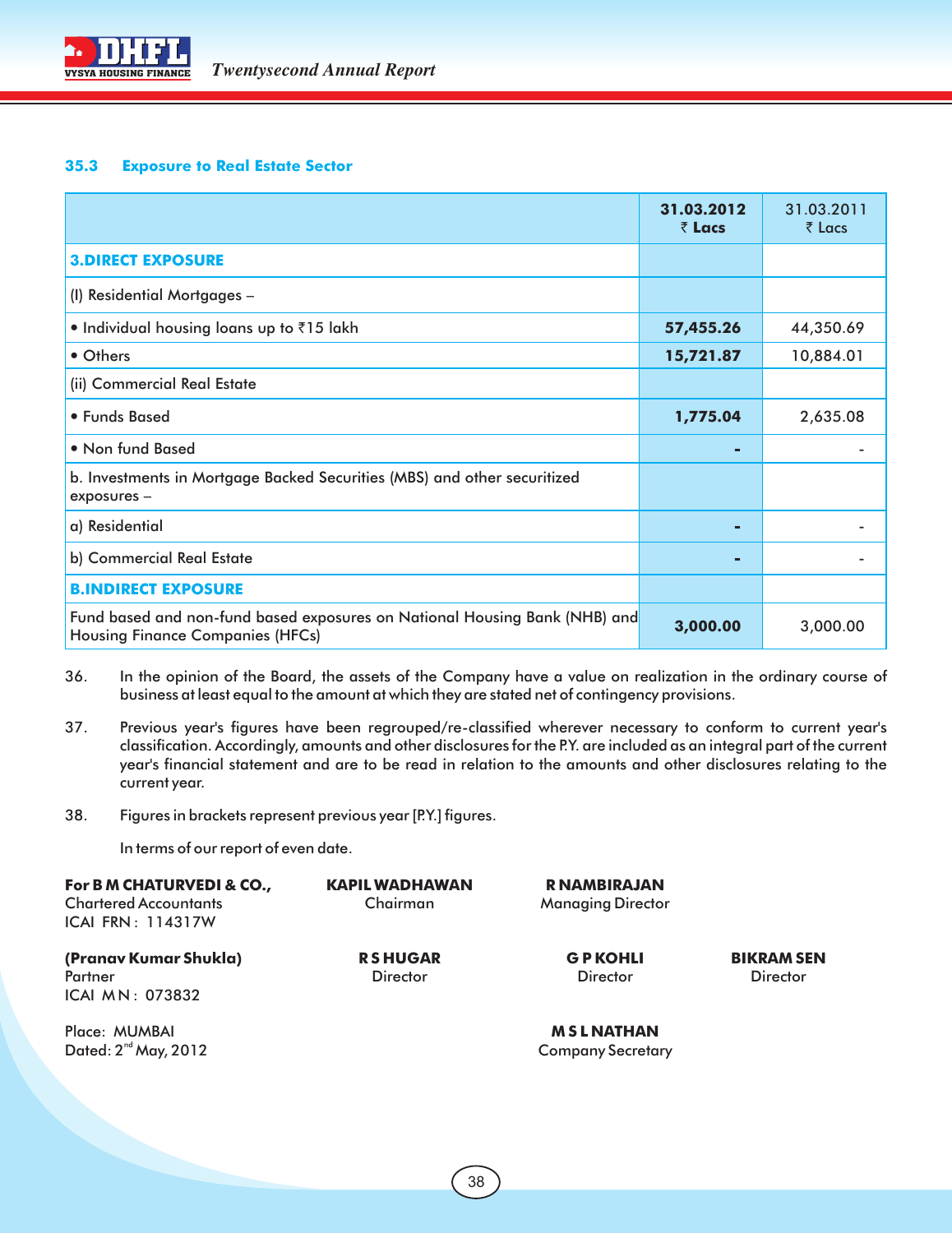**HIGHLIGHTS OF PERFORMANCE AT A GLANCE** 

| 23                  | 22        | $\overline{17}$                      | $\frac{8}{1}$                              | $\overline{5}$ | $\overline{15}$ | $\frac{1}{2}$ | $\frac{3}{2}$ | $\tilde{c}$               | $\tilde{c}$ | No. of Branches        |
|---------------------|-----------|--------------------------------------|--------------------------------------------|----------------|-----------------|---------------|---------------|---------------------------|-------------|------------------------|
| <b>FAA Positive</b> |           | FAA- Stable FAA- Positive FAA Stable |                                            | FAA-Stable     | FAA-Stable      | FAA-Stable    | FAA-Stable    | $FAA-$                    | 氐           | <b>Credit Ratina</b>   |
| 15.43               | 16.36%    | 13.10%                               | 13.34%                                     | 12.13%         | 13.73%          | 12.06%        | 12.16%        | $\frac{5}{6}$<br>$\Xi$    | 16%         | Return on networth     |
| 111.12              | 109.30%   | 101.78%                              | 89.27%                                     | 73.87%         | 77.68%          | 66.19%        | 62.69%        | $\delta$<br>45            | 66%         | Return on Equity       |
| 11.11               | 10.93     | 10.17                                | 8.92                                       | 7.40           | 7.77            | 6.62          | 6.27          | 4.50                      | 6.64        |                        |
| 72.01               | 66.82     | 77.64                                | 66.93                                      | 60.87          | 56.56           | 54.88         | 51.55         | 4<br>.<br>44              | 42.61       | Book value/share       |
| 25%                 | 25%       | 25%                                  | 25%                                        | 25%            | 25%             | 25%           | 20%           | $\delta$<br>$\frac{5}{2}$ | ł           | <b>Dividend</b>        |
| 613.02              | 742.04    | 617.04                               | 527.04                                     | 452.04         | 377.04          | 302.04        | 227.04        | <b>Z</b><br>167.0         | 218.74      | General Reserve        |
| 3145.16             | 2795.16   | 2489.16                              | 2249.16                                    | 2072.28        | 1942.76         | 1673.70       | 1443.70       | $\overline{C}$<br>1218.7  | 1123.35     | <b>Special Reserve</b> |
| 1231.2              | 1211.02   | 855.70                               | 631.76                                     | 523.64         | 550.29          | 468.67        | 443.88        | 318.88                    | 470.10      | Profit after tax       |
| 1688.44             | 1680.45   | 1192.77                              | 887.12                                     | 704.96         | 691.85          | 590.82        | 587.37        | 405.86                    | 602.37      | Profit before tax      |
| 75027.51            | 57869.78  | 42291.07                             | 32922.41                                   | 31097.09       | 25120.84        | 19802.88      | 14083.90      | 13238.61                  | 17061.03    | O/s Loans              |
| 166912.95           | 136804.95 | 110754.95                            | 91619.00                                   | 83301.00       | 71503.00        | 60161.00      | 50349.00      | 8<br>44455.               | 42188.00    | Cum. Approvals         |
| 9179.62             | 6737.04   | 4988.12                              | 4364.47                                    | 3459.93        | 2546.42         | 1944.17       | 1780.77       | 2175.59                   | 2820.26     | <b>Total Income</b>    |
| 108.19              | 100.41    | 90.89                                | 88.13                                      | 67.80          | 70.06           | 42.20         | 47.63         | 8<br>47.0                 | 39.36       | <b>Fixed Assets</b>    |
| 79968.78            | 62285.29  | 44431.17                             | 34828.57                                   | 33394.88       | 27245.10        | 20645.03      | 14680.29      | 14528.52                  | 19418.62    | <b>Total Assets</b>    |
| 70843.27            | 54833.99  | 37868.28                             | 29968.66                                   | 28929.35       | 23035.24        | 6758.95       | 11030.26      | 50<br>11403.              | 16401.31    | Loans Funds            |
| 6948.45             | 6343.23   | 5454.8                               | 4151.83                                    | 3757.46        | 3501.79         | 3178.02       | 2941.96       | 2417.38                   | 2309.24     | Reserves & Surplus     |
| 1108.07             | 1108.07   | 1108.07                              | 708.07                                     | 708.07         | 708.07          | 708.07        | 708.07        | b <sub>7</sub><br>708.    | 708.07      | <b>Share Capital</b>   |
| 2011-12             | 2010-11   | 2009-10                              | 2008-09                                    | 2007-08        | 2006-07         | 2005-06       | 2004-05       | 2003-04                   | 2002-03     | Particulars/Year       |
| (Rs. In Lakhs)      |           |                                      | <b>GHLIGHTS OF PERFORMANCE AT A GLANCE</b> |                |                 |               |               | Ī                         |             |                        |

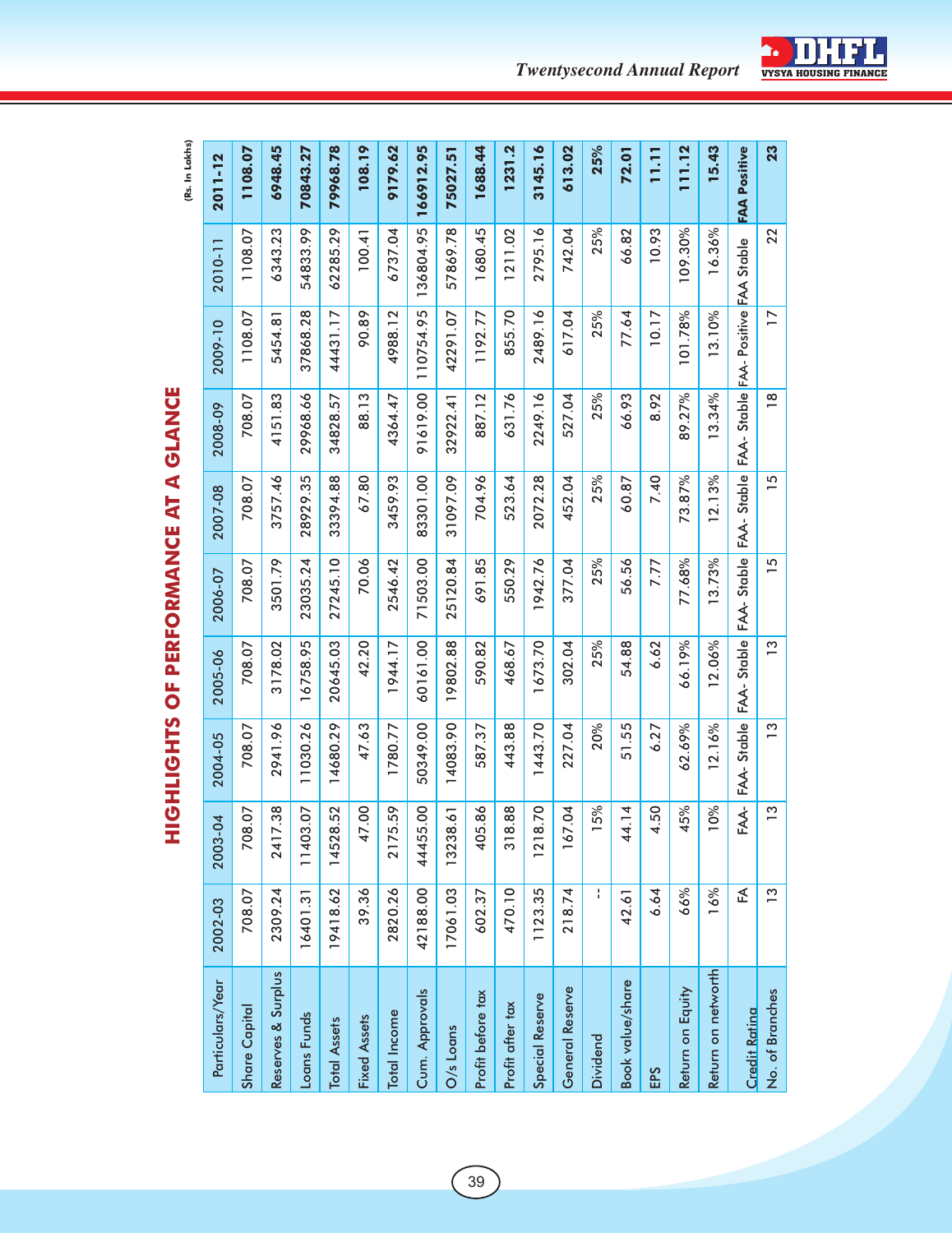

#### **PERFORMANCE HIGHLIGHTS OF DHFL (ASSOCIATE COMPANY)**

#### **DHFL GROWTH**

An increase in disbursement by 39% to Rs.9065.24 crores.

An increase in Total Income by 70.18% to Rs.2469.68 crores.

An increase in profit before Tax(before exceptional item) by 30.18% to 398.41 crores.

Disbursement  $2011-12 = 9065.24$  Cr.

 $S$ anctions 2011-12 = 12845.31 Cr.

Revenues 2011-12  $= 2469.68$  Cr.

Profit after Tax  $2011 - 12 = 306.41$ 







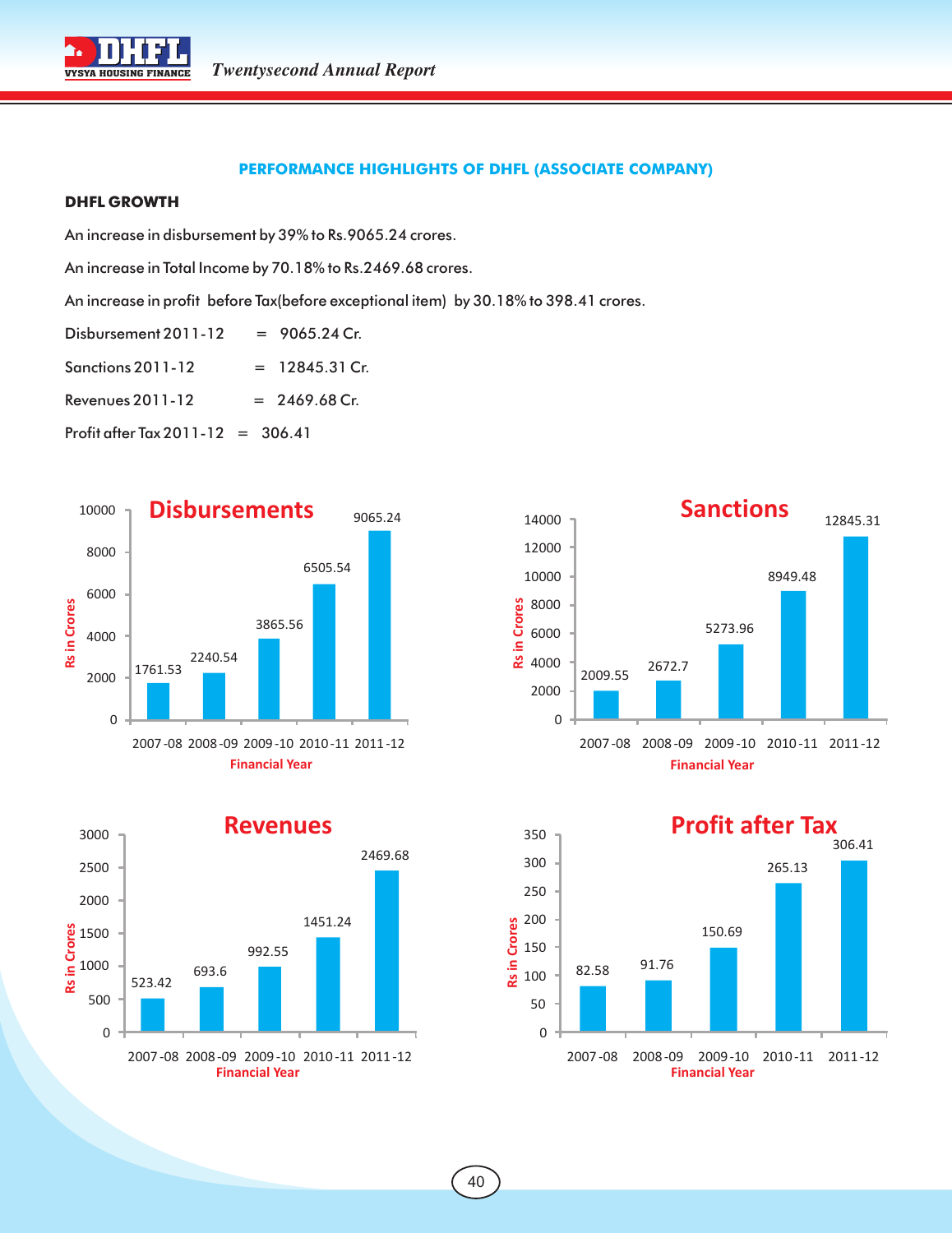**Twentysecond Annual Report** VYSYA HOUSING FINAN





## **DHFL VYSYA HOUSING FINANCE LIMITED**

Regd. Office :A 401, Brigade Plaza, Ananda Rao Circle, S.C. Road, BANGALORE - 560 009.

Please complete the Attendance Slip and hand it over at the entrance of the Meeting Hall.

### **ATTENDANCE SLIP**

I HEREBY RECORD MY PRESENCE AT THE TWENTY SECOND ANNUAL GENERAL MEETING OF THE COMPANY HELD ON MONDAY 16TH JULY, 2012 AT THE CORPORATE OFFICE, NO. 3, 8TH A MAIN, JVT TOWERS, SAMPANGIRAMNAGAR, BANGALORE - 560 027.

REG FOLIO NO. \_\_\_\_\_\_\_\_\_\_\_\_\_\_\_\_\_\_\_\_\_\_\_\_\_\_\_\_\_\_\_\_\_\_\_\_\_\_ NO. OF SHARES \_\_\_\_\_\_\_\_\_\_\_\_\_\_\_\_\_\_\_\_\_\_\_\_\_\_\_

NAME OF THE SHAREHOLDER (IN BLOCK CAPITALS) :

NAME OFTHE PROXY / RESPRESENTATIVEATTANDING FOR MEMBER : (IN BLOCK CAPITALS)

SIGNATURE OF THE SHAREHOLDER OF PROXY \_\_\_\_\_\_\_\_\_\_\_\_\_\_\_\_\_\_\_\_\_\_\_\_\_\_\_\_\_\_\_\_\_\_\_\_\_\_\_\_\_\_\_\_\_\_\_\_\_\_\_\_\_\_\_\_\_\_\_\_\_\_\_\_\_

 $\mathsf X$ 

 $\mathsf{\mathsf{X}}$ 

 $\ast$ 



\_\_\_\_\_\_\_\_\_\_\_\_\_\_\_\_\_\_\_\_\_\_\_\_\_\_\_\_\_\_\_\_\_\_\_\_\_\_\_\_\_\_\_\_\_\_\_\_\_\_\_\_\_\_\_\_\_\_\_\_\_\_\_\_\_\_\_\_\_\_\_\_\_\_\_\_\_\_\_\_\_\_\_\_\_\_\_\_\_\_\_\_\_\_\_\_\_\_\_\_\_\_\_\_\_\_\_

## **DHFL VYSYA HOUSING FINANCE LIMITED**

Regd. Office :A 401, Brigade Plaza, Ananda Rao Circle, S.C. Road, BANGALORE - 560 009.

|    |                                                 |                                                                                                                                                                                                                                | <b>PROXY FORM</b>                                                                                                                |                           |
|----|-------------------------------------------------|--------------------------------------------------------------------------------------------------------------------------------------------------------------------------------------------------------------------------------|----------------------------------------------------------------------------------------------------------------------------------|---------------------------|
|    | REG FOLIO NO. _________________________________ |                                                                                                                                                                                                                                |                                                                                                                                  |                           |
|    |                                                 | 1/We of the contract of the contract of the contract of the contract of the contract of the contract of the contract of the contract of the contract of the contract of the contract of the contract of the contract of the co | being a member/s of the DHFLVYSYA HOUSING FINANCE LIMITED                                                                        |                           |
|    |                                                 |                                                                                                                                                                                                                                |                                                                                                                                  |                           |
|    |                                                 | on Monday 16th July 2012 and at any adjournments hereof.                                                                                                                                                                       | my/our Proxy to attend and vote for me/us and my/our behalf at the Twentysecond Annual General Meeting of the Company to be held |                           |
|    |                                                 |                                                                                                                                                                                                                                |                                                                                                                                  |                           |
| I. |                                                 | hours before the time fixed for holding the Meeting                                                                                                                                                                            | The proxy must be deposited at the Corporate Office of the Company not less than 48                                              | Affix<br>I Rs.<br>Revenue |
| 2. | with the Company.                               |                                                                                                                                                                                                                                | The form should be signed across the stamp as per the specimen signature registered                                              | Stamp                     |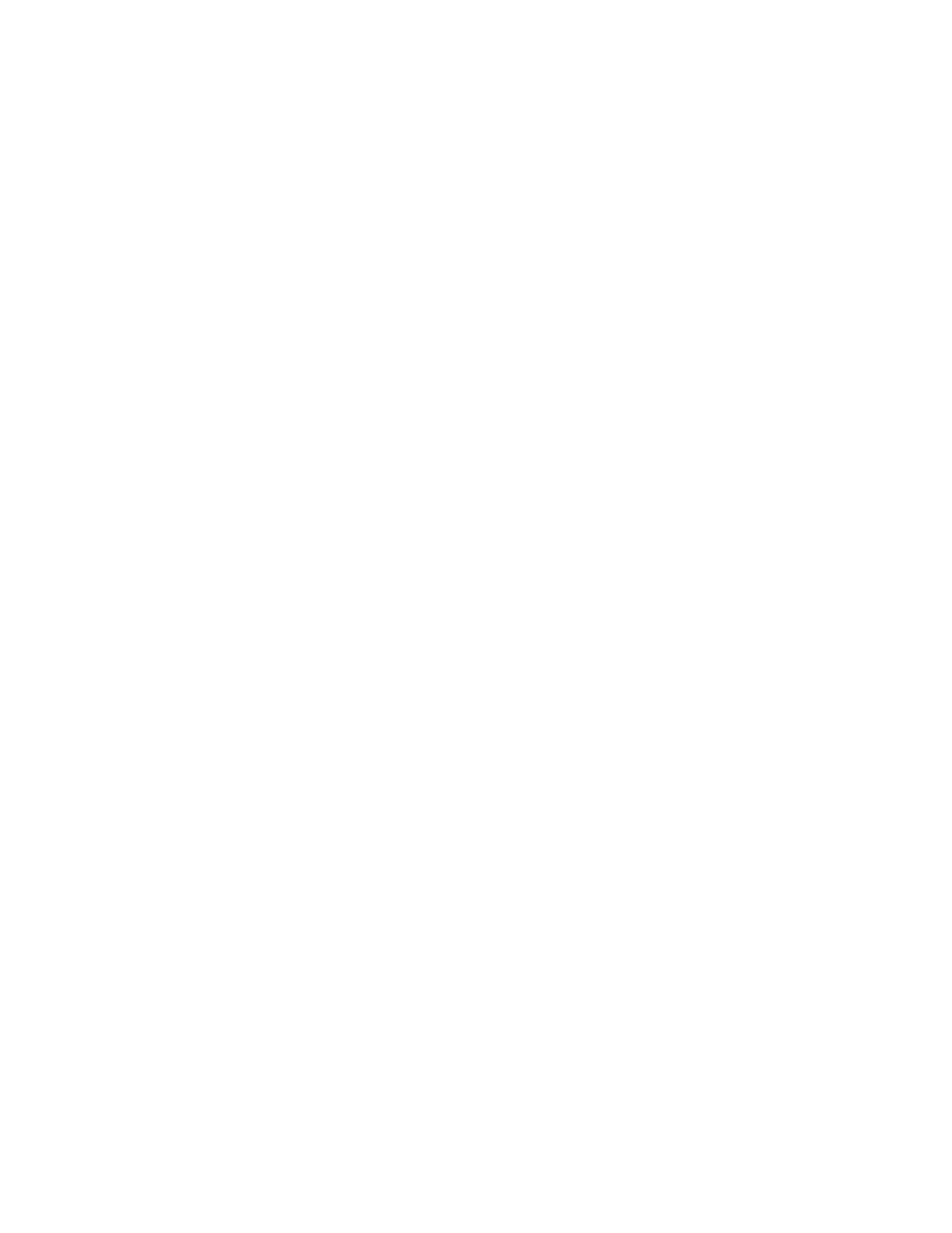

## **NAGERCOIL BRANCH INAUGURATION**



During the Year 2011-12, the Service Centre at Nagercoil was converted in a fulfledged Branch. Smt. H. Subulakshmi District Registrar Inauguratedthe New Branch at Nagercoil.